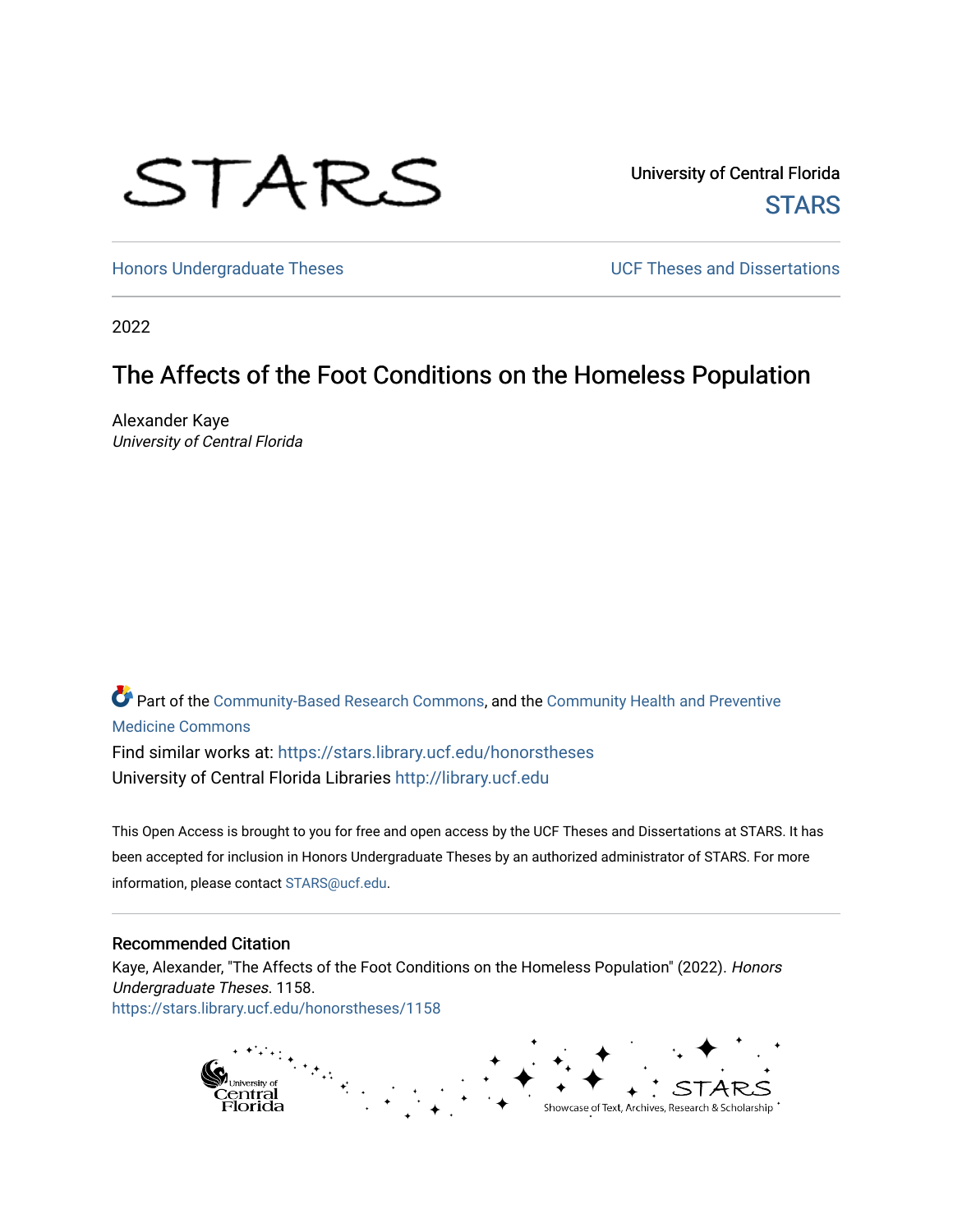# THE AFFECTS OF THE FOOT CONDITIONS ON THE HOMELESS POPULATION

by

# ALEX KAYE

A thesis submitted in partial fulfillment of the requirements for the Honors in the Major Program in Biomedical Sciences in the College of Medicine and in the Burnett Honors College at the University of Central Florida Orlando, Florida

Spring Term 2022

Thesis Chair: Camilla Ambivero Ph.D.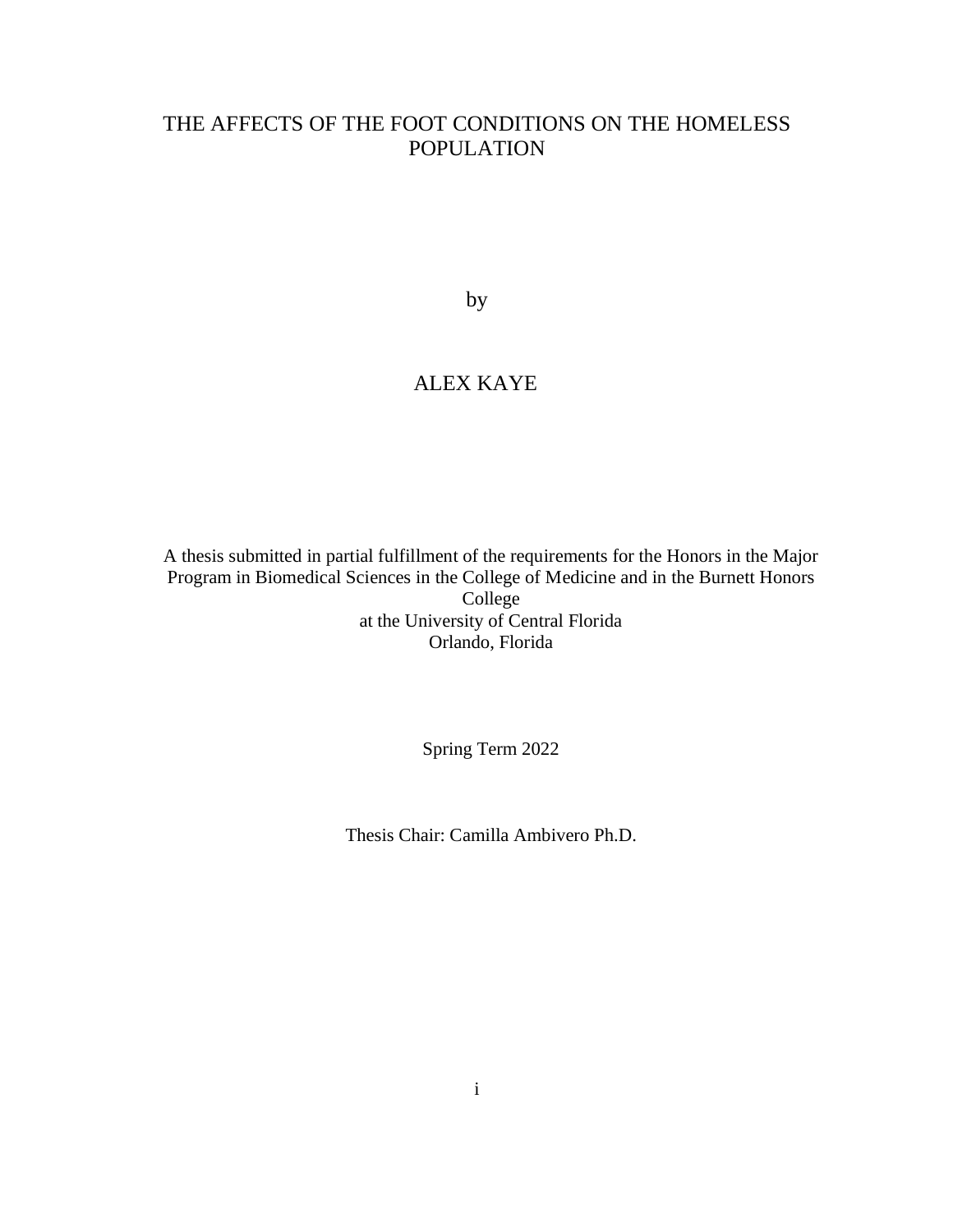## **Abstract**

The research is attempting to acknowledge and explain the impact, if any, on homeless individuals not wearing socks. The curiosity for this study started on December 25th, 2018 when my family and I were volunteering at a homeless shelter in South Florida. After having numerous conversations with homeless individuals, I was informed on how they do not have enough pairs of socks to keep their feet in a healthy condition. Thus, I decided to initiate a sock drive to improve the lives of those who are homeless. This study is looking at a series of articles that are reviewing the different foot issues amongst the homeless community but are looking to see if socks play a role in the feet developing any foot diseases. *It was hypothesized that homeless individuals will be at greater risk for foot disease if they live outside and have improper footwear*. The objective of the study sought to review the current literature on the lack of socks for those who are homeless. Between the United States and Canada, it is estimated that nearly 700,000 individuals are homeless in a 2016 report. Of the 700,000 there are roughly two-thirds of this population that have some type of disease with their foot (To and Brothers, 2017).

Majority of people who perform a good deed, such as give away old clothes or shoes, very seldomly donate socks according to the company Bombas socks. Throughout the course of my time volunteering, I have witnessed several homeless individuals wear shoes but not socks. Due to uncomfortableness, the individuals remove their shoes and it is very eye opening to observe their feet. Homeless shall be defined as "having no home or permanent place of residence" as per the Merriam-Webster's dictionary.

The study was reported based on guidelines recommended by the Preferred Reporting Items for Systemic Reviews and Meta-Analyses (PRISMA) of 125 studies related to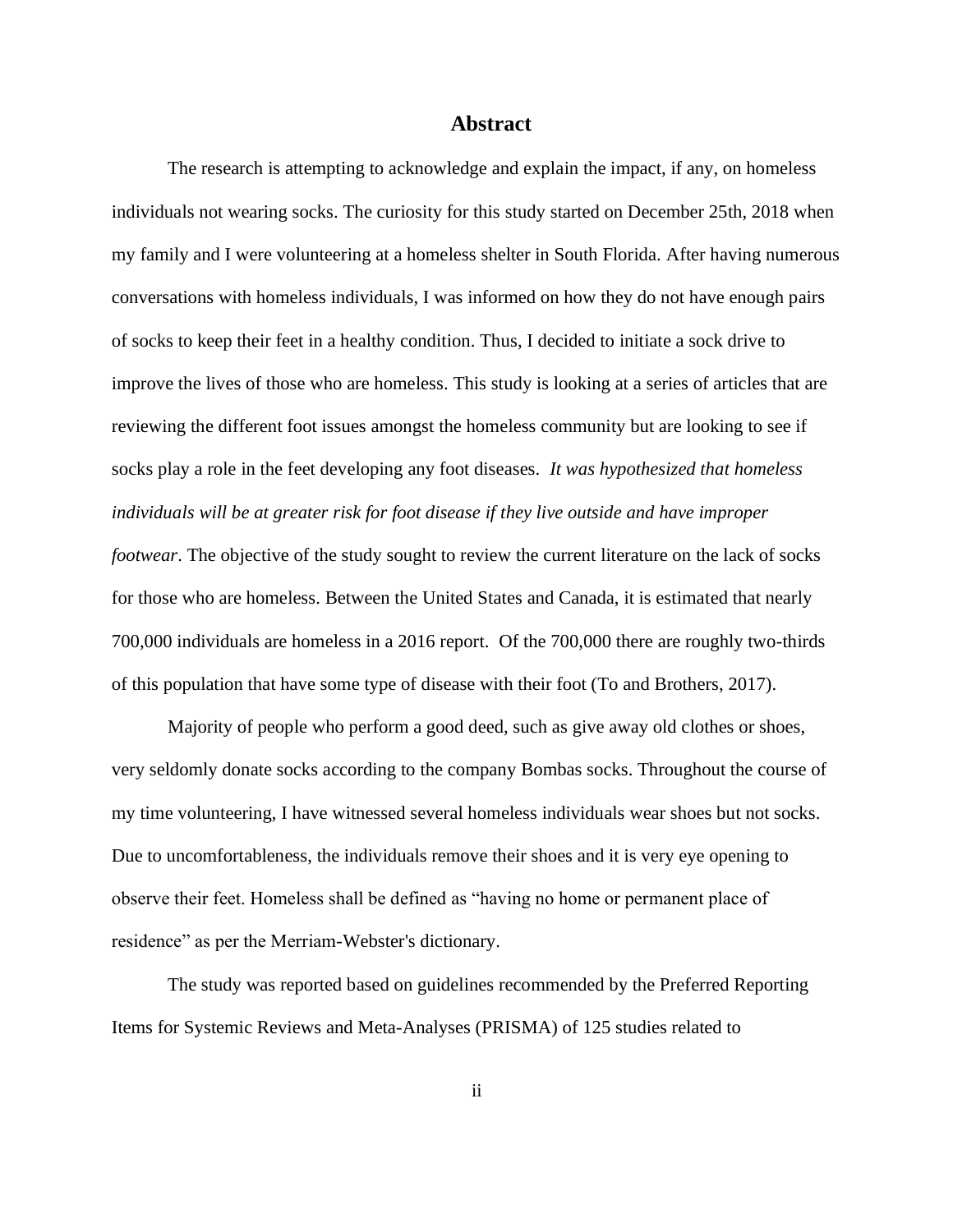homelessness and foot diseases and disorders. Literature searches were carried out on PubMed, Google Scholar, and ScienceDirect. With an evidentiary table, the characteristics of the studies included in the meta-analysis ( $n = 100$  studies) are presented. This analysis suggests that not wearing the appropriate foot protection (shoes and/or socks) leads to an increase in foot diseases and disorders among the homeless.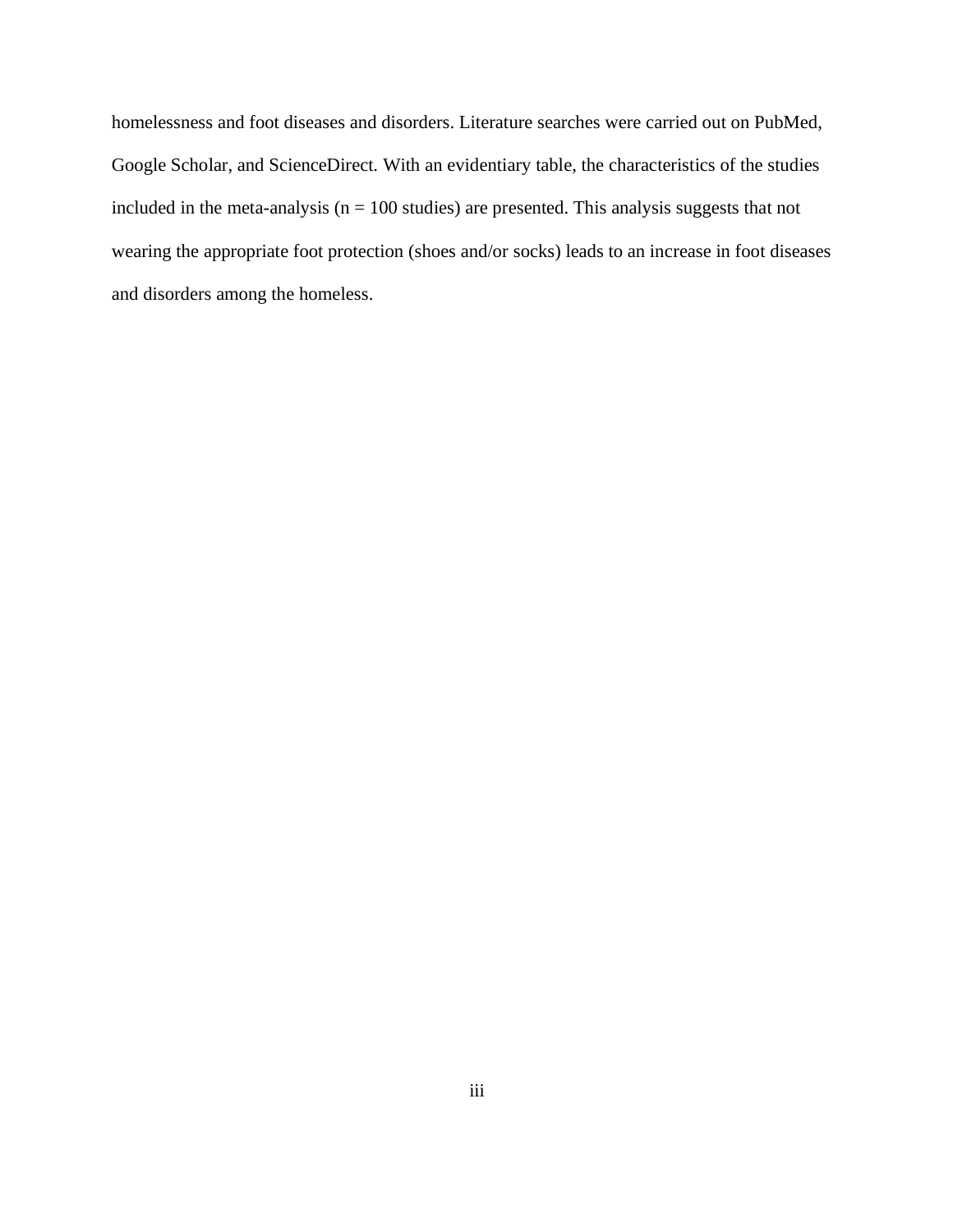# **ACKNOWLEDGEMENTS**

I would like to say thank you to my thesis chair, Dr. Ambivero, for all her help during this journey. To Dr. Hawthorne and Dr. Malaret, thank you for being on my committee. I would also like to thank my late mother for always being so supportive of me. Thank you.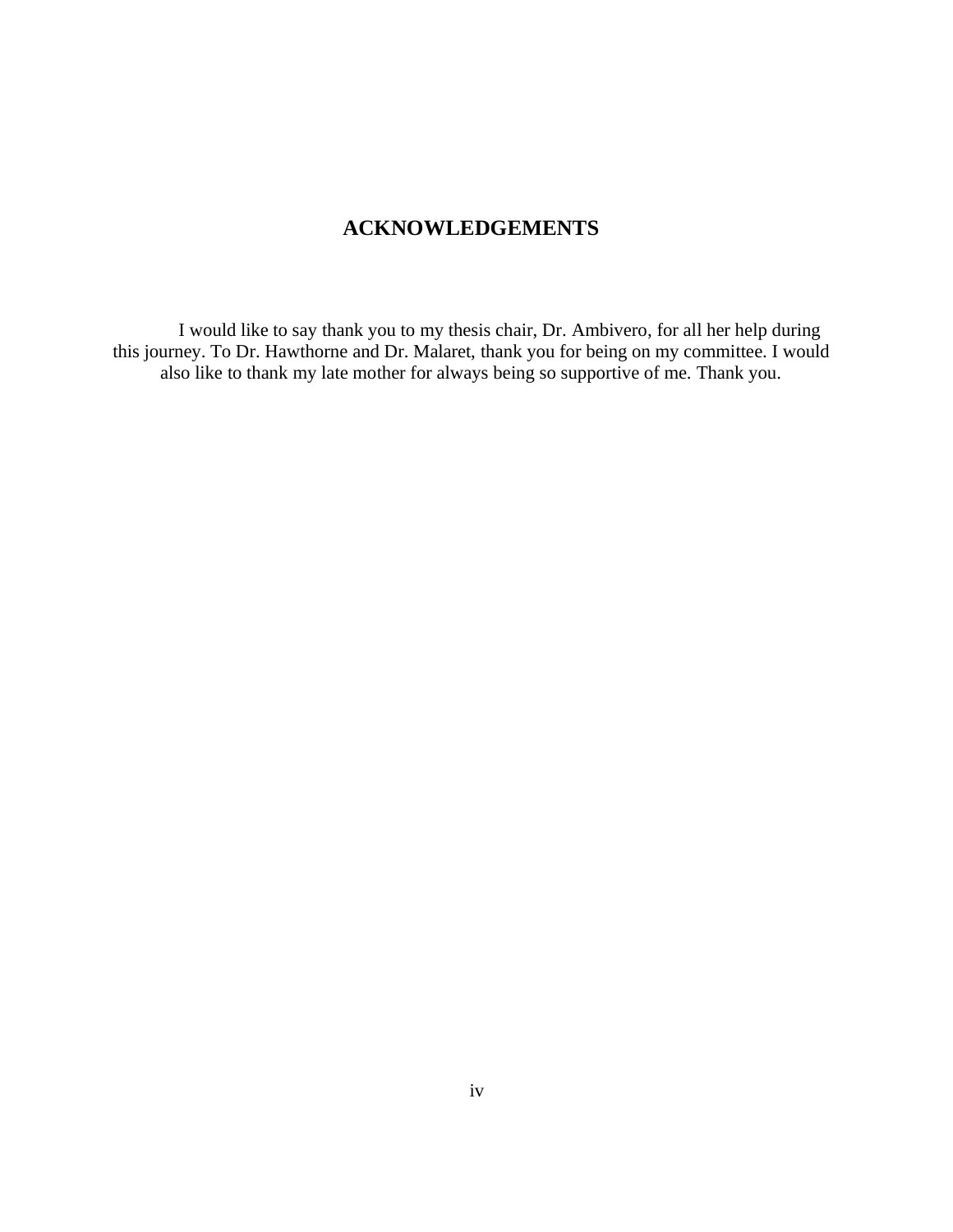# **Table of Contents**

| <b>Foot conditions: External Factors</b> |  |
|------------------------------------------|--|
| <b>Foot conditions: Internal Factors</b> |  |
|                                          |  |
|                                          |  |
|                                          |  |
|                                          |  |
|                                          |  |
|                                          |  |
|                                          |  |
|                                          |  |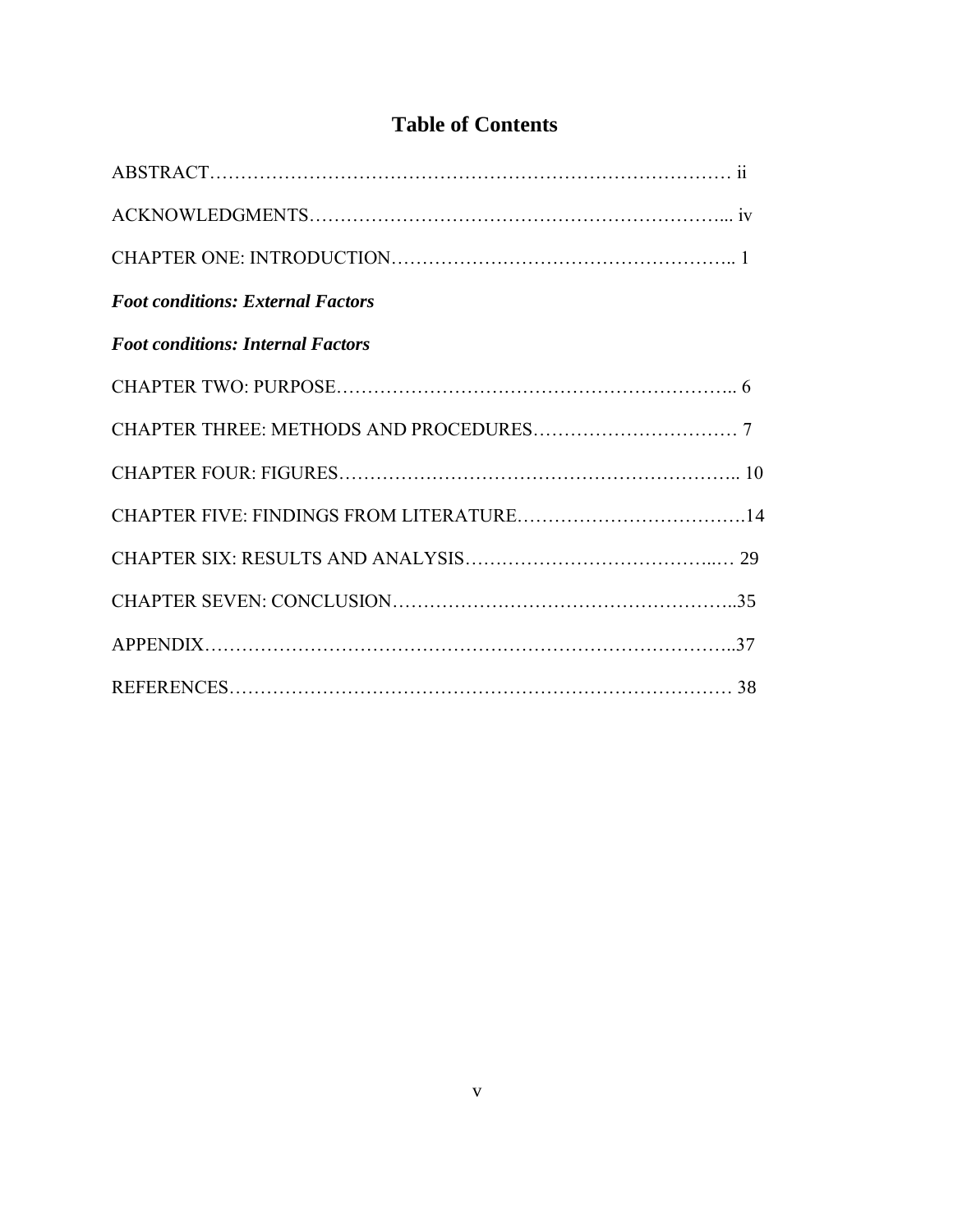# **LIST OF FIGURES**

| Figure 1: Pie chart displaying the amount of people who have foot problems and the amount who are      |
|--------------------------------------------------------------------------------------------------------|
|                                                                                                        |
| Figure 2: Pie chart displaying the amount of people who have foot problems and the amount who are      |
|                                                                                                        |
| Figure 3: Pie chart displaying the amount of people who have foot problems from the years 2019-2021 13 |
|                                                                                                        |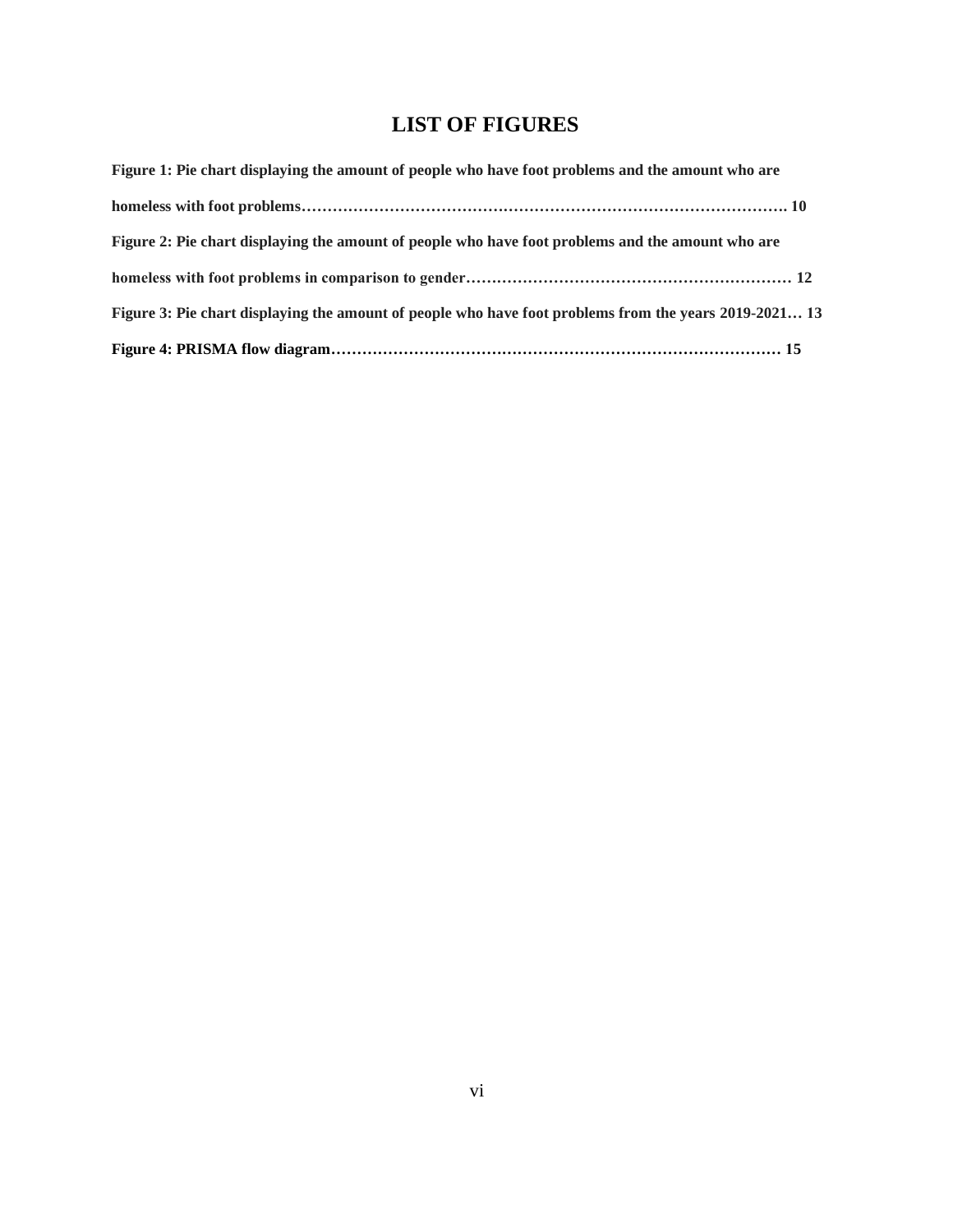# **LIST OF TABLES**

| Table 1: Search Terms Entered into Google Scholar, PubMed, and ScienceDirect for Homelessness and |  |
|---------------------------------------------------------------------------------------------------|--|
|                                                                                                   |  |
|                                                                                                   |  |
|                                                                                                   |  |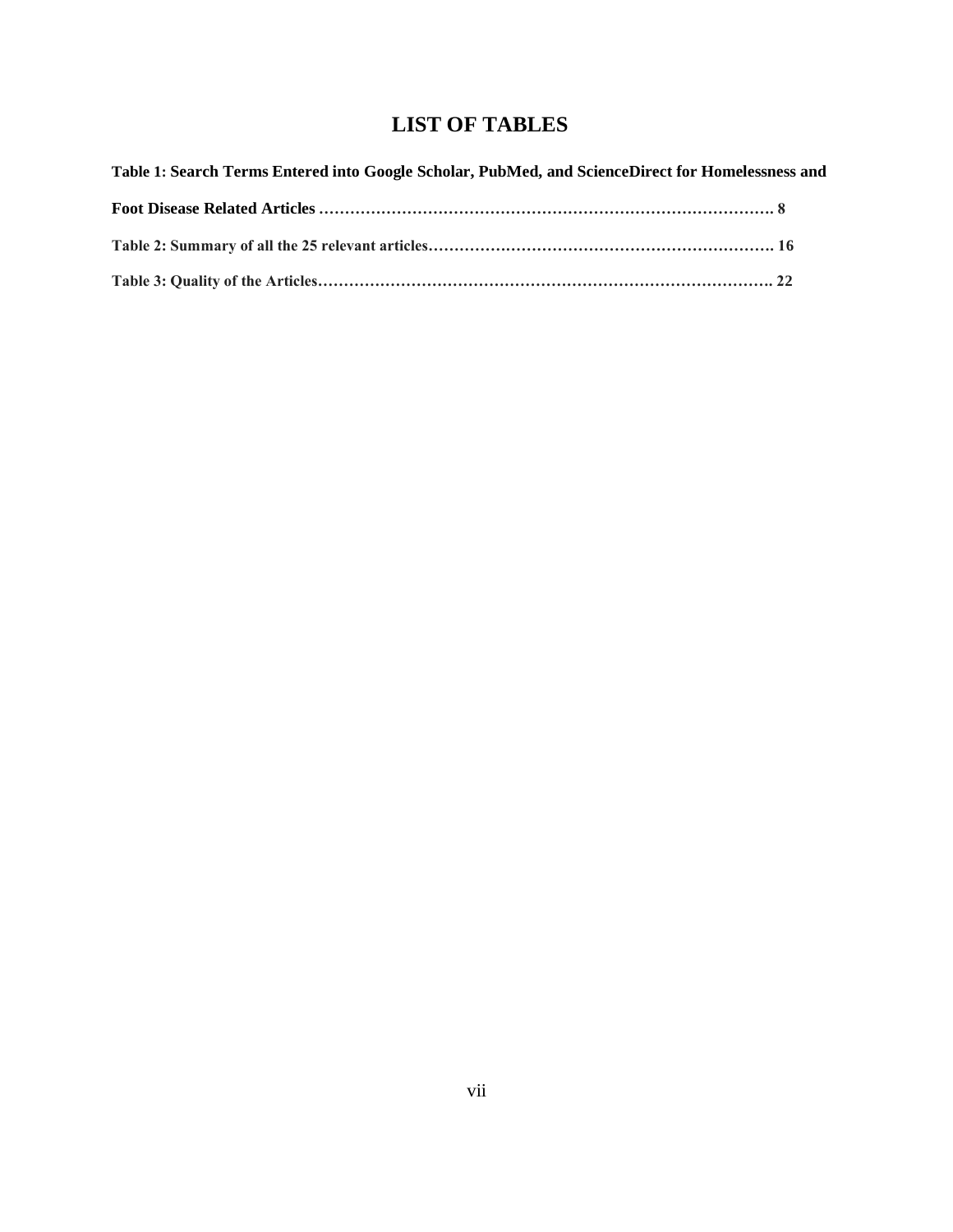# **Chapter One: Introduction**

## **Foot Conditions**

For several years, when people have donated to charity, they bring their old clothes or shoes that they do not use anymore. Unfortunately, socks are not a common donation according to the Journal of Primary Care and Community Health. One would think it is probably not comfortable to wear a pair of shoes without socks, but those who are homeless still attempt to do it. Foot problems are common among homeless persons, but often overlooked. Foot problems are a major cause of illness and may represent up to 20% of the medical complaints of homeless people. Common foot-related concerns include corns and calluses, nail pathologies, and infections. Foot pathologies related to chronic diseases such as diabetes were also identified. Compared to house individuals across studies, homeless individuals were more likely to have foot problems including tinea pedis, foot pain, functional limitations with walking, and improperly-fitting shoes (To, Brothers, Van Zoost, 2016). These conditions make walking unbearable for those that are homeless, which creates a problem as those homeless have to walk everywhere. Walking is a common mode of transportation among homeless individuals and increased risks of physical injury, poor hygiene, and inadequate footwear have been cited as contributing factors to the development of foot problems (To, Brothers, Van Zoost, 2016). Standing for long periods and sitting, a position often used for sleeping, results in [venous stasis](https://www.sciencedirect.com/topics/medicine-and-dentistry/venous-stasis) and [leg oedema](https://www.sciencedirect.com/topics/medicine-and-dentistry/leg-edema) sometimes associated with [ulcers](https://www.sciencedirect.com/topics/medicine-and-dentistry/venous-ulcer) (Didier, Foucaulta, Brouqui, 2001). With limited access to health care, the foot problems only become worse. Lack of hygiene, such as unwashed socks worn for weeks or months, and overgrown toenails also promote the development of foot lesions with maceration contributing to the formation of ulcers (Didier,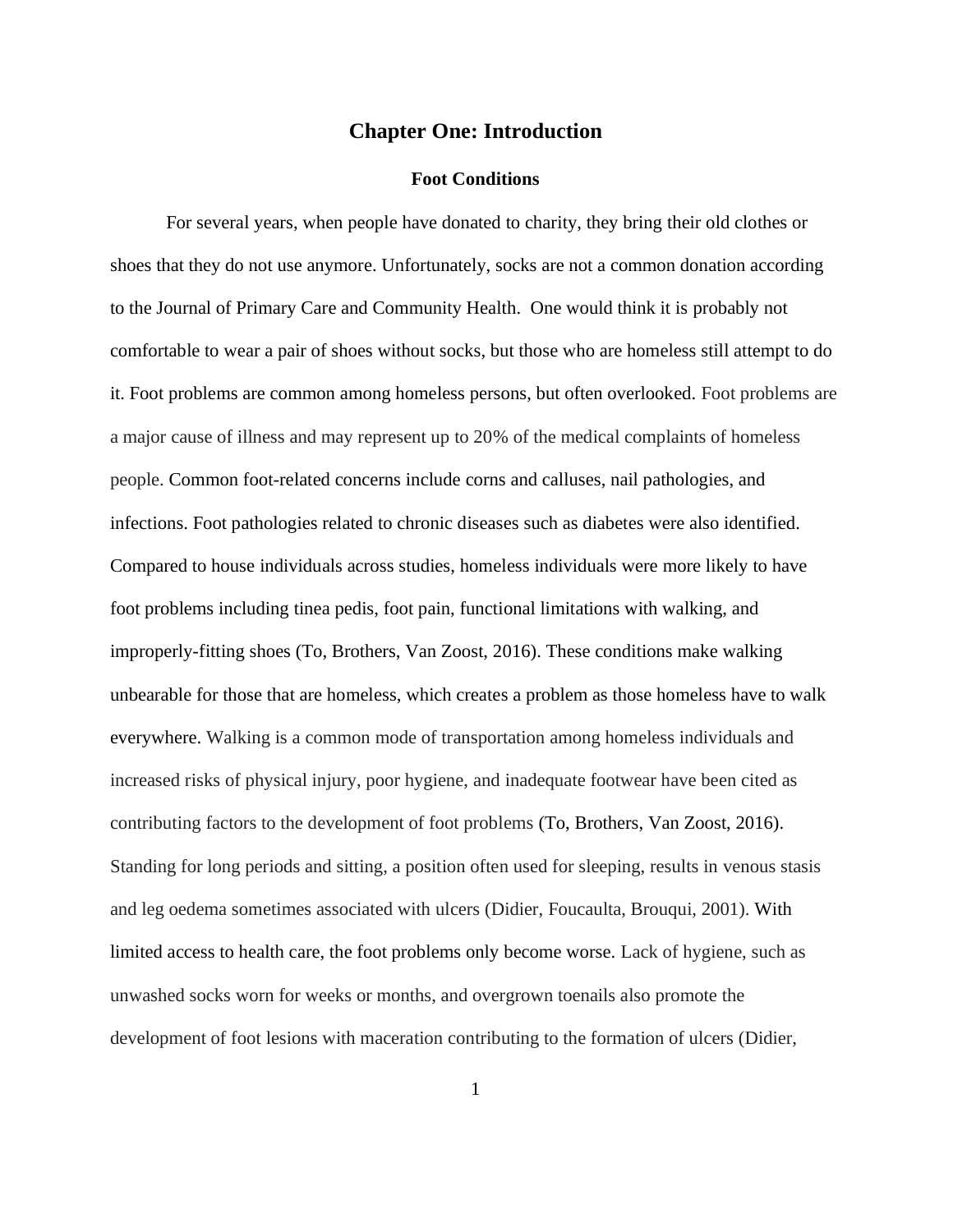Foucaulta, Brouqui, 2001). Poorly fitting shoes may precipitate in-grown toenails and diabetic foot syndrome. Increased plantar pressure, especially beneath the metatarsal heads, and the resultant callus also play an important role in causing diabetic foot syndrome (Aboud, 2012). Lack of access to health services and financial resources also prevent homeless individuals from receiving appropriate treatment for foot-related concerns early on (To, Brothers, Van Zoost, 2016). Treatment of homeless people is complicated by financial constraints, self-neglect, and lack of adherence. Nails and toes are frequently infected with dermatophyte fungi causing tinea pedis, and [onychomycosis.](https://www.sciencedirect.com/topics/medicine-and-dentistry/onychomycosis) The combination of trauma, stasis, and ischemia in the feet promotes infections, particularly streptococcal [cellulites.](https://www.sciencedirect.com/topics/medicine-and-dentistry/cellulite) [Foot ulcers](https://www.sciencedirect.com/topics/medicine-and-dentistry/foot-ulcer) can be infected by a mixed [bacterial](https://www.sciencedirect.com/topics/immunology-and-microbiology/bacterial-population)  [population](https://www.sciencedirect.com/topics/immunology-and-microbiology/bacterial-population) including *[Staphylococcus aureus](https://www.sciencedirect.com/topics/medicine-and-dentistry/staphylococcus-aureus)*, [anaerobes,](https://www.sciencedirect.com/topics/immunology-and-microbiology/anaerobe) and [enterobacteria,](https://www.sciencedirect.com/topics/medicine-and-dentistry/enterobacteriaceae) which may result in [osteomyelitis,](https://www.sciencedirect.com/topics/medicine-and-dentistry/osteomyelitis) [cellulitis,](https://www.sciencedirect.com/topics/medicine-and-dentistry/cellulitis) and as well as gangrene and necessitate amputation of the limb (Raoult, Foucault, Brouqui, 2001). [Tetanus](https://www.sciencedirect.com/topics/medicine-and-dentistry/tetanus) may also occur, therefore, routine vaccination against this disease is advised. Prevention of foot lesions is based on promoting hygiene, providing appropriate footwear, and the early treatment of lesions (Raoult, Foucault, Brouqui, 2001). The treatment for osteomyelitis, cellulitis, and foot ulcers is best achieved in hospital, therefore, this trend will continue to occur as homeless people cannot afford the price of a hospital as 60% have no insurance, though many are eligible for Medicare or Medicaid due to their age or disability status. A common reason as to why individuals will not have health insurance is due to lack of knowledge about where to get treated, lack of access to transportation, and lack of identification (Whitbeck, 2009). Medicaid patients are known to have reduced access to care compared with privately insured patients and experience increased barriers to care compared with privately insured patients (Hsiang, Lukasiewicz, Gentry, Kim, Leslie, Pelker, Forman, Wiznia, 2019).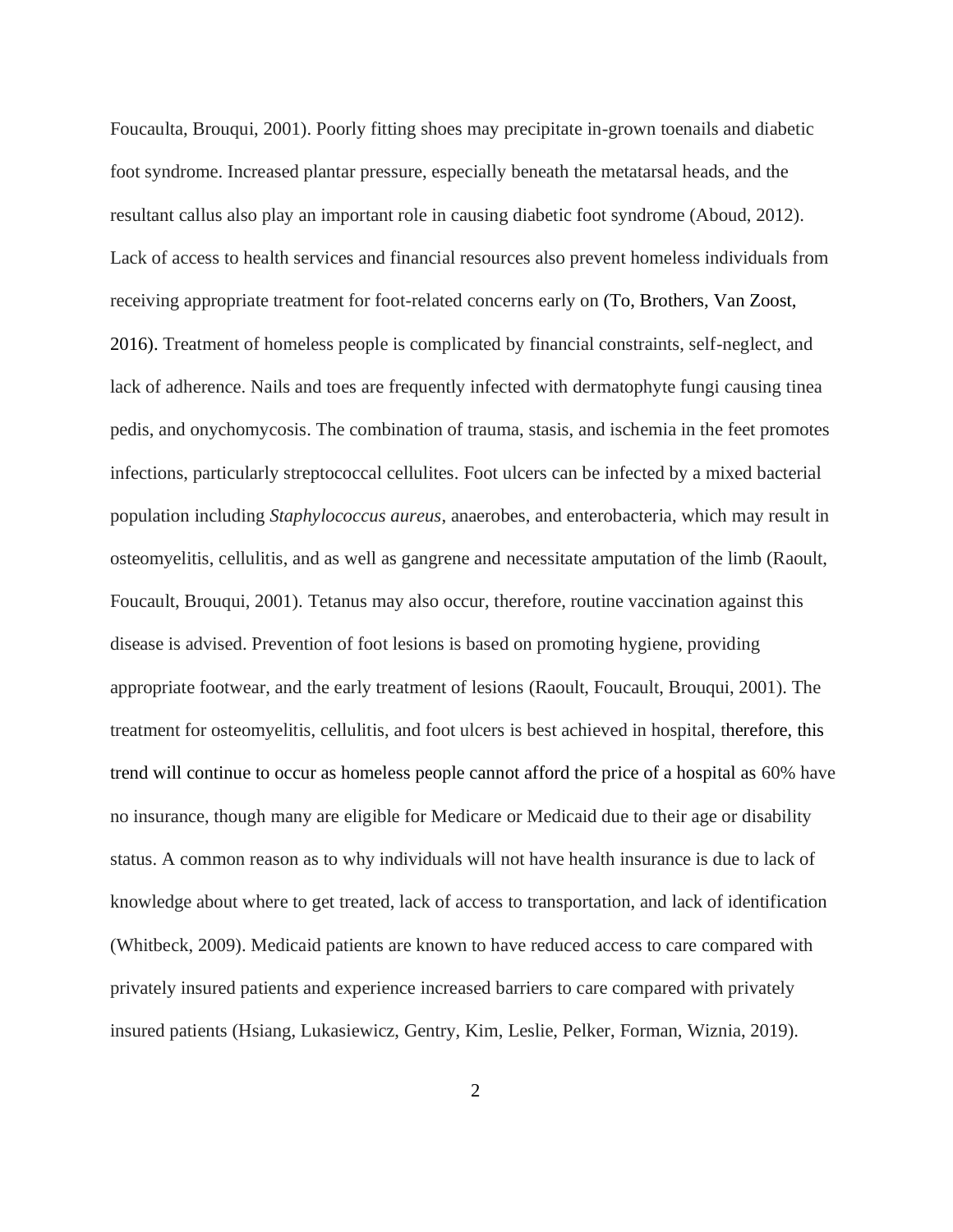## **Foot conditions: External Factors**

As defined by Merriam-Webster's dictionary, homeless is defined as "having no home or permanent place of residence," therefore, when living outside, the weather becomes a significant health factor. Hypothermia, frostbite, and nonfreezing cold injuries predominantly affect older adults, the homeless, intoxicated people, adventurers, and military personnel (Rathjen, Shahbodaghi, Brown, 2019). The high prevalence of hypertension and heavy tobacco use in homeless people commonly causes [arteriosclerosis,](https://www.sciencedirect.com/topics/medicine-and-dentistry/arteriosclerosis) which can lead to [ischemia](https://www.sciencedirect.com/topics/medicine-and-dentistry/ischemia) of the lower limbs (Didier, Foucaulta, Brouqui, 2001). Hypothermia is a medical emergency that occurs when your body loses heat faster than it can produce heat, causing core body temperature to be below 95°F (Rathjen, Shahbodaghi, Brown, 2019). Frostbite is an injury caused by freezing of the skin and underlying tissues and it usually affects the extremities (Rathjen, Shahbodaghi, Brown, 2019). Immersion foot occurs during damp nonfreezing conditions and it is being seen with increasing frequency among the homeless population (Wrenn, 1991). It represents the effects of injury by water absorption in the stratum corneum of the skin of the feet. This syndrome may be exacerbated by disturbances of cognition, peripheral neuropathy, peripheral vascular disease, or the use of tobacco or vasoconstrictor drugs such as cocaine. Attention to foot care problems among the homeless and education concerning preventive measures are incumbent on physicians who care for the indigent (Wrenn, 1991).

A major contributing factor seems to be the lack of shelter in the homeless population (Wrenn, 1991). The homeless population is suffering due to the lack of beds in the shelters so it leads to more homeless individuals having their feet suffer from walking outside more often (Wrenn, 1991). Homeless individuals not wearing closed toe shoes are more likely to contract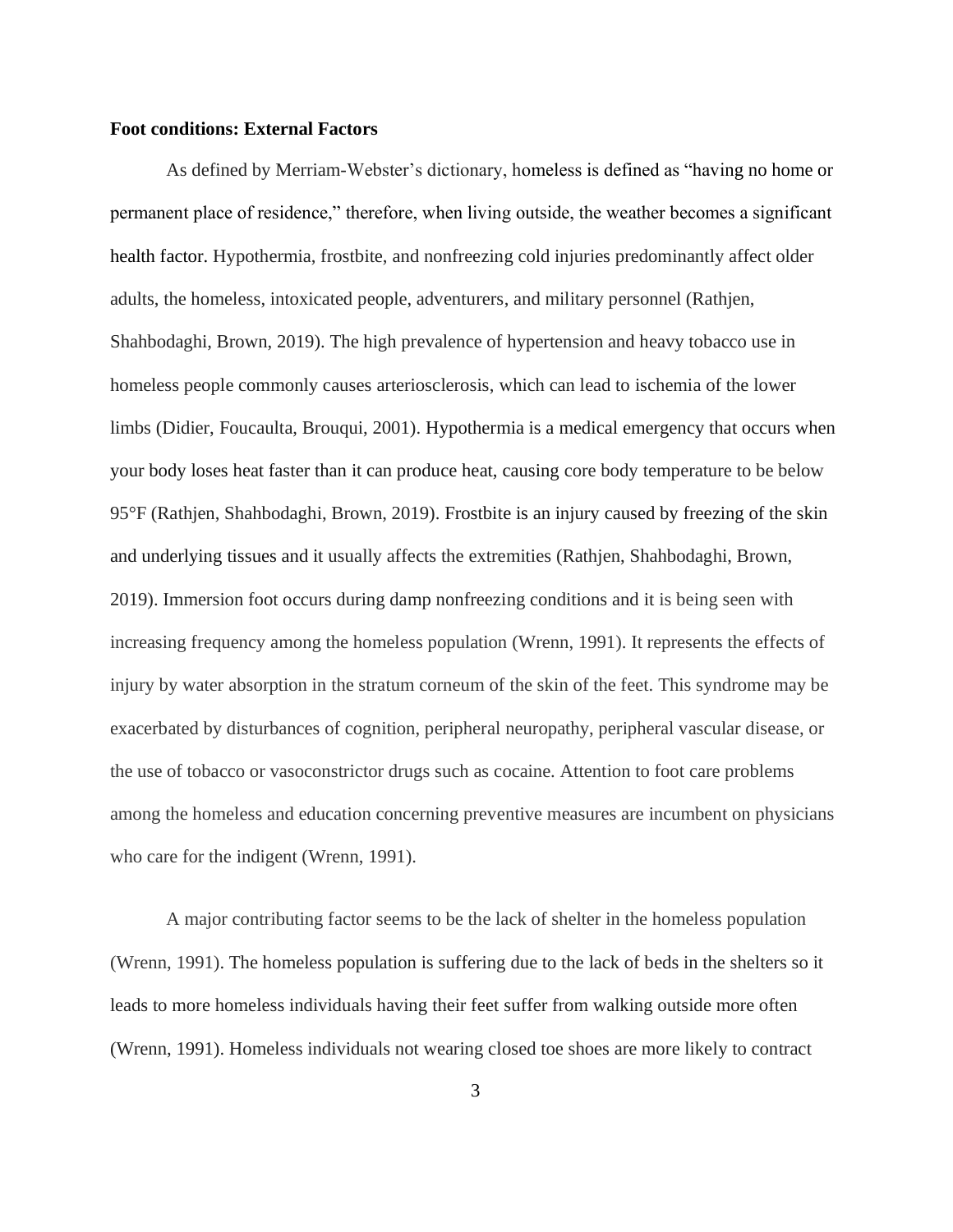deep fungal infections, including Madura foot (also known as mycetoma) which might result from injury of unprotected feet by a thorn or plant elements. Cutaneous larva migrans is a skin disease that manifests as an erythematous, serpiginous, pruritic, cutaneous eruption (Aboud, 2012). This disease is caused by accidental percutaneous penetration and subsequent migration of larvae of various nematode parasites. In addition, foot care upon removing the shoes consist of washing then drying the foot and using moisturizers, which will overcome the problems of humidity that result from using closed shoes for a long time. The inside of shoes can be sanitized with germicidal shoe trees or other cleansing methods to prevent the growth of microorganisms, such as odor-causing bacteria or fungi (Aboud, 2012).

#### **Foot conditions: Internal Factors**

Gender and age play a significant role in how much damage bacterial and fungal infections can affect those of the homeless population. Females are different from males in both structure and biomechanics. Female's feet tend to have a narrower heel in relationship to the forefoot and overall is narrower than a man's foot, relative to length. Females tend to pronate their feet more and have a smaller Achilles tendon than males, both factors having implications to shoe fitting. Although shoes have been worn for thousands of years for the main purpose of protecting feet from the environment, recent studies have implicated shoes as the principal cause of forefoot disorders seen in females. Several authors have reported the harmful effects of footwear and the greatest factor is a shoe that is improperly fit after review of articles Matthew, J., Brothers, T., Zoost (2016).

Children's feet are different to adult feet, both in shape and posture, and are constantly changing as the child grows. In addition, the morphology of children's feet is more malleable

4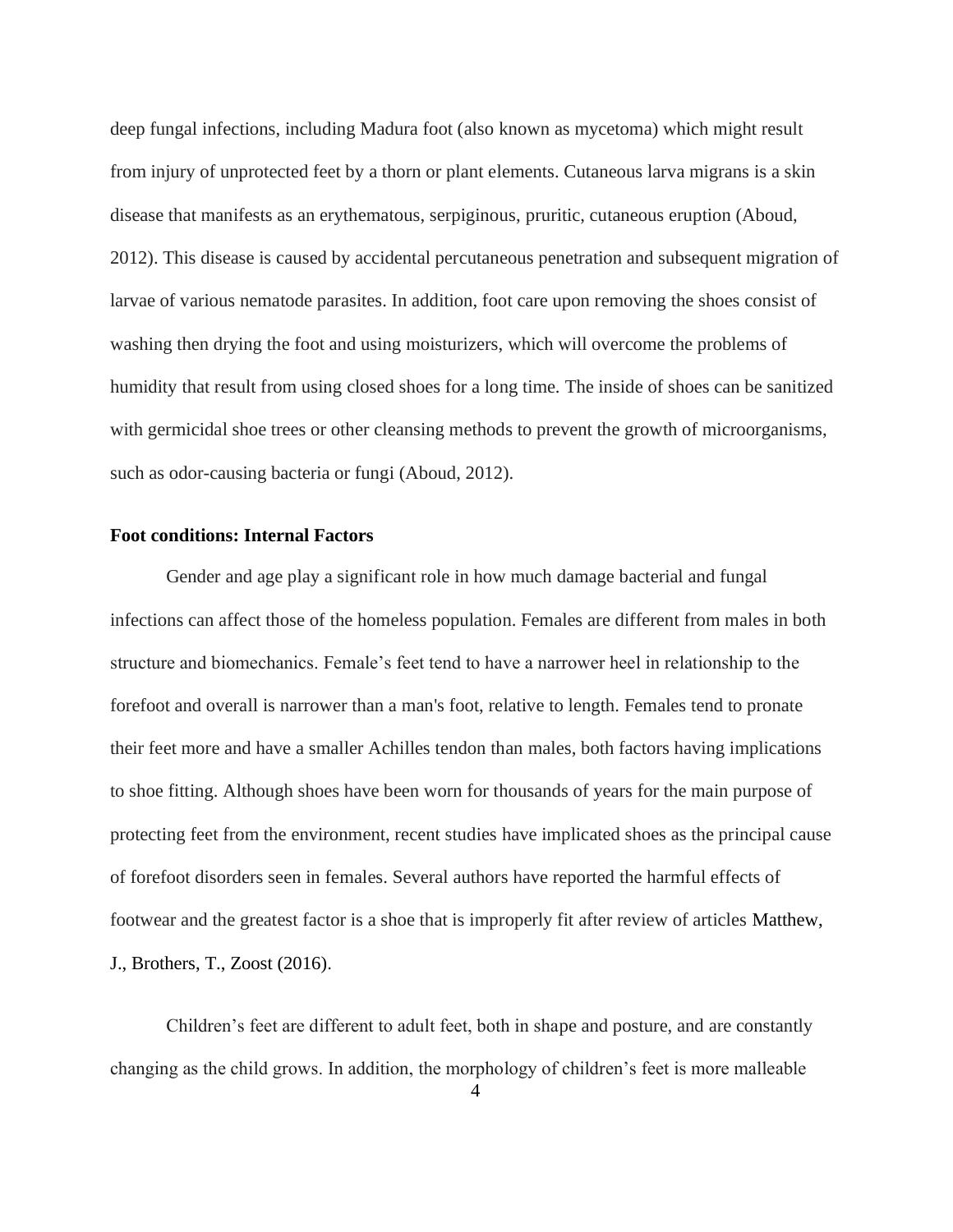than adult feet. Indeed, footwear has been used to correct pathological skeletal alignment and foot posture among children for many years, therefore, correct shoe fitting in children is of paramount importance (Buldt, Menz, 2018). Shoes are specific to different feet and functions, where shoes that are used for hiking are different than those used for running. Failure to select the optimal shoes for a given place or function might subject the feet to injury (Aboud, 2012).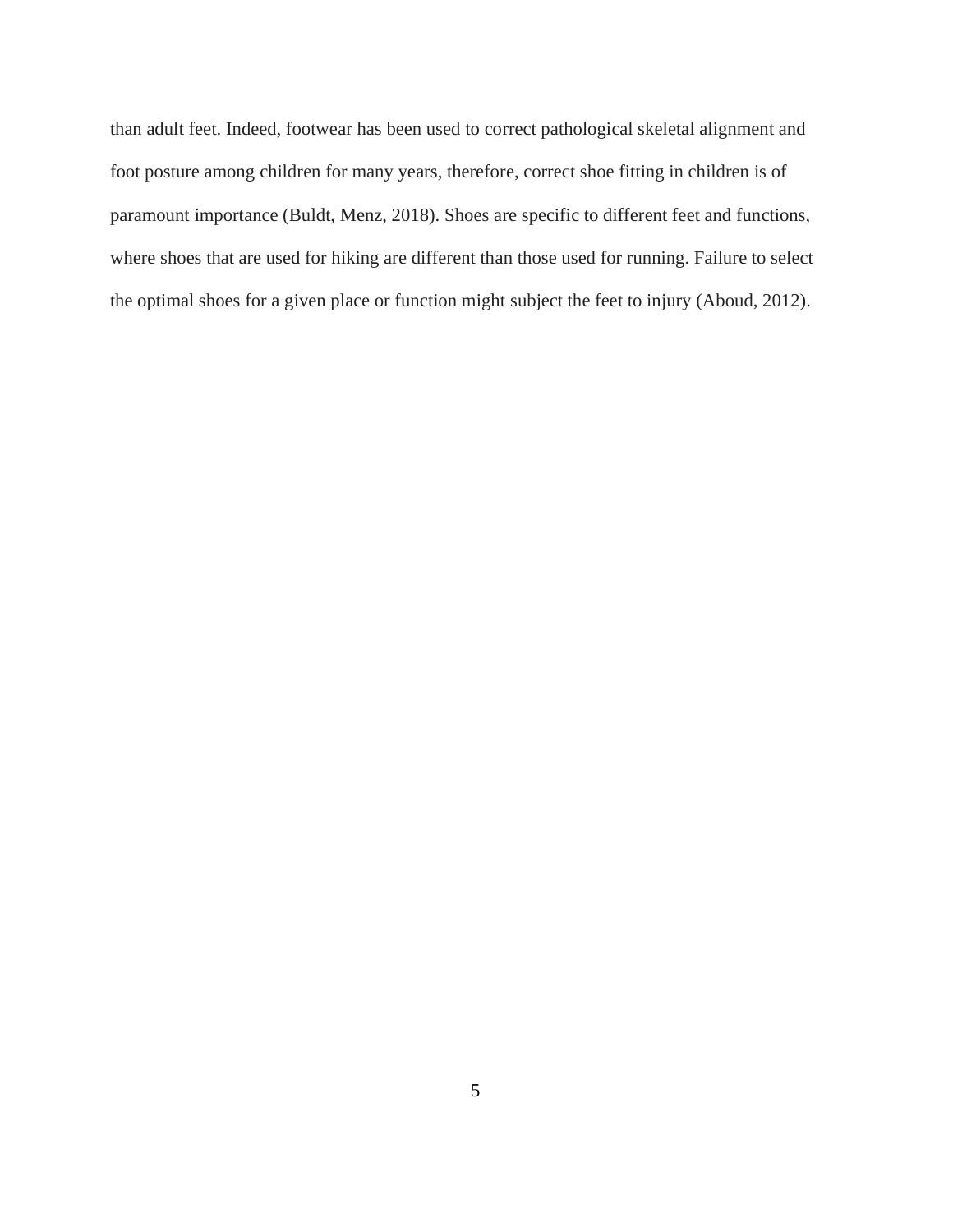# **Chapter Two: Purpose**

The objective of this particular study is to gain a better understanding about how homeless individuals have serious health concerns with their feet due to lack of available resources. Throughout this study conducted, there was a rise in the homeless population due to the ongoing COVID-19 pandemic. Upon the start of COVID-19, it led to people being evicted from their homes as there was an increase to a historic level of unemployment (Koziel, Savidov, Frick, 2021). Therefore, there are new individuals each and every day that are suffering from the negative effects of being homeless. The goal of the study is to bring awareness to what the homeless population has to endure on a regular basis, specifically with their feet.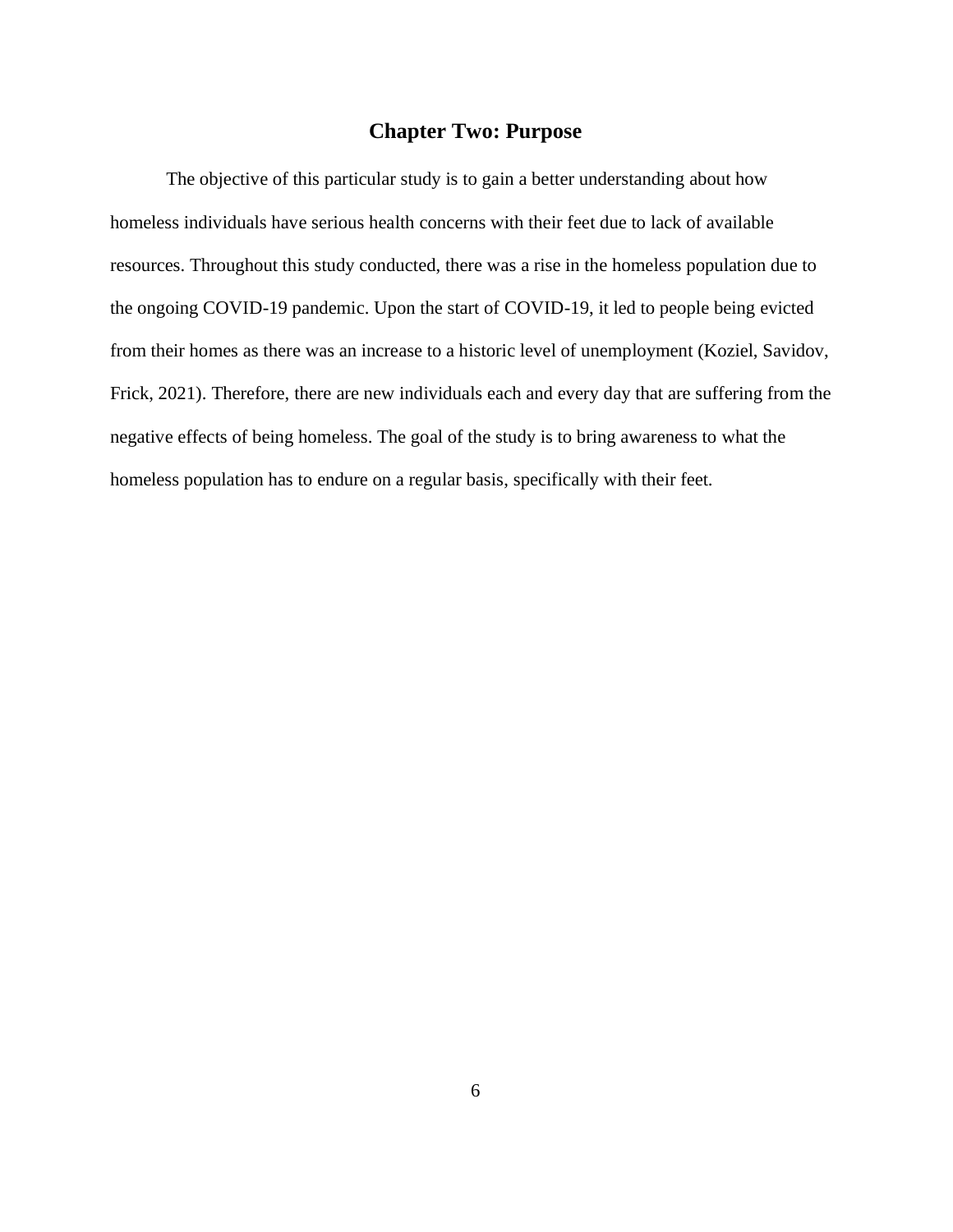# **Chapter Three: Methods And Procedure**

## *Overview*

The use of scholarly peer-reviewed journal articles allowed for the conducting of this review. The University of Central Florida's database was used with search filters to personalize the articles towards the field of homeless, foot disease and socks. Database included Google Scholar, PubMed and ScienceDirect with articles published from 2016 to 2022. The review was guided by methodology outlined by the PRISMA 2020 statement guidelines [\(http://www.prisma](http://www.prisma-statement.org/documents/PRISMA_2020_checklist.pdf)[statement.org/documents/PRISMA\\_2020\\_checklist.pdf\)](http://www.prisma-statement.org/documents/PRISMA_2020_checklist.pdf). Databases were last accessed in April 2022. Databases were last accessed in April 2022.

## *Eligibility Criteria*

- Studies that were included in this analysis were performed in the United States and Canada only.
- The search had several terms to search for articles in the three databases (Table  $1$ ) PubMed (2016-2022), Google Scholar (2016-2022) and ScienceDirect (2016-2022) – and were used in different combinations. Articles that discussed foot disease but not socks were included to give an overview of the importance of foot disease in the homeless.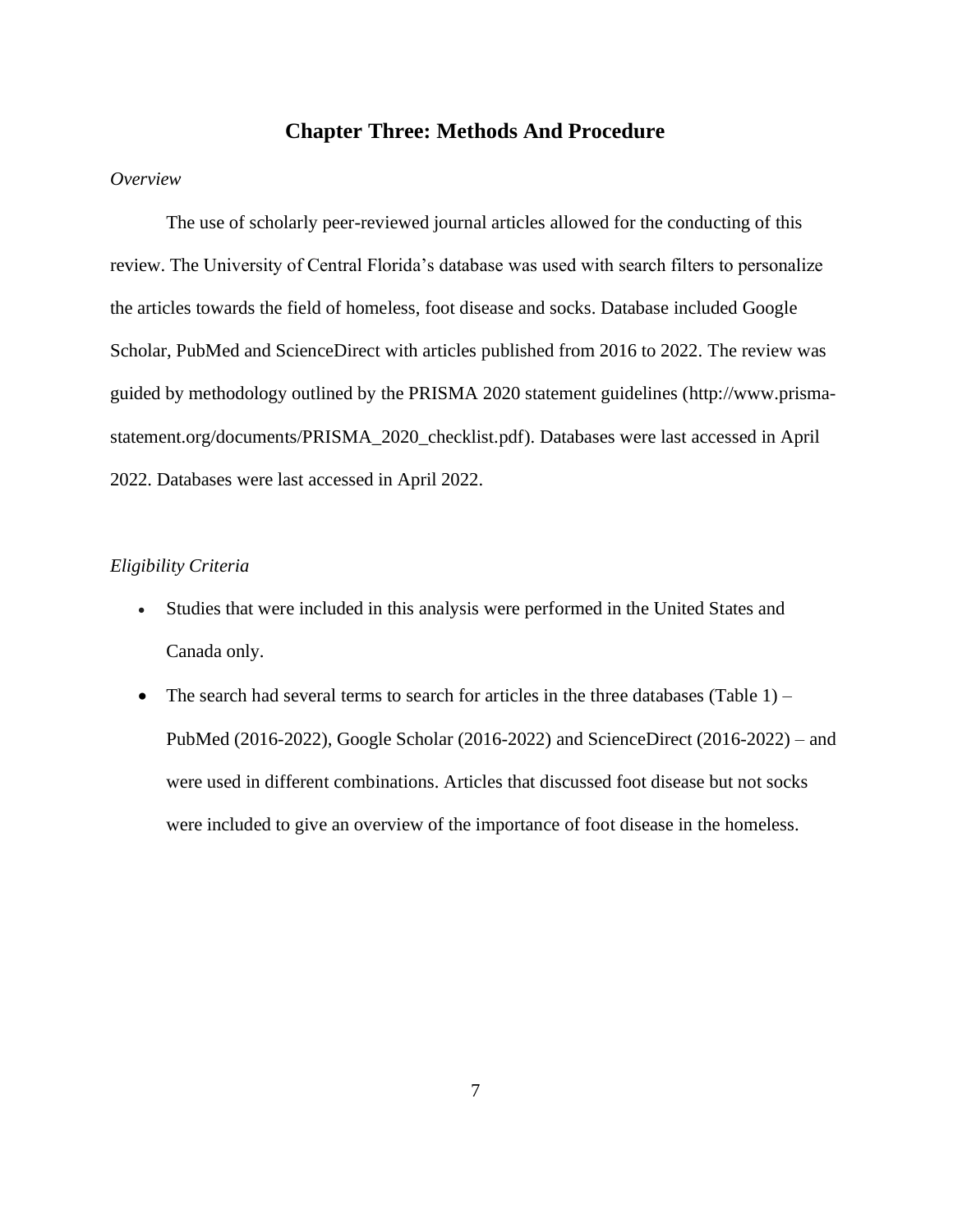## *Search Strategy*

The terms that were used in the process to discover a various range of articles that had disclosed information on reported foot issues/diseases in the homeless populations around the world are listed in Table 1. These terms were used in different combinations with OR and AND. Only those articles that met the criteria were included.

| Search terms used in Google Scholar, PubMed and ScienceDirect for articles related to |                          |                      |  |  |  |  |  |
|---------------------------------------------------------------------------------------|--------------------------|----------------------|--|--|--|--|--|
| homelessness and foot disease                                                         |                          |                      |  |  |  |  |  |
| "Homeless Persons"                                                                    | "Vulnerable Populations" | "Onychomycosis"      |  |  |  |  |  |
| "Homeless Youth"                                                                      | Homeless Vulnerable      | onychomycos          |  |  |  |  |  |
| homeless*                                                                             | socks                    | Diabetic Feet / foot |  |  |  |  |  |
| shelter seeking                                                                       | lack of socks            | "Tinea Pedis"        |  |  |  |  |  |
| seeking shelter                                                                       | "Podiatry"               | Athlete's foot       |  |  |  |  |  |

## **Table 1: Search Terms Entered into Google Scholar, PubMed, and ScienceDirect for Homelessness and Foot Disease Related Articles**

## *Selection Process*

Articles were initially screened through their abstracts. If it was unclear if the article met the inclusion criteria, the full article was accessed to determine eligibility. Only articles that met the inclusion criteria were included in the meta-analysis. This led to a total of 25 articles used in the meta-analysis.

#### *Data Analysis*

The data was collected from the selected studies that fit the criteria to help answer the question if the homeless population is more likely to have feet problem due to inappropriately wearing shoes and/or socks. A data table was created with the following variables: general study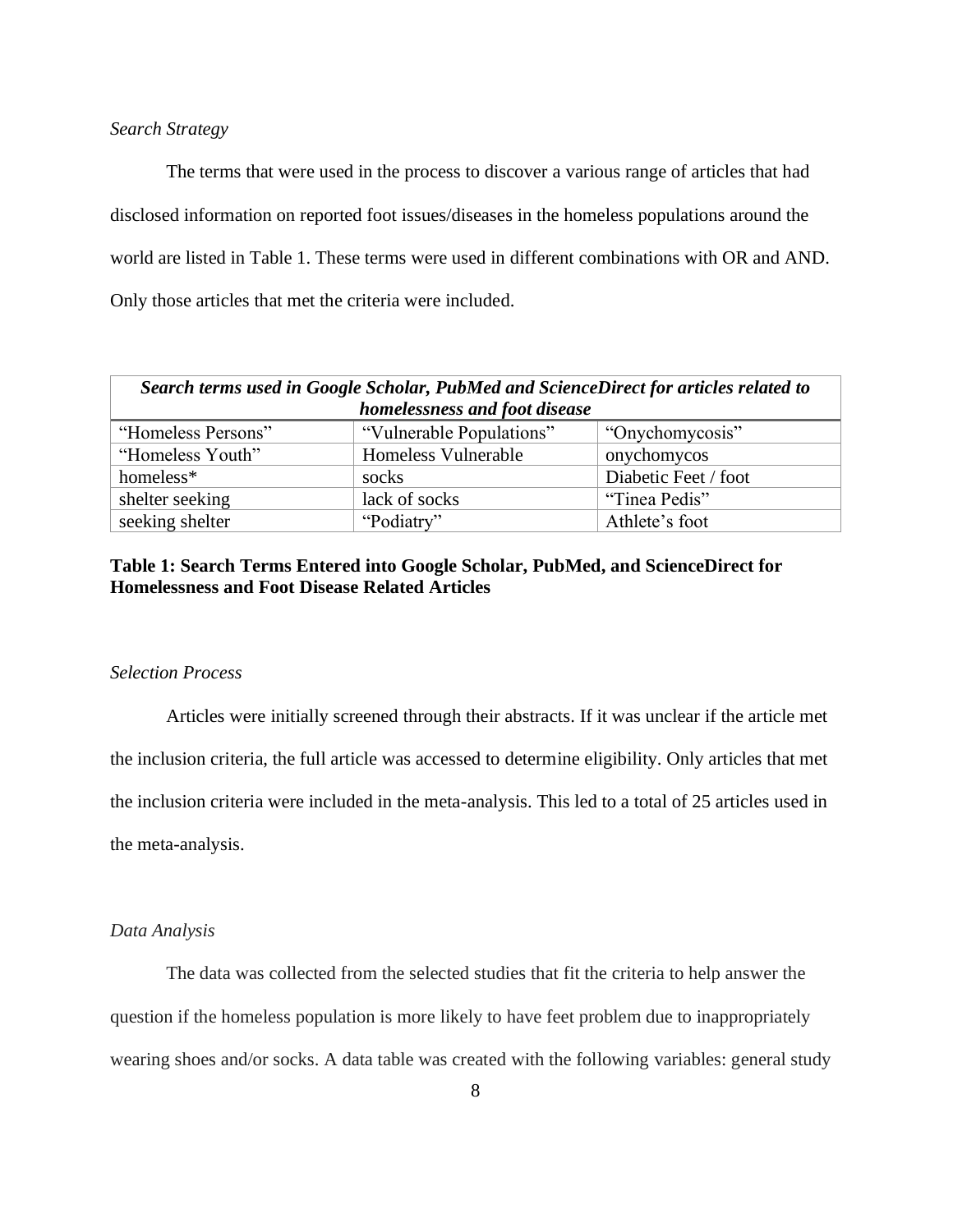characteristics (author, date of publication, country of study), participants (age, sex, sociodemographic), study design, foot assessment method, foot conditions, and summary of study findings. This table provided a means of assessing the reliability of the included papers according to the parameters chosen.

The objective of the study is to understand how homeless individuals in North America who do not wear proper foot protection (shoes and/or socks) are more prone to infections and potential amputations of their foot or feet.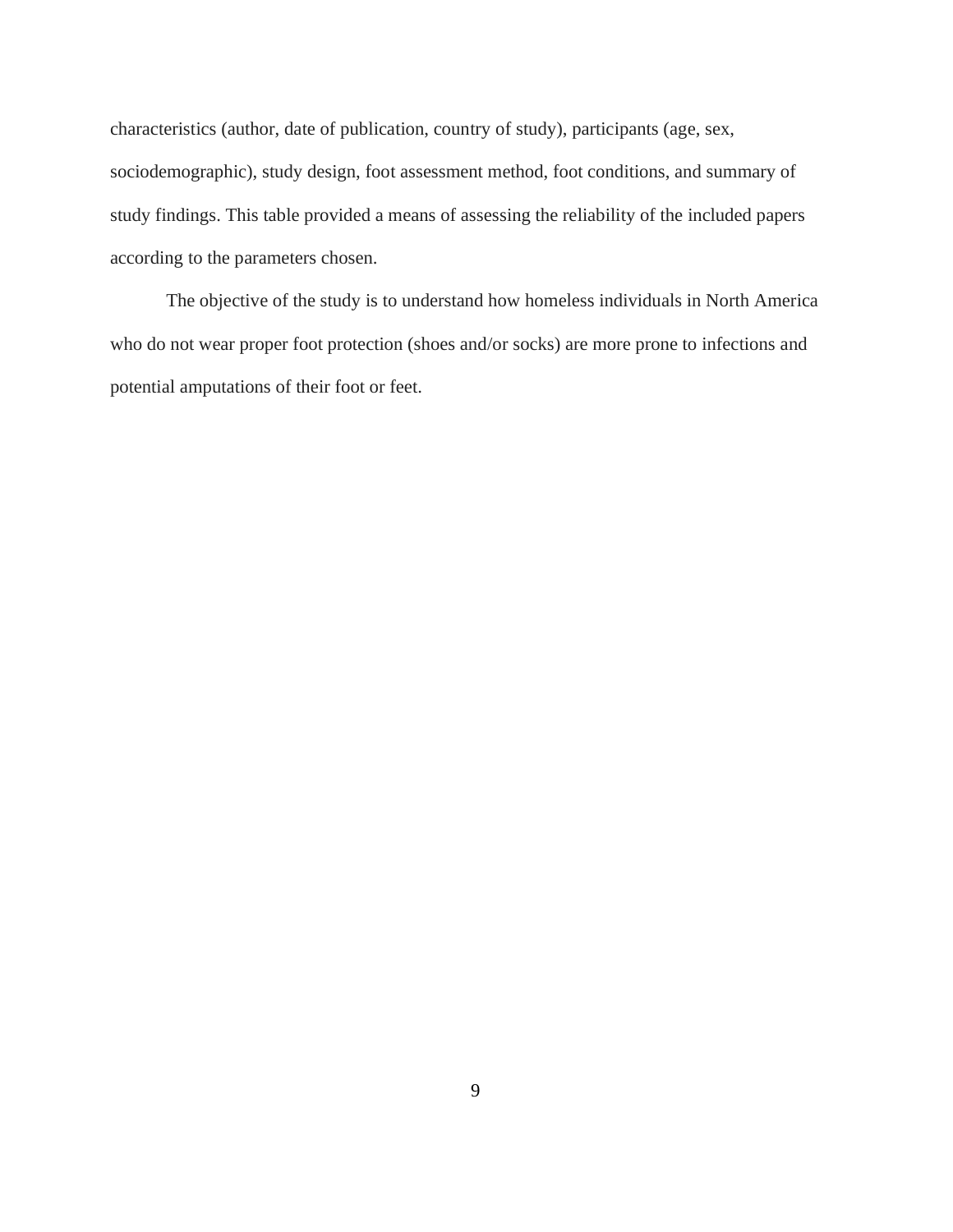# **Chapter Four: Figures**



## People that have foot problems and are homeless

**Figure 1: Pie chart displaying the amount of people who have foot problems and the amount who are homeless with foot problems**

This figure displays a pie chart with the number of people who are homeless with foot problems versus the amount of people who are not homeless with foot issues. There is roughly just over three times more individuals who are homeless than non-homeless that have foot issues. The 76.9% factors in those who are homeless that live outside and those who are homeless and live inside. After completing a t-test for this graph, it has a p-value that is 1.96E-2. Thus, since this value is less than 0.05, it will fail to reject the null hypothesis. Unfortunately, this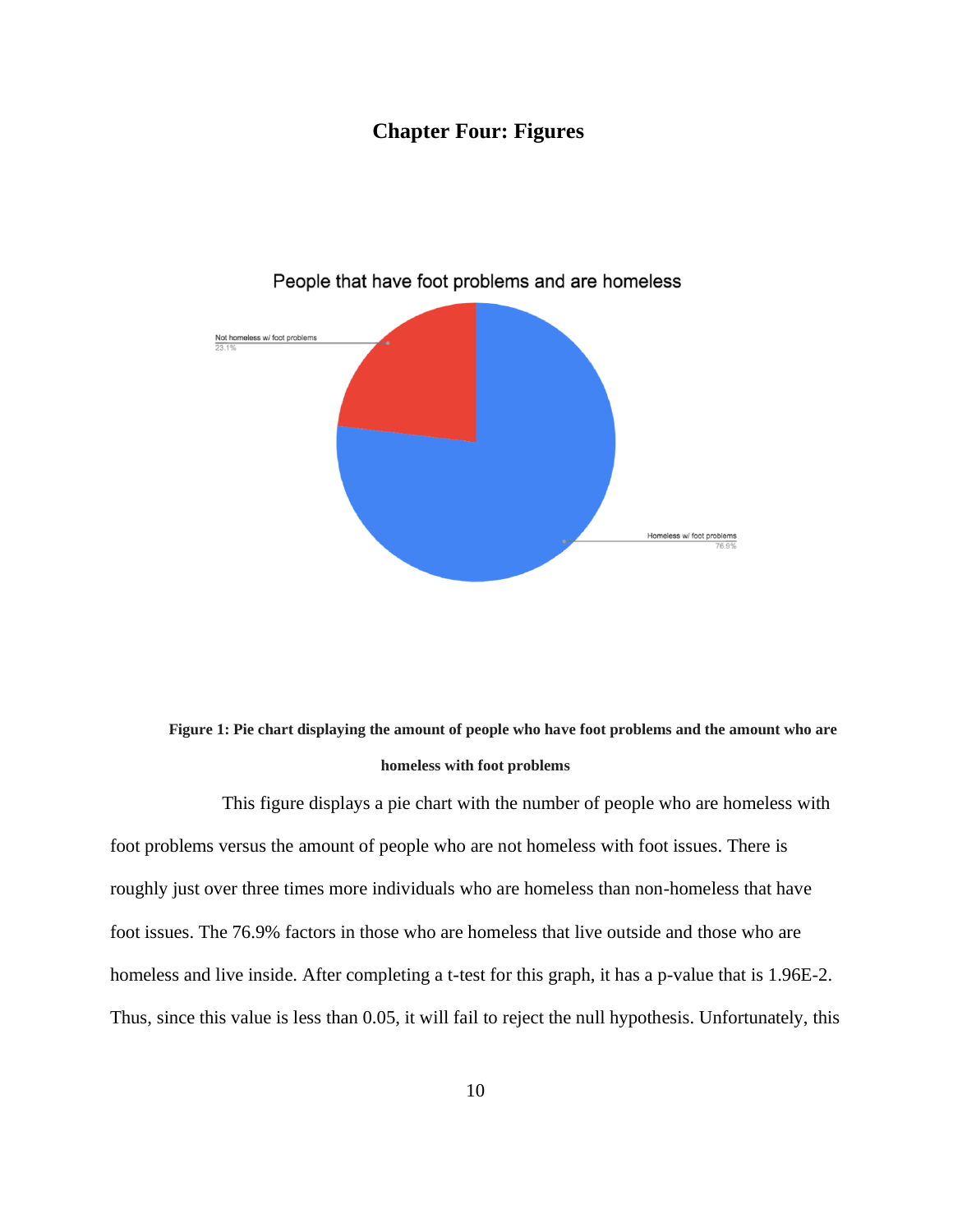means that our sample is not large enough with only using 25 relevant articles. However, it is fair to assume that the trends are relatively true.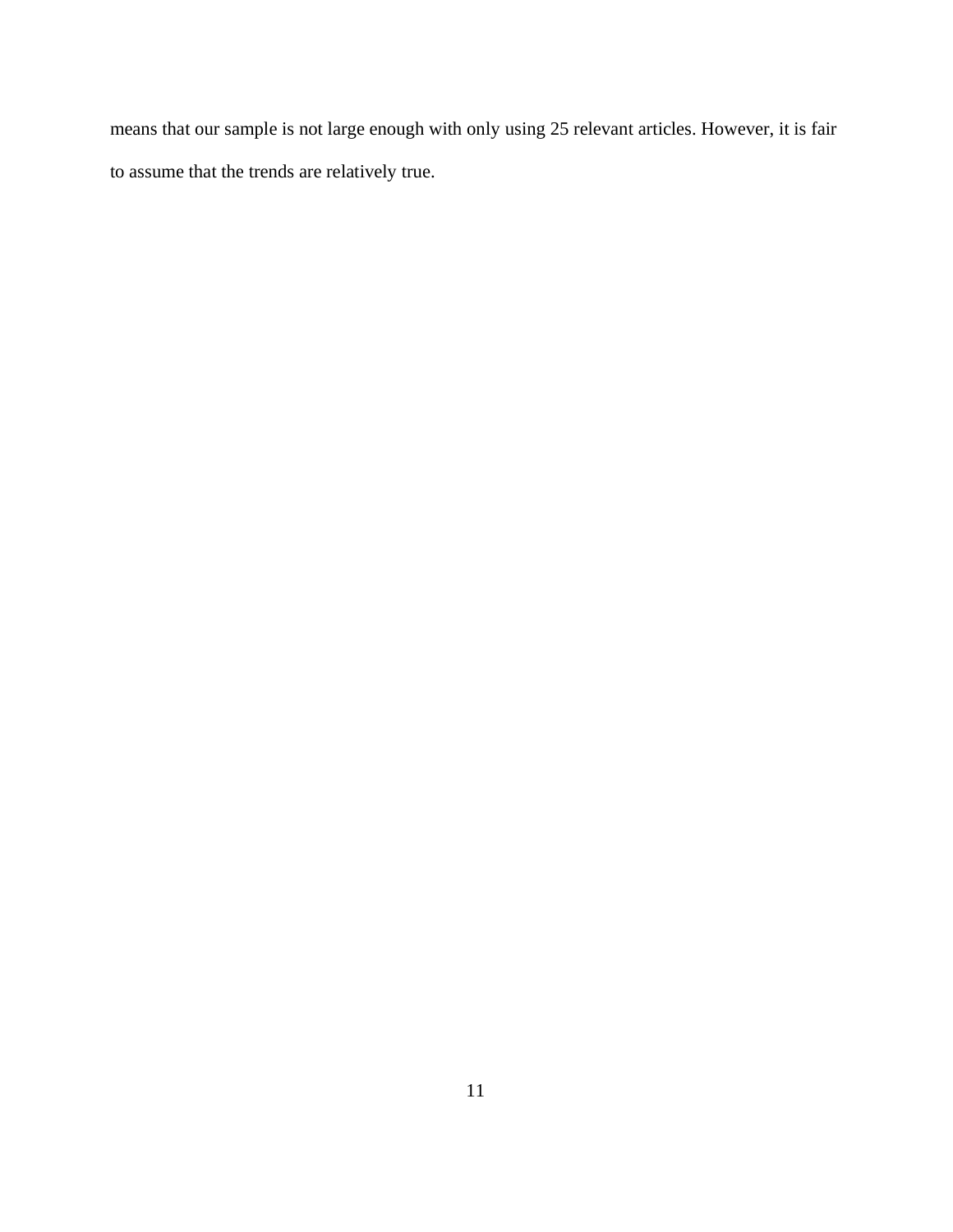

## People that have foot problems and are homeless



This figure is depicting how gender plays a key role in determining who is more vulnerable to obtaining a foot disease. As seen in the graph, women statistically will obtain foot problems at a greater rate than men regardless of being homeless or not. There are more homeless women with foot issues than a non-homeless women by a significant amount. However, the nonhomeless women do not have that much more foot issues than males who are not homeless. It is very rare for non-homeless individuals to have a long-term foot disease because they are more likely to have it checked out by the doctor in the beginning phases of when there is an issue. On the other hand, a homeless person does not have the same access to healthcare professionals so the foot issue will worsen over a gradual period of time.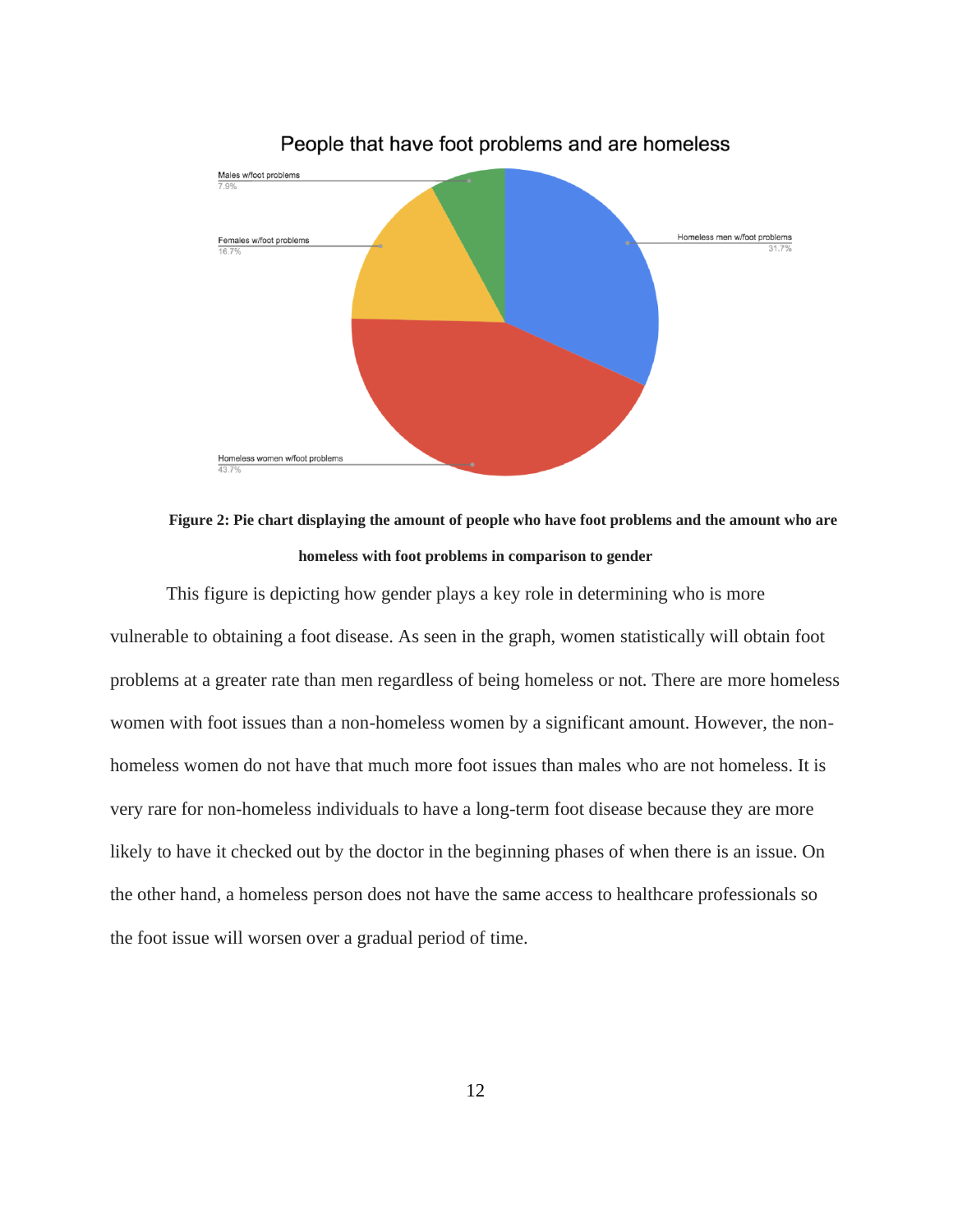

**Figure 3: Pie chart displaying the amount of people who have foot problems from the years 2019-**

**2021**

Over the past three years, there has been an increase in the amount of homeless people who have had foot problems. With the COVID-19 pandemic, it has been trending upward because the unemployment rate has dramatically increased. Thus, there have been more shelterless homeless individuals who are struggling. From 2019 to 2021 the number of homeless people has seen a dramatic increase which will correlate to foot issues. Hopefully, upon the pandemic slowing down the numbers should not spike up but rather slim back down.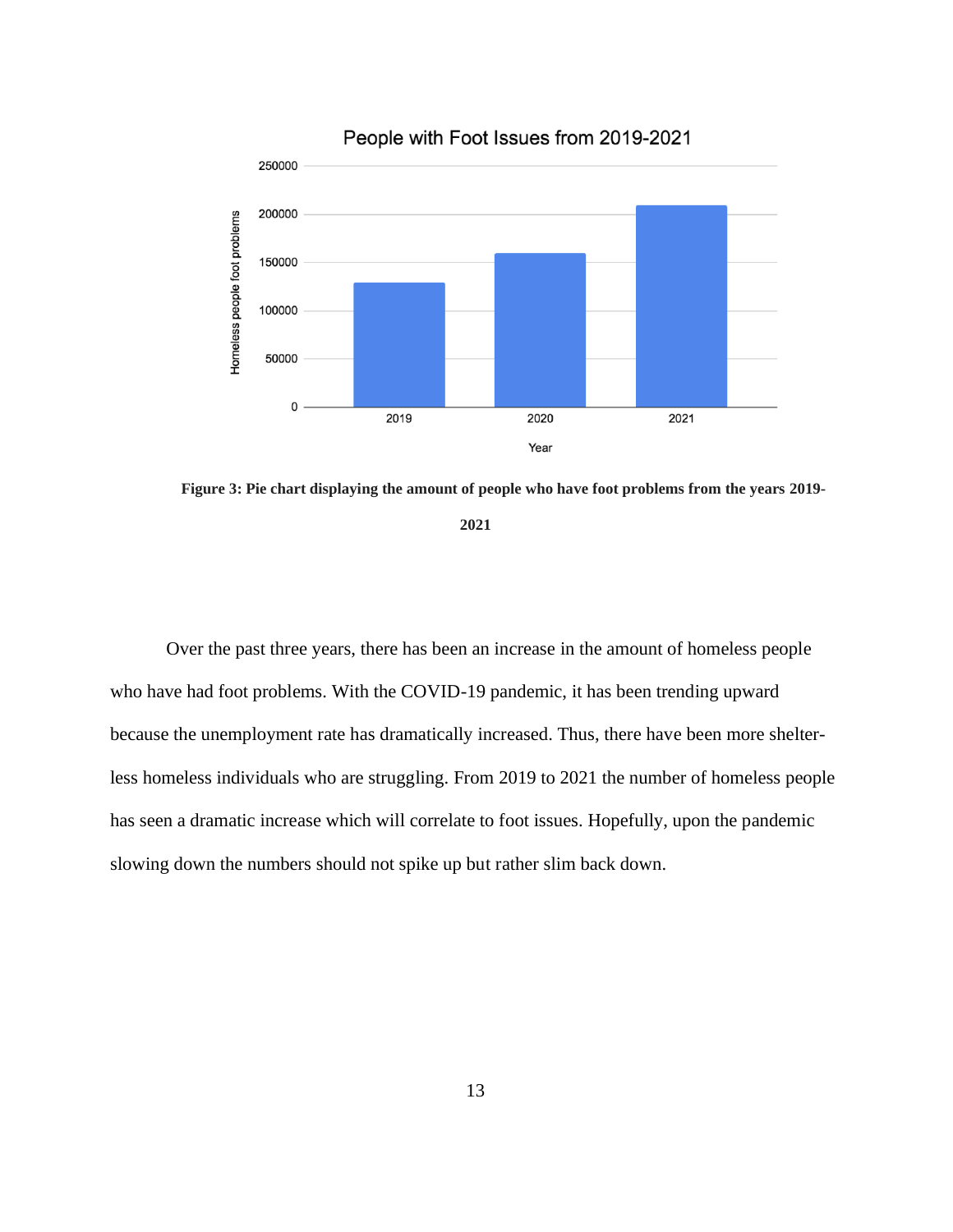## **Chapter Five: Findings from the Literature**

Homeless individuals understand that they should be seeking help for their foot problems, however, there are several different barriers that are preventing them from doing so. Adult homeless suffer the usual skin diseases common to non-homeless adults, and in addition, they can suffer more frequent infections, dermatitis, and wounds related to their compromised living status (Romero, Broder, Natsis, and Bodor, 2018). In the older population, females tend to experience more foot pain than their counterpart (Chuter, Searle, and Spink, 2016). This may be due to inadequate access to clean clothes and bedding, washing facilities, and properly fitting shoes (Romero, Broder, Natsis, and Bodor, 2018). These individuals also tend to delay seeking healthcare due to limited financial means, lack of insurance, or other access problems (Romero, Broder, Natsis, and Bodor, 2018). The homeless report they have a high amount of health care that are not fulfilled. Since the homeless have limited means of healthcare they rely heavily upon people volunteering to check out their physical health.

The search yielded potentially eligible articles, but after screening as outlined in Methods and Figure 1, only 25 articles were relevant to this research. Those articles were then placed in a Data Table (Table 2). Studies were also placed in a quality table (Table 3).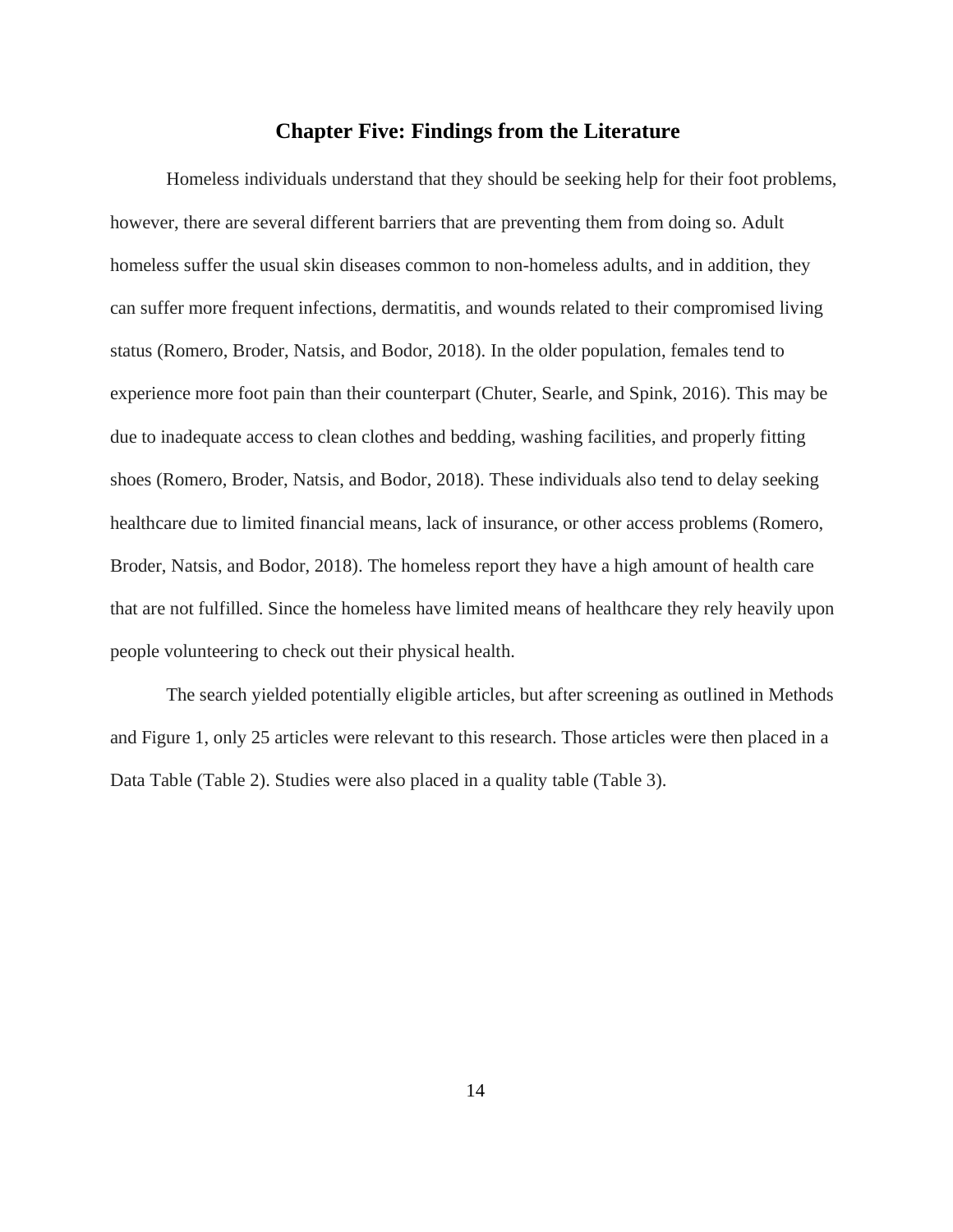

**Figure 4: PRISMA flow diagram**

This figure was used to determine which research articles were deemed relevant to the hypothesis and research. 125 articles were originally found between Google Scholar, PubMed, and ScienceDirect but only 100 were used because of some duplicate articles that provided the same information. Upon doing table 3, it showed there were only 25 articles that were able to be used because it talked about either socks, shoes, weather, and shelter. This was a way to keep all the articles neatly organized.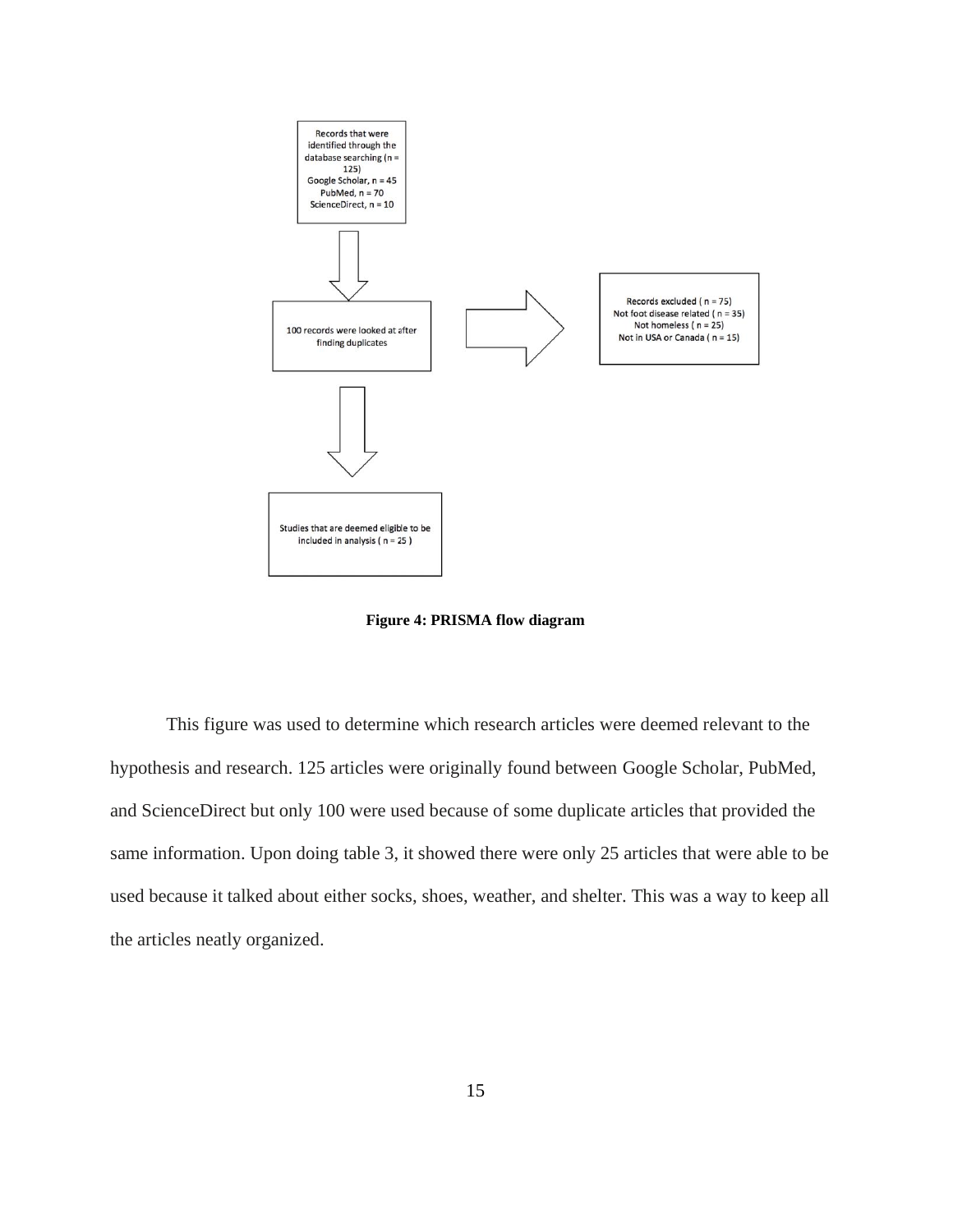| <b>Author</b>                                  | <b>Type of study</b> | <b>Location</b> | # of participants | <b>Total percentage of</b><br><b>Homeless</b> | <b>Results and Conclusion</b>                                                                                                                                                                                         |
|------------------------------------------------|----------------------|-----------------|-------------------|-----------------------------------------------|-----------------------------------------------------------------------------------------------------------------------------------------------------------------------------------------------------------------------|
| Rathjen,<br>Shahbodaghi,<br><b>Brown, 2019</b> | Cohort               | <b>USA</b>      | 300               | 100                                           | Homeless individuals who live<br>outside developed frostbite within<br>the first couple months                                                                                                                        |
| Basit, Wallen,<br><b>Dudley, 2021</b>          | Cohort               | <b>USA</b>      | 250               | 100                                           | Homeless population struggled<br>with surviving frostbite during the<br>winter compared to summer                                                                                                                     |
| <b>Grill, 2017</b>                             | Single               | <b>USA</b>      | 476               | 100                                           | Homeless individuals who live<br>outside during the winter suffer<br>from cold feet at a very rapid rate                                                                                                              |
| <b>Thomas, 2019</b>                            | Single               | <b>USA</b>      | 542               | 100                                           | Volunteer nurses provide health<br>care to homeless individuals that<br>are in shelters or in the streets as<br>they know the homeless do not<br>trust most professional healthcare<br>workers in a hospital setting. |
| <b>Endorf, 2021</b>                            | Single               | <b>USA</b>      | 50                | 100                                           | Homeless individuals would rather<br>not go to the hospital because they<br>can't afford the cost of it so they<br>try to find their own ways to fix<br>foot problems                                                 |
| Souza, Mirza,<br>Karkada, 2021                 | Cohort               | Canada          | 124               | 100                                           | These homeless individuals had a<br>lack of shoes, so they wore flip<br>flops and developed athlete's foot                                                                                                            |
| Singh, Nalk,<br>2004                           | Cohort               | <b>USA</b>      | 76                | 100                                           | The homeless did not have socks<br>along with misfitting shoes so they<br>developed tinea pedis and pitted<br>keratolysis                                                                                             |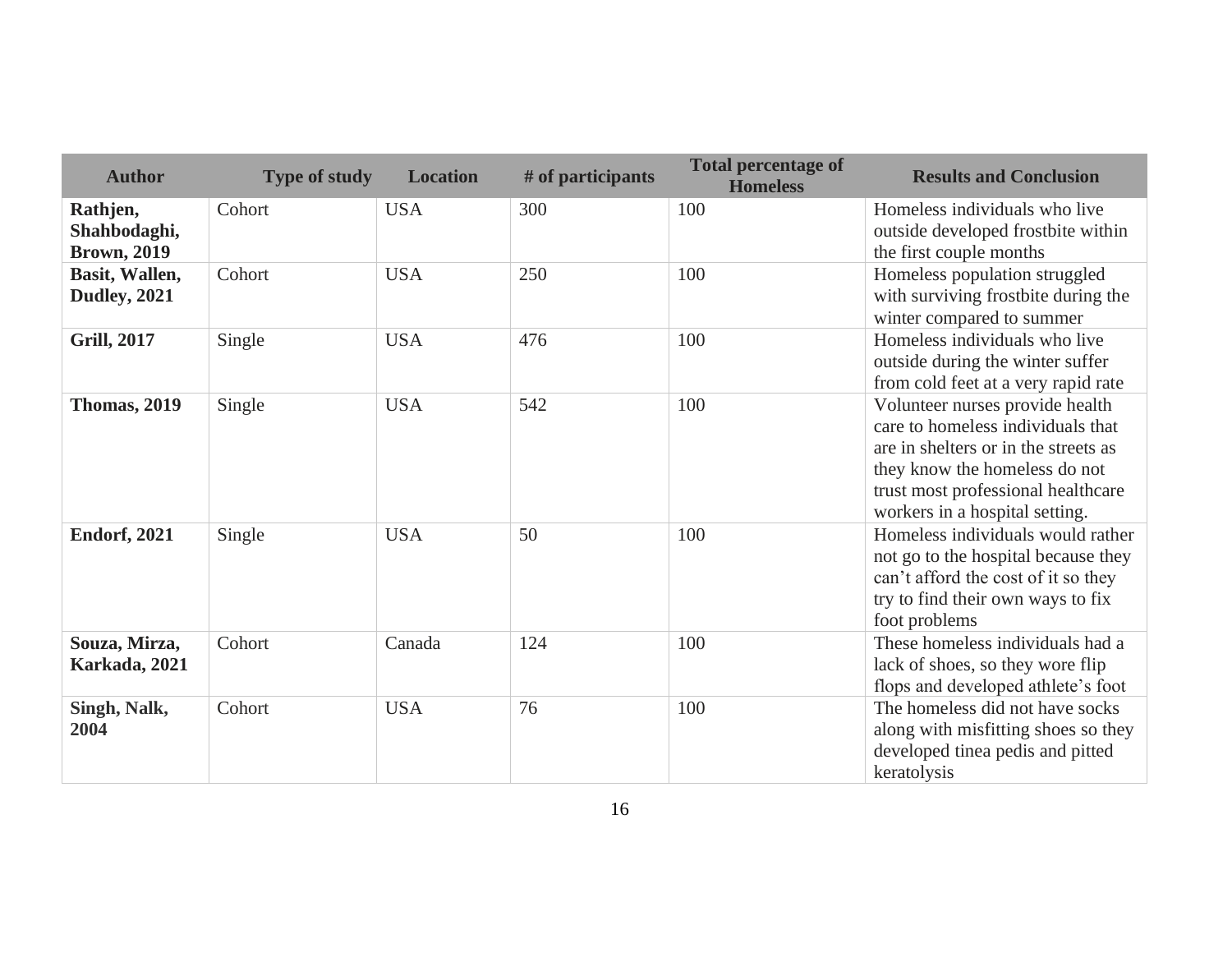| <b>Brothers and</b><br><b>Van Zoost, 2016</b> | Single | <b>USA</b> | 235 | 100 | The homeless wore the same pair<br>of socks for several months in a<br>row with washing so they<br>developed a variety of foot<br>diseases but those who lived<br>outside developed foot diseases<br>quicker than those who lived in a<br>shelter                                                                      |
|-----------------------------------------------|--------|------------|-----|-----|------------------------------------------------------------------------------------------------------------------------------------------------------------------------------------------------------------------------------------------------------------------------------------------------------------------------|
| Zimmerman,<br>2019                            | Cohort | Canada     | 89  | 100 | Those that are homeless who live<br>in a shelter are not walking as<br>much as those who do not live in a<br>shelter, so they are not on their feet<br>as much. Thus, those who live<br>outside and wearing shoes that do<br>not fit in this study developed<br>fungi on their feet                                    |
| Chappell, 2015                                | Single | <b>USA</b> | 147 | 100 | The homeless are not given a<br>stable shelter to live at so they get<br>ordered by the police to leave the<br>park they are sleeping at for the<br>night and by continuing to walk<br>several miles they add more<br>tension to the pain in their feet and<br>so a common foot disease they<br>develop is trench foot |
| <b>Hill, 2019</b>                             | Single | <b>USA</b> | 246 | 100 | The homeless who wear misfitting<br>shoes for at least three months<br>developed ingrown toenails                                                                                                                                                                                                                      |
| <b>Brothers and</b><br><b>Van Zoost, 2016</b> | Cohort | <b>USA</b> | 287 | 100 | The weather plays a key role in the<br>homeless individuals obtaining<br>fungi on their feet                                                                                                                                                                                                                           |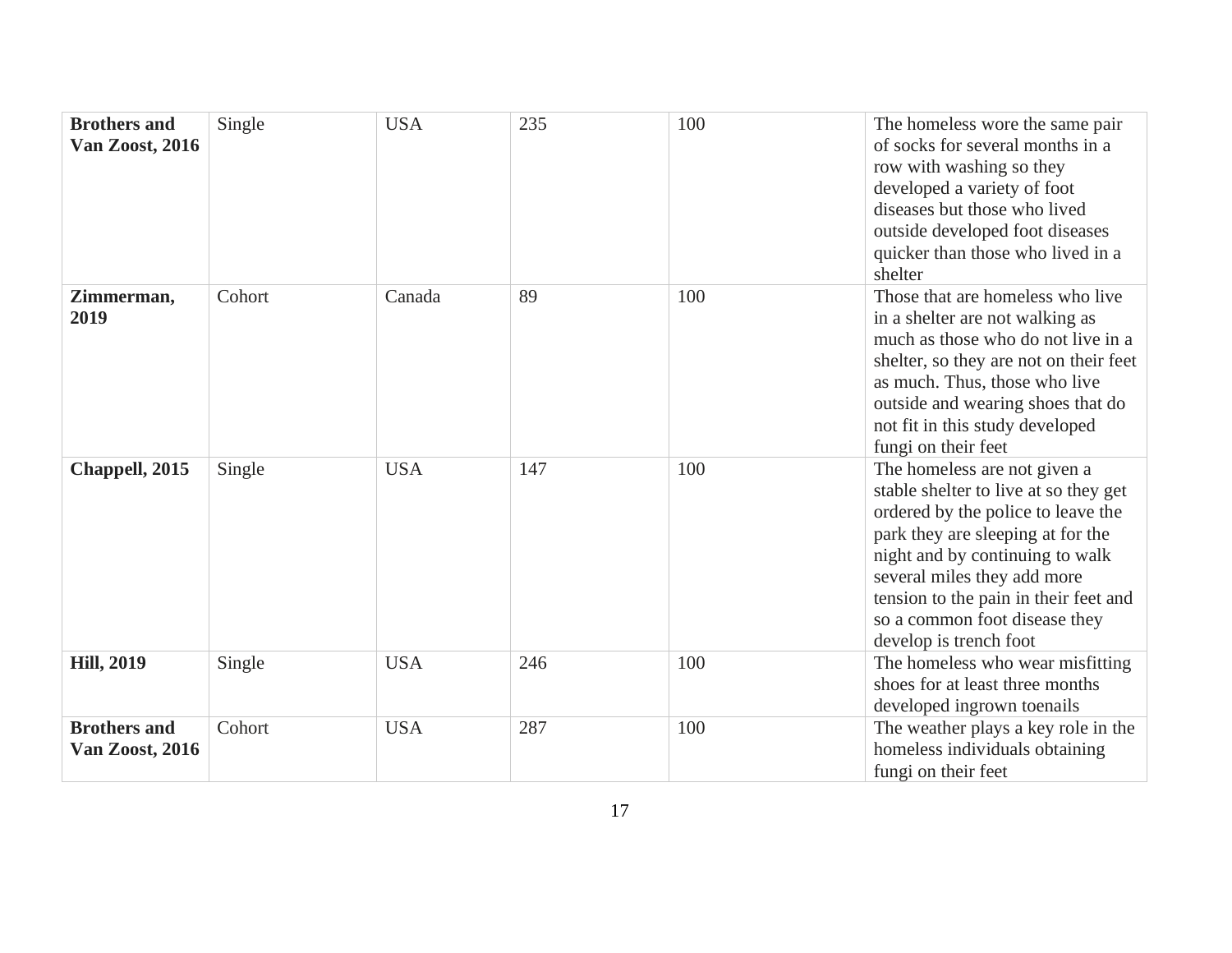| Zhao, Ma, 2015                  | Cohort | Canada     | 300 | 100 | The homeless who wear misfitting<br>shoes and reuse the same pair of<br>socks developed tinea pedis and<br>trench foot                                                                                                                                                        |
|---------------------------------|--------|------------|-----|-----|-------------------------------------------------------------------------------------------------------------------------------------------------------------------------------------------------------------------------------------------------------------------------------|
| Makgatho, 2015                  | Single | <b>USA</b> | 100 | 100 | It is essential for the homeless to<br>change their socks and shoes<br>especially adult males because<br>they develop very sweaty feet                                                                                                                                        |
| <b>To and</b><br>Brothers, 2002 | Single | <b>USA</b> | 110 | 100 | The average homeless individual<br>walks an average of 5 or more<br>hours per day but those who do not<br>live in shelters walk about an extra<br>4 miles as they try to find a<br>different place they can settle in                                                         |
| Carpenter, 2007                 | Single | <b>USA</b> | 134 | 100 | A female who was homeless was<br>wearing the same pair of socks for<br>an extended period of time but one<br>day got stuck in rain and her socks<br>were drench along with her shoes<br>and since she had nowhere to dry<br>them, she developed trench<br>foot/immersion foot |
| <b>Nash, 2018</b>               | Single | <b>USA</b> | 167 | 100 | Shoes that are worn indoors will<br>not develop the number of bacteria<br>than those that are worn outside so<br>those who do not live in a shelter<br>develop bacteria at a greater rate<br>than those who live in a shelter                                                 |
| Costello Jr,<br>2017            | Cohort | <b>USA</b> | 195 | 100 | Frostbite is able to develop in<br>roughly 30 minutes so those who<br>are in a shelter and not on their feet                                                                                                                                                                  |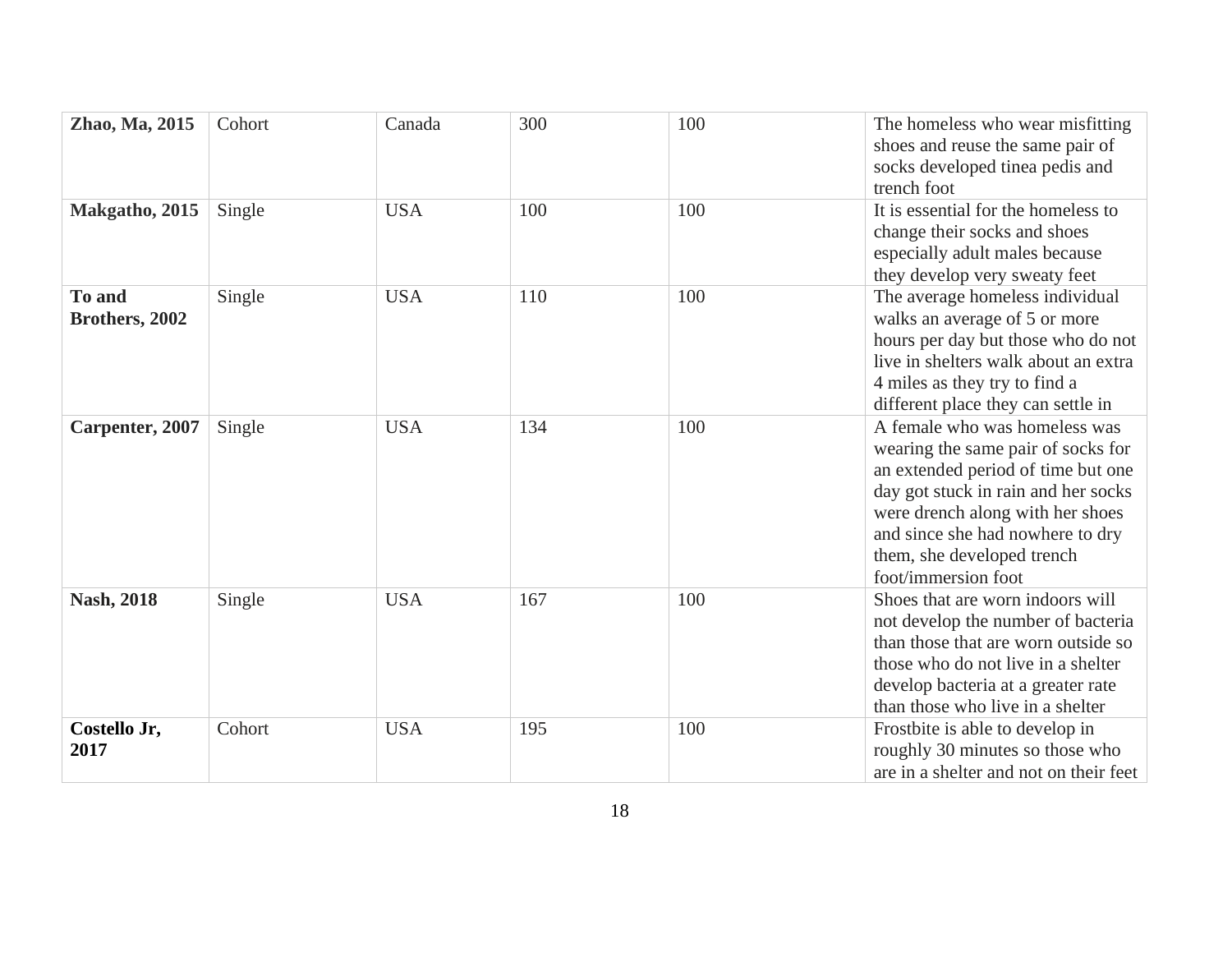|                      |        |            |     |     | as much have a little bit of an edge<br>compared to those who are not |
|----------------------|--------|------------|-----|-----|-----------------------------------------------------------------------|
|                      |        |            |     |     | sleeping at a shelter                                                 |
| Sheila D'Souza,      | Single | <b>USA</b> | 65  | 100 | Only 16 percent of the 65                                             |
| O'Mahonyl,           |        |            |     |     | individuals surveyed in the study                                     |
| and Achoba,          |        |            |     |     | have a car that can be used to sleep                                  |
| 2021                 |        |            |     |     | in so this means there a significant                                  |
|                      |        |            |     |     | number of people who are                                              |
|                      |        |            |     |     | constantly on their feet and                                          |
|                      |        |            |     |     | continue to put themselves at risk                                    |
|                      |        |            |     |     | for foot disease(s)                                                   |
| Tan, Wang,           | Cohort | <b>USA</b> | 147 | 100 | The ongoing COVID-19 pandemic                                         |
| 2017                 |        |            |     |     | has increased the homeless                                            |
|                      |        |            |     |     | population and therefore shelters                                     |
|                      |        |            |     |     | do not have enough beds for them                                      |
|                      |        |            |     |     | so it has led to several individuals                                  |
|                      |        |            |     |     | constantly walking to find a place                                    |
|                      |        |            |     |     | to settle in                                                          |
| <b>Chen, 2018</b>    | Cohort | <b>USA</b> | 123 | 100 | Males are less likely than females                                    |
|                      |        |            |     |     | to wear flip flops so females                                         |
|                      |        |            |     |     | develop foot diseases at a greater                                    |
|                      |        |            |     |     | rate than males                                                       |
| Wen, Hudak,          | Single | Toronto    | 100 | 50  | The homeless are less likely to                                       |
| and Hwang,           |        |            |     |     | trust the health professionals when                                   |
| 2007                 |        |            |     |     | compared to the average individual                                    |
|                      |        |            |     |     | who is not homeless because they                                      |
|                      |        |            |     |     | feel stigmatized                                                      |
| <b>Stratigos and</b> | Single | <b>USA</b> | 142 | 100 | shelter in Boston that showed that                                    |
| Katsambas,           |        |            |     |     | out of 142 homeless men that                                          |
| 2022                 |        |            |     |     | stayed overnight at a well-known                                      |
|                      |        |            |     |     | Boston shelter for roughly 3                                          |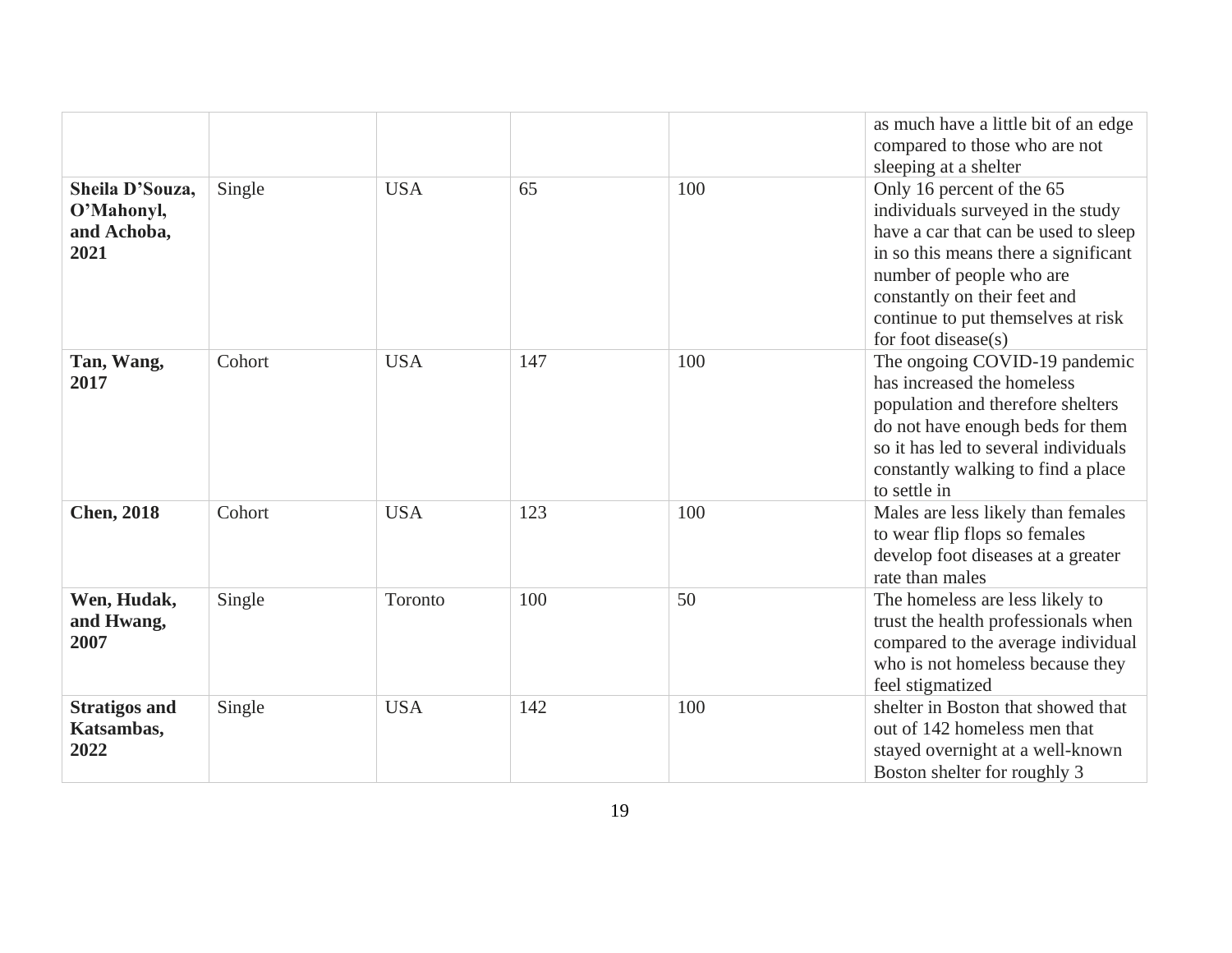|                                       |        |        |     |    | months, 38 percent obtained tinea<br>pedis, 20.4 percent obtained pitted<br>keratolysis and 15.4 percent<br>obtained                                                                                                                         |
|---------------------------------------|--------|--------|-----|----|----------------------------------------------------------------------------------------------------------------------------------------------------------------------------------------------------------------------------------------------|
| <b>Flemming and</b><br>Campbell, 2018 | Cohort | Canada | 127 | 50 | Due to the limited healthcare and<br>how they feel stigmatized the<br>homeless individuals do not have<br>their foot issues address<br>immediately checked out like a<br>normal individual, who will get get<br>their issues check upon ASAP |

**Table 2: Summary of all the 25 relevant articles**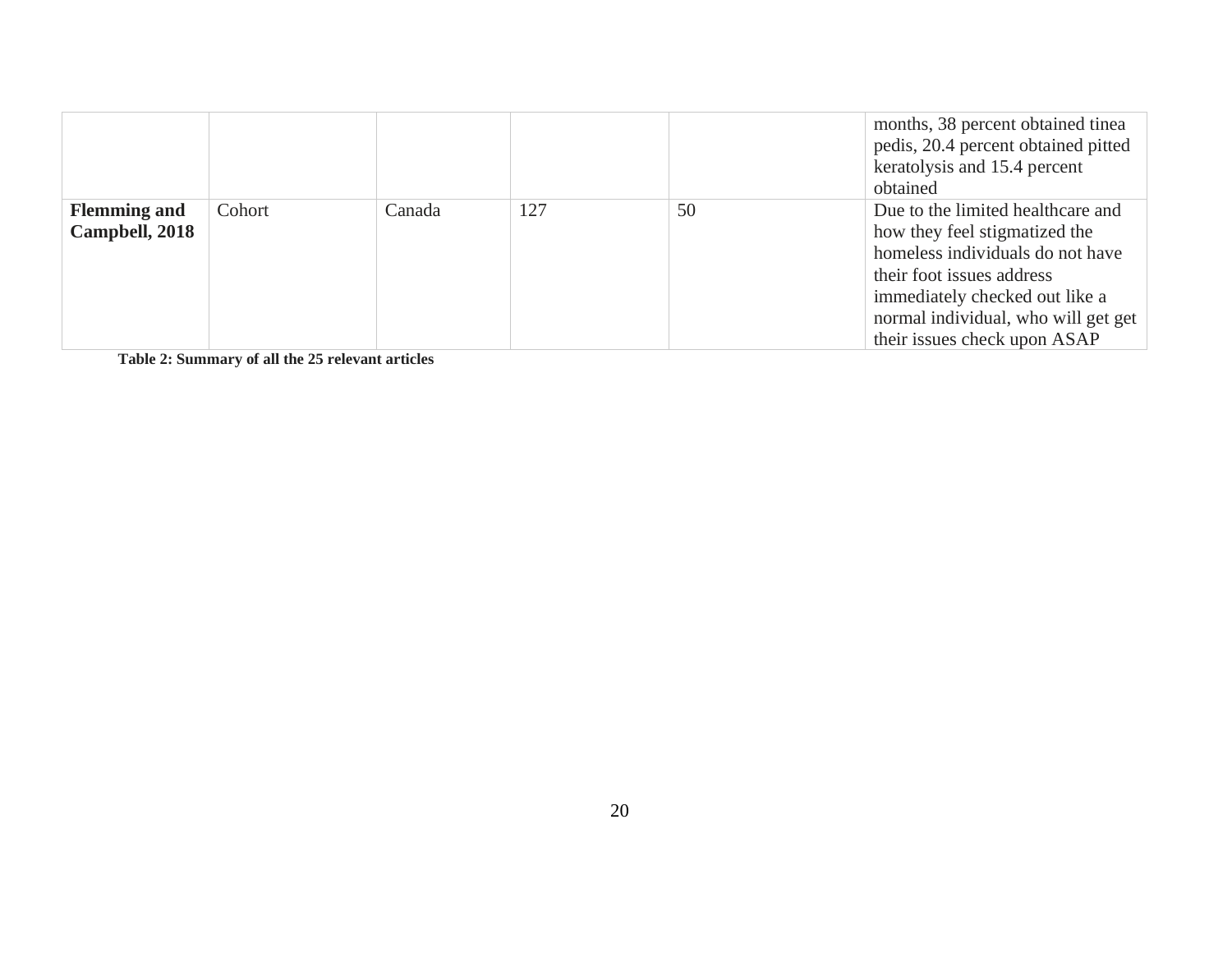## *Settings*

The United States and Canada have a significant number of homeless individuals who are suffering from homelessness, especially in the observed area of study: foot disease(s). These two countries have a significant amount of homelessness that is taking place in their respective countries, and it will continue to increase with the on-going COVID-19 pandemic.

#### *Sample*

The 25 relevant articles had just around 4,532 homeless individuals surveyed from 2016- 2022. There is a relatively low number compared to the number of homeless individuals in the two countries but it gives an idea of the trends that are occurring. Some of the common trends are that the weather plays a key factor in how quickly the foot diseases will occur, the homeless tend to feel uncomfortable at the doctor's office/hospital, and females put themselves at great risk to obtain a foot disease since they wear flip-flops as their footwear when they walk.

## *Survey*

Upon reviewing Table 2, it can be concluded that those who are living outside are at a significantly greater risk to obtain bacteria/fungi infection on their feet than those living in shelters. This is because those who are homeless living in a shelter are not constantly on their feet as much. Those who are on the streets, often get told by the police to get up from their respective spot and move along. The homeless are walking an approximated average of at least 5 hours per day (Zimmerman, 2019 ).

Similar to a car building up mileage, these individuals are putting on several miles on their feet and they are not wearing very comfortable footwear, if any. Athlete's foot is the most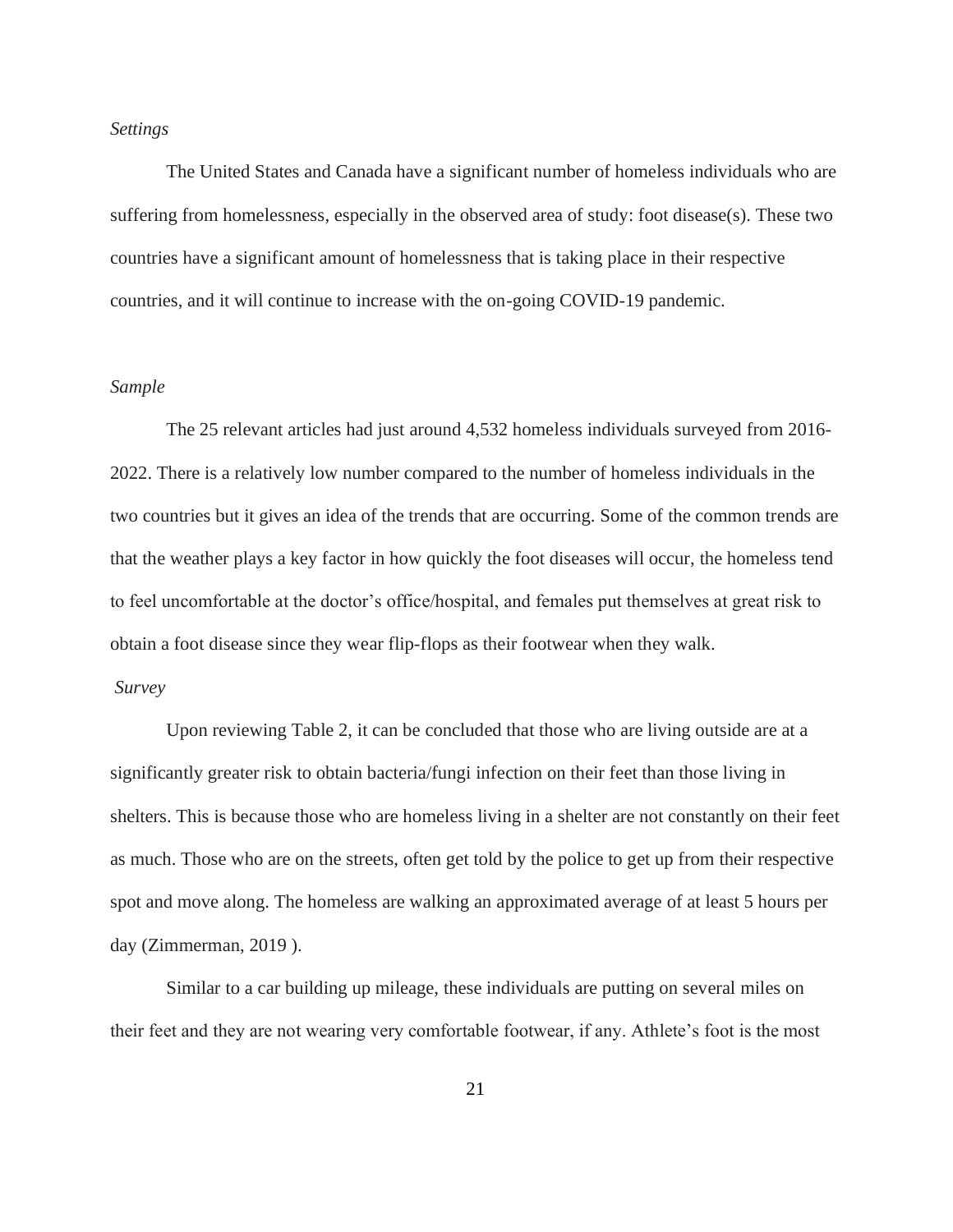common foot disease obtained due to lack of wearing shoes. Due to the lack of trust the homeless population as whole has with the healthcare professionals, they will not seek out medical assistance when needed (Hill, 2019). Instead, they will hope to find a volunteer nurse or doctor that is giving back to the community on the streets. The females develop foot disease at a quicker rate than males due to wearing flip-flops at a greater rate than males do.

## *Methodological Quality*

Table 3 was used as a guide to determine if the articles give enough information about the correlations between homelessness and foot disease. The end goal of this study is to see all the different factors that the homeless experience and if there is a certain factor that has a greater effect on the foot diseases occurring. For example, the weather has proven to be a key factor for the homeless who live outside in developing long-term foot diseases (Rathjen NA, Shahbodaghi SD, Brown JA, 2019). This table will allow for seeing which concept was mentioned most frequently.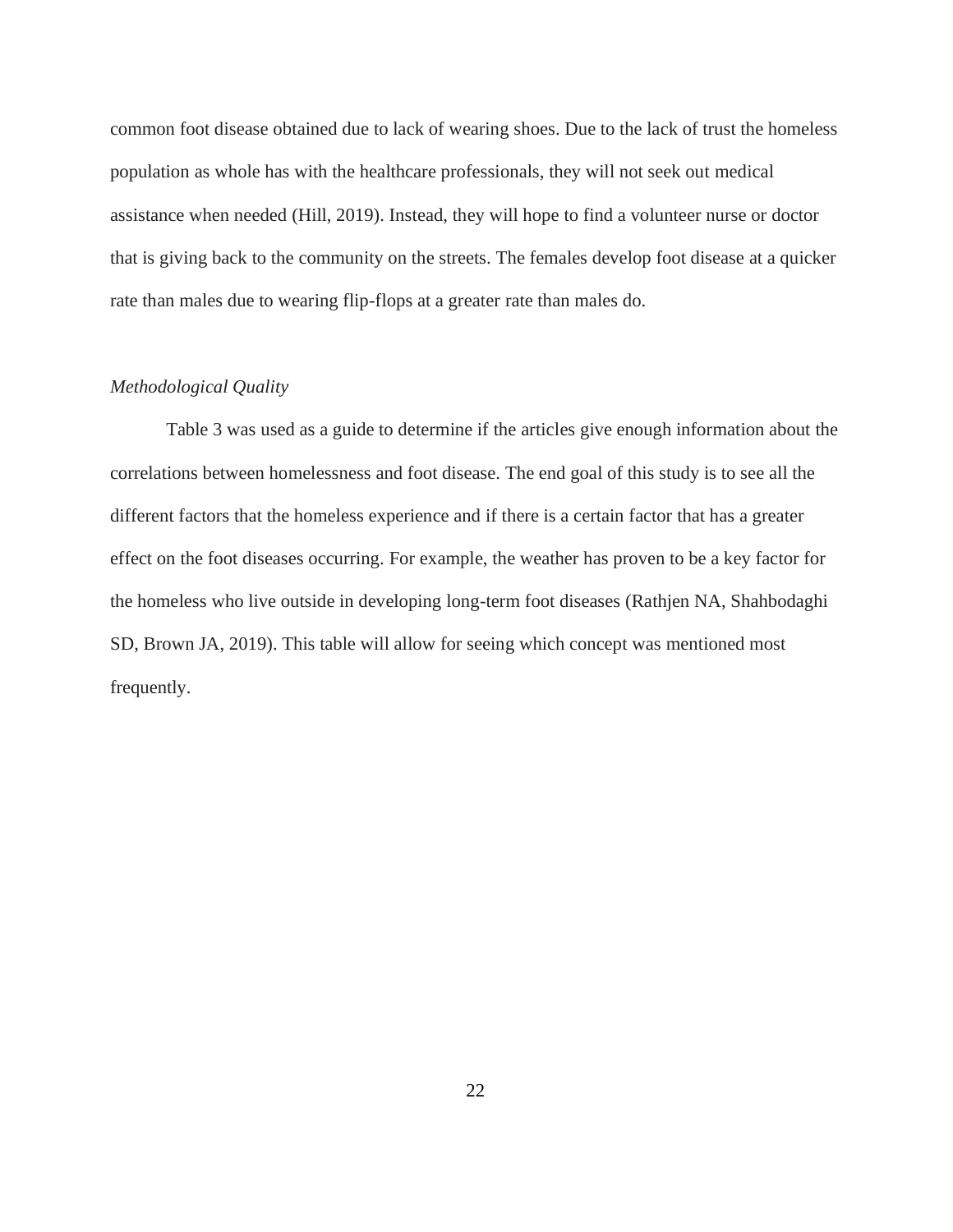| Element of          | Scoring Criteria       | Paper        | Paper        | Paper          | Paper 4        | Paper          | Paper 6        |
|---------------------|------------------------|--------------|--------------|----------------|----------------|----------------|----------------|
| Assessment          |                        | 1            | 2            | 3              |                | 5              |                |
| <b>Study Design</b> | $0 = Not Experimental$ | $\mathbf{1}$ | $\theta$     | $\overline{0}$ | $\overline{0}$ | $\overline{0}$ | $\overline{0}$ |
|                     | : $1 = Experimental$   |              |              |                |                |                |                |
| Outcome             | $0 =$ Homeless do not  | $\mathbf{1}$ | $\mathbf{1}$ | 1              | $\mathbf{1}$   | $\mathbf{1}$   | $\mathbf{1}$   |
|                     | obtain a foot disease  |              |              |                |                |                |                |
|                     | but symptoms ; $1 =$   |              |              |                |                |                |                |
|                     | Homeless obtain a      |              |              |                |                |                |                |
|                     | foot disease that is   |              |              |                |                |                |                |
|                     | long term              |              |              |                |                |                |                |
| Research            | $0 =$ not clear; 1 =   | 1            | 1            | 1              | $\overline{0}$ | $\theta$       | $\mathbf{1}$   |
| Question            | clear                  |              |              |                |                |                |                |
| Mentioning          | $0 = no$ ; $1 = yes$   | 1            | 1            | 1              | $\overline{0}$ | $\mathbf{1}$   | $\mathbf{1}$   |
| of shoes            |                        |              |              |                |                |                |                |
| Mentioning          | $0 = no$ ; $1 = yes$   | $\mathbf{1}$ | 1            | 1              | $\mathbf{1}$   | $\Omega$       | $\Omega$       |
| of shelter          |                        |              |              |                |                |                |                |
| Mentioning          | $0 = no$ ; $1 = yes$   | 1            | 1            | $\overline{0}$ | $\theta$       | $\theta$       | $\mathbf{1}$   |
| of socks            |                        |              |              |                |                |                |                |
| Mentioning          | $0 = no$ ; $1 = yes$   | $\mathbf{1}$ | $\mathbf{1}$ | 1              | $\overline{0}$ | $\overline{0}$ | $\overline{0}$ |
| of weather          |                        |              |              |                |                |                |                |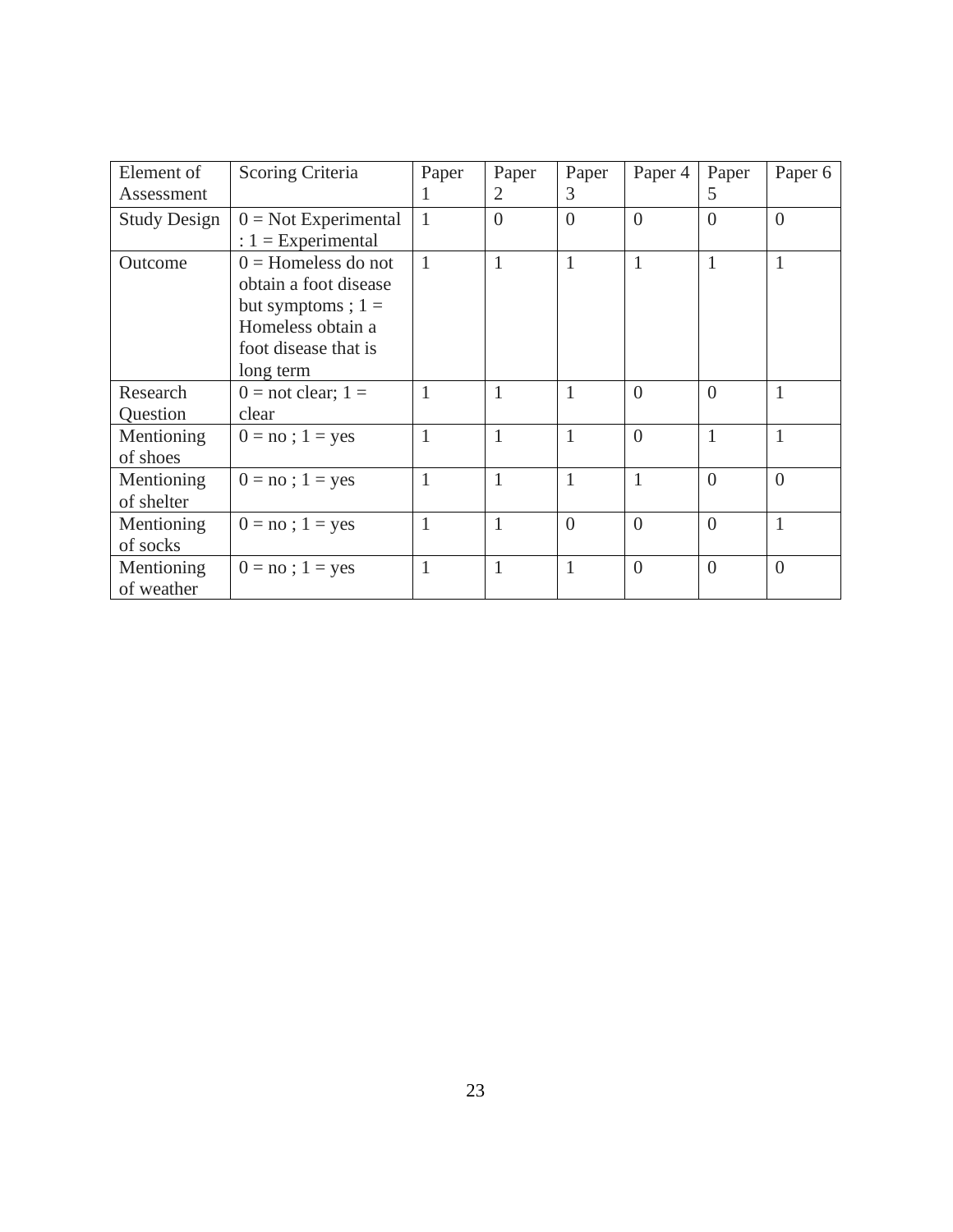| Element of          | Scoring Criteria            | Paper        | Paper          | Paper        | Paper        | Paper        | Paper        |
|---------------------|-----------------------------|--------------|----------------|--------------|--------------|--------------|--------------|
| Assessment          |                             | 7            | 8              | 9            | 10           | 11           | 12           |
| <b>Study Design</b> | $0 = Not Experimental$      | $\mathbf{1}$ | 1              | 1            | $\mathbf{1}$ | $\mathbf{1}$ | $\mathbf{1}$ |
|                     | : $1 = Experimental$        |              |                |              |              |              |              |
| Outcome             | $0 =$ Homeless do not       | $\mathbf{1}$ | 1              | $\mathbf{1}$ | $\mathbf{1}$ | 1            | $\mathbf{1}$ |
|                     | obtain a foot disease       |              |                |              |              |              |              |
|                     | but symptoms ; $1 =$        |              |                |              |              |              |              |
|                     | Homeless obtain a           |              |                |              |              |              |              |
|                     | foot disease that is        |              |                |              |              |              |              |
|                     | long term                   |              |                |              |              |              |              |
| Research            | $0 = \text{not clear}; 1 =$ | 1            | 1              | 1            | $\mathbf{1}$ | 1            | $\mathbf{1}$ |
| Question            | clear                       |              |                |              |              |              |              |
| Mentioning          | $0 = no$ ; 1 = yes          | $\mathbf{1}$ | 1              | 1            | $\mathbf{1}$ | $\mathbf{1}$ | $\mathbf{1}$ |
| of shoes            |                             |              |                |              |              |              |              |
| Mentioning          | $0 = no$ ; 1 = yes          | $\mathbf{1}$ | $\Omega$       | 1            | $\mathbf{1}$ | $\mathbf{1}$ | $\mathbf{1}$ |
| of shelter          |                             |              |                |              |              |              |              |
| Mentioning          | $0 = no$ ; $1 = yes$        | $\mathbf{1}$ | 1              | 1            | $\mathbf{1}$ | 1            | $\mathbf{1}$ |
| of socks            |                             |              |                |              |              |              |              |
| Mentioning          | $0 = no$ ; $1 = yes$        | $\mathbf{1}$ | $\overline{0}$ | 1            | $\mathbf{1}$ | 1            | $\mathbf{1}$ |
| of weather          |                             |              |                |              |              |              |              |

| Element of          | Scoring Criteria            | Paper        | Paper    | Paper        | Paper        | Paper        | Paper        |
|---------------------|-----------------------------|--------------|----------|--------------|--------------|--------------|--------------|
| Assessment          |                             | 13           | 14       | 15           | 16           | 17           | 18           |
| <b>Study Design</b> | $0 = Not Experimental$      | $\mathbf{1}$ | 1        | 1            | 1            | $\mathbf{1}$ | $\mathbf{1}$ |
|                     | : $1 =$ Experimental        |              |          |              |              |              |              |
| Outcome             | $0 =$ Homeless do not       | $\mathbf{1}$ | 1        | 1            | $\mathbf{1}$ | 1            | $\mathbf{1}$ |
|                     | obtain a foot disease       |              |          |              |              |              |              |
|                     | but symptoms ; $1 =$        |              |          |              |              |              |              |
|                     | Homeless obtain a           |              |          |              |              |              |              |
|                     | foot disease that is        |              |          |              |              |              |              |
|                     | long term                   |              |          |              |              |              |              |
| Research            | $0 = \text{not clear}; 1 =$ | 1            | 1        | 1            | $\mathbf{1}$ | 1            | $\mathbf{1}$ |
| Question            | clear                       |              |          |              |              |              |              |
| Mentioning          | $0 = no$ ; $1 = yes$        | 1            | 1        | 1            | $\mathbf{1}$ | 1            | $\mathbf{1}$ |
| of shoes            |                             |              |          |              |              |              |              |
| Mentioning          | $0 = no$ ; $1 = yes$        | $\mathbf{1}$ | $\theta$ | 1            | $\mathbf{1}$ | $\mathbf{1}$ | $\mathbf{1}$ |
| of shelter          |                             |              |          |              |              |              |              |
| Mentioning          | $0 = no$ ; $1 = yes$        | $\mathbf{1}$ | 1        | $\mathbf{1}$ | $\mathbf{1}$ | $\mathbf{1}$ | $\mathbf{1}$ |
| of socks            |                             |              |          |              |              |              |              |
| Mentioning          | $0 = no$ ; $1 = yes$        | $\mathbf{1}$ | $\theta$ | 1            | $\mathbf{1}$ | 1            | $\mathbf{1}$ |
| of weather          |                             |              |          |              |              |              |              |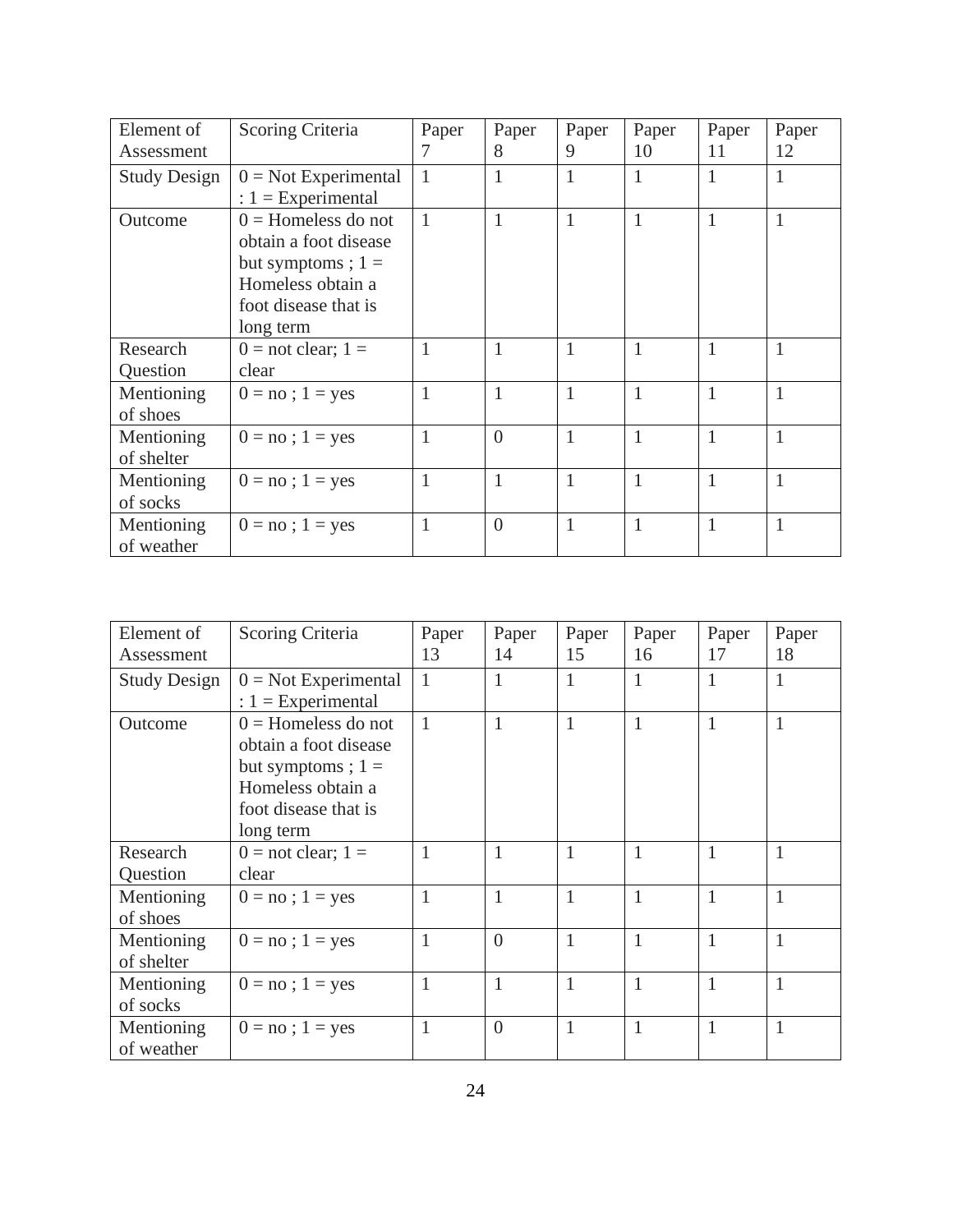| Element of<br>Assessment | Scoring Criteria       | Paper<br>19  | Paper<br>20    | Paper<br>21  | Paper<br>22  | Paper<br>23  | Paper<br>24  | Paper<br>25    |
|--------------------------|------------------------|--------------|----------------|--------------|--------------|--------------|--------------|----------------|
|                          |                        |              |                |              |              |              |              |                |
| Study                    | $0 = Not$              | 1            | $\mathbf{1}$   | 1            | $\mathbf{1}$ | $\mathbf{1}$ | 1            | $\mathbf{1}$   |
| Design                   | Experimental : $1 =$   |              |                |              |              |              |              |                |
|                          | Experimental           |              |                |              |              |              |              |                |
| Outcome                  | $0 =$ Homeless do      | 1            | $\mathbf{1}$   | 1            | $\mathbf{1}$ | $\mathbf{1}$ | 1            | $\mathbf{1}$   |
|                          | not obtain a foot      |              |                |              |              |              |              |                |
|                          | disease but            |              |                |              |              |              |              |                |
|                          | symptoms; $1 =$        |              |                |              |              |              |              |                |
|                          | Homeless obtain a      |              |                |              |              |              |              |                |
|                          | foot disease that is   |              |                |              |              |              |              |                |
|                          | long term              |              |                |              |              |              |              |                |
| Research                 | $0 =$ not clear; $1 =$ | 1            | $\mathbf{1}$   | 1            | 1            | $\mathbf{1}$ | 1            | $\theta$       |
| Question                 | clear                  |              |                |              |              |              |              |                |
| Mentioning               | $0 = no$ ; 1 = yes     | $\mathbf{1}$ | $\mathbf{1}$   | 1            | $\mathbf{1}$ | $\mathbf{1}$ | 1            | $\mathbf{1}$   |
| of shoes                 |                        |              |                |              |              |              |              |                |
| Mentioning               | $0 = no$ ; $1 = yes$   | $\mathbf{1}$ | $\overline{0}$ | $\mathbf{1}$ | $\mathbf{1}$ | $\mathbf{1}$ | $\mathbf{1}$ | $\mathbf{1}$   |
| of shelter               |                        |              |                |              |              |              |              |                |
| Mentioning               | $0 = no$ ; $1 = yes$   | $\mathbf{1}$ | $\mathbf{1}$   | 1            | $\mathbf{1}$ | $\mathbf{1}$ | 1            | $\mathbf{1}$   |
| of socks                 |                        |              |                |              |              |              |              |                |
| Mentioning               | $0 = no$ ; 1 = yes     | $\mathbf{1}$ | $\theta$       | $\mathbf{1}$ | $\mathbf{1}$ | $\mathbf{1}$ | $\mathbf{1}$ | $\overline{0}$ |
| of weather               |                        |              |                |              |              |              |              |                |

#### **Table 3: Quality of the Articles**

## *Foot Conditions*

Being homeless can be due to the limitations of having a house one can afford, not being employed, or poor mental health. Thus, it is not a fluke that these limitations lead to a repeated cycle for the homeless population that starts with a lack of clothes, food, shelter, social services, transportation and health insurance. Due to lack of space in homeless shelters, there are several individuals who find themselves without an indoor place to sleep. Any individual who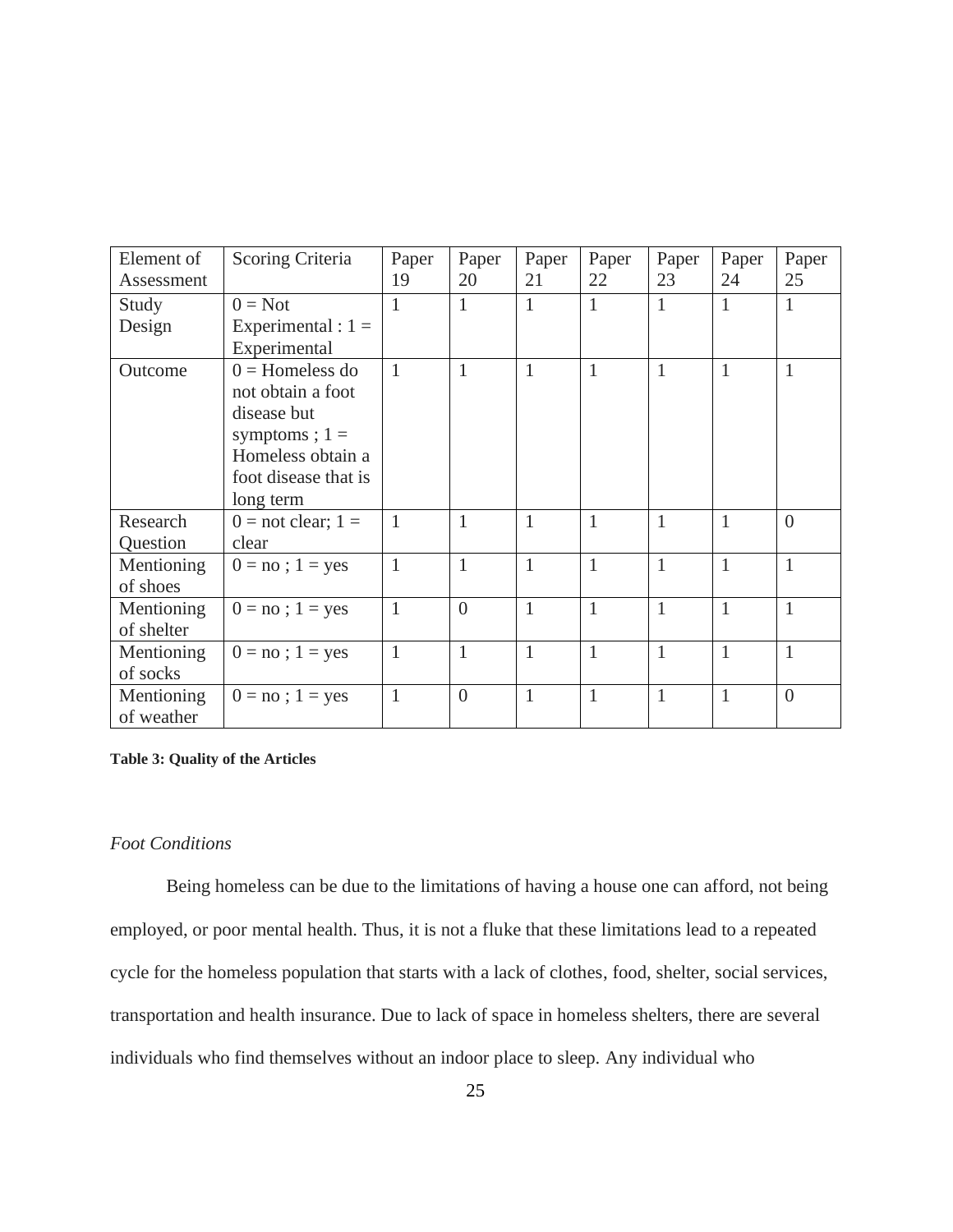experiences being homeless will be at a much greater risk for malnutrition, poor hygiene, skin and foot conditions, and infectious disease than those individuals who are not homeless (Hill, 2019).

## *Healthcare*

There is a common consensus around the homeless communities that seeking medical help from a health professional is a waste of time. There were roughly 25,216 Canadians in 2018 that had to suffer through being completely homeless and were living in shelters. However, on top of the 25,216 placed in a shelter, there were 6,789 individuals in Canada who were placed in traditional housing (Sheila D'Souza, O'Mahonyl, and Achoba, 2021). There were several of these homeless individuals who opted against getting health care for the foot problems they endure such as blisters, trench foot, athlete's foot because they did not feel like anything would be done for them because of the stigma of being homeless (Sheila D'Souza, O'Mahonyl, and Achoba, 2021) Foot problems affect 6% percentof the population in the United States but 4% percentare homeless (Rigopoulos, Elewski, and Richert, 2018). Of the homeless population, 66% suffer from foot diseases (To, Brothers, Zoost, 2016) It is common for those who are homeless to not want to go to the hospital or doctor's office because they feel there are health care professionals who discriminate against them so they feel it is a waste of their time and would rather suffer with the pain they have (Chappell, 2015). This is not claiming all doctors or majority of doctors are bad. The homeless feel there a small number of doctors who feel this way. Due to the homeless individuals not seeking the limited help they can get; the foot issues do not get diagnosed immediately and will become worse over a gradual period of time.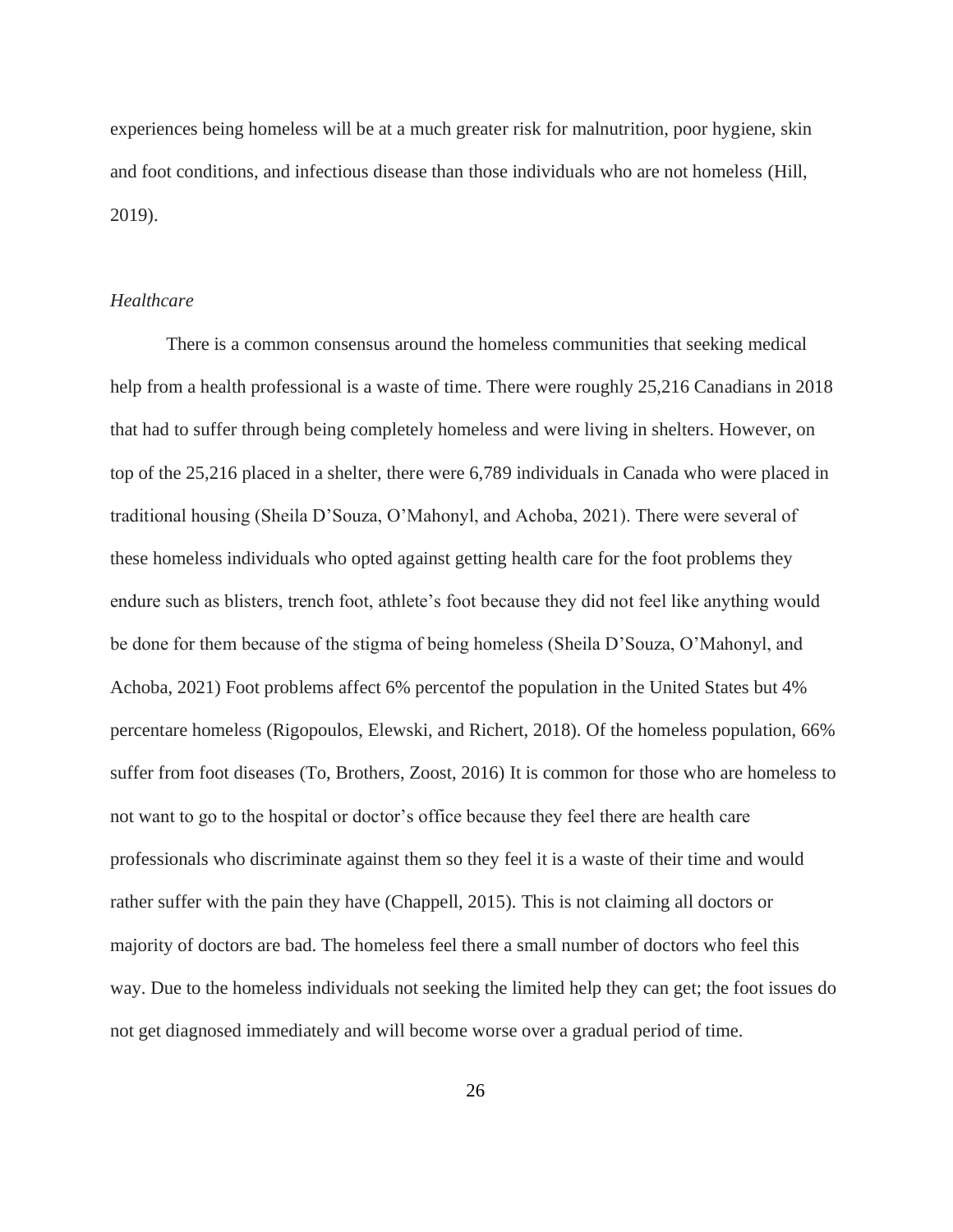## *Weather*

The weather will also be a significant factor when these foot diseases occur for those who are living outside. There are some studies that were conducted that show the horrible foot conditions the homeless individuals endure. One study reported that there was 86% of individuals who felt foot pain and they were living outside (Sheila D'Souza, O'Mahonyl, and Achoba, 2021). Those who were living outside had to endure limited access to daily hygiene which leads to dirty socks being worn repeatedly day and night. This created a high risk for athlete's foot, also referred to as tinea pedis. The 86% of individuals who were living outside did not feel comfortable taking off their shoes and socks at night because they felt they would be in the same spot they left them when they woke up the next morning (Sheila D'Souza, O'Mahonyl, and Achoba, 2021). Due to the wet and marshy conditions in Florida, it is inevitable that someone who is living outside with no shoes will obtain fungi on their feet. Thus, the homeless population would rather take their chances by wearing dirty socks, a recipe for problems as athlete's foot is a fungus that will form in an area that has warm and moist conditions, such as the one found in wet old socks. Athlete's foot also known as tinea pedis occurs due to dermatophyte fungi. This type of fungi can only grow with the help of keratin and create infections on hair, nails and skin. Tinea pedis is commonly caused by *Trichophyton rubrum, Epidermophyton floccosum* or *Trichophyton interdigitale*. These fungi grow in an environment that has high sweat, high exposure to water, and even walking barefoot. The best way to prevent athlete's foot is to keep one's foot clean and dry (Carlo and Bowe, 2002). There were some individuals who were attempting to air-dry both of their feet and find safe places where they could place their shoes and socks such as a secluded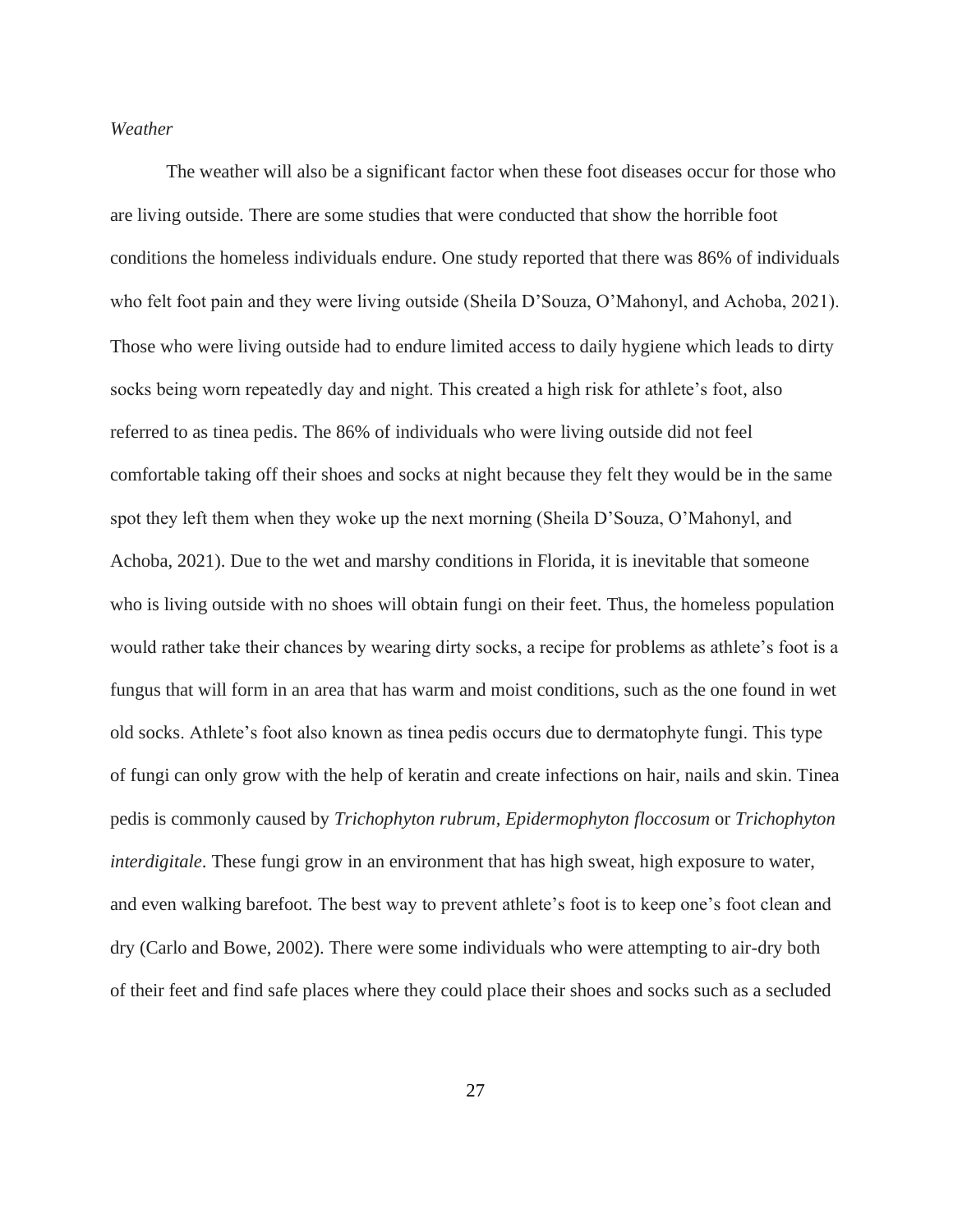beach (Carlo and Bowe, 2002). Thus, it is inevitable for the homeless population to develop this disease when they are not wearing a new clean pair of socks each and every day.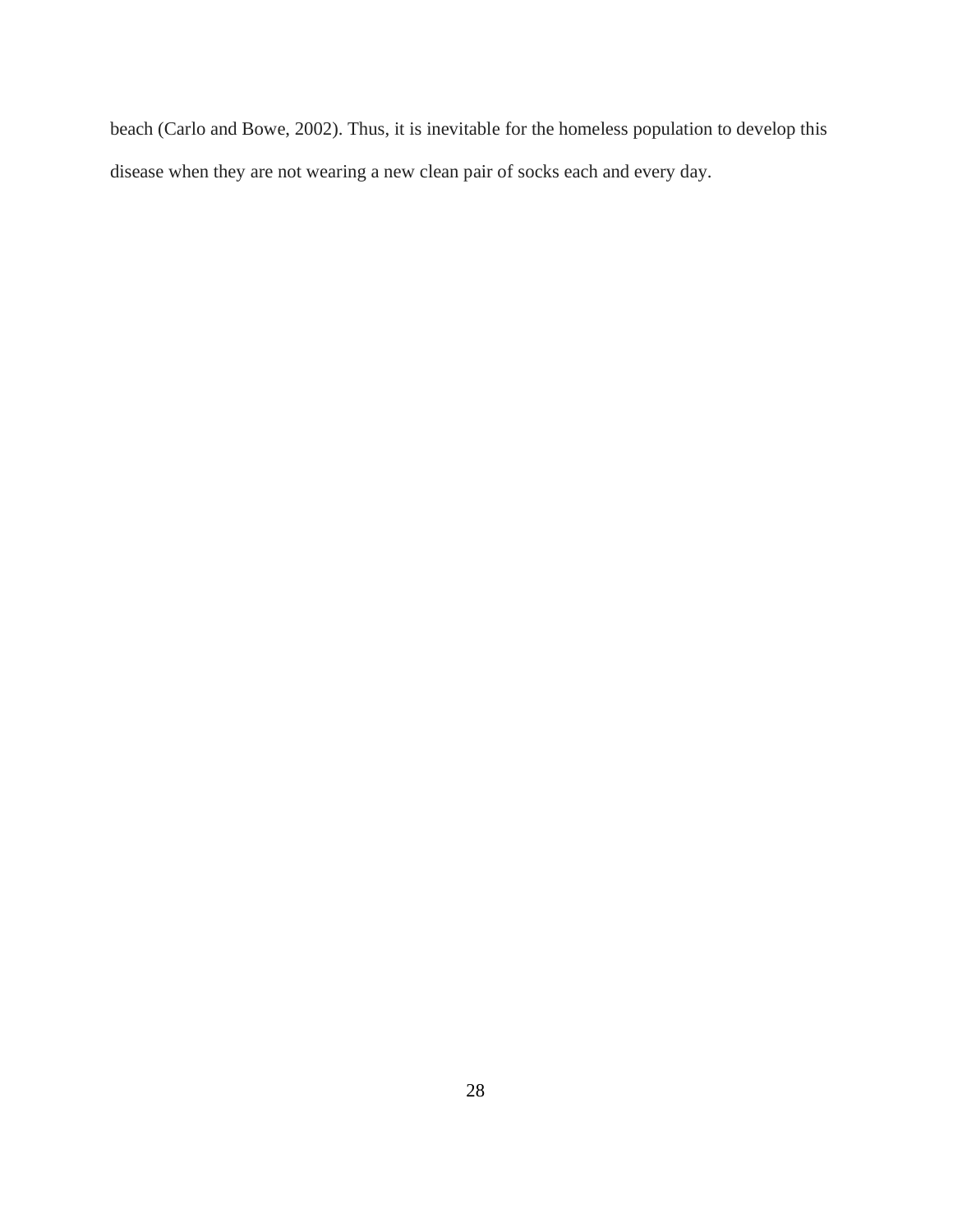# **Chapter Six: Supporting Case Studies**

The data from the studies is from the United States and Canada. There were several factors that affected the homeless community as mentioned in chapters one through five. These factors included but were not limited to: lack of shelter, misfitting shoes, lack of shoes, repeated use of same pair of socks, weather, education, limited healthcare and transportation, and are considered as some of the main causes of foot diseases occurring in the homeless population. The data obtained look at a key factor of whether those that were experiencing these issues were homeless in a shelter or, they were homeless living in the streets. The homeless community is continuing to expand with the on-going COVID-19 pandemic as according to the U.S. department of housing and Urban Development's (HUD) 2020 annual Homeless Assesment Report shows that 580,466 individuals were counted as homeless which was a 2.2% increase over 2019 and there was a 7% increase in unsheltered homeless. Thus, the objective is to continue to bring awareness to these issues for those that are voiceless.

## **Lack of Shelter**

In a survey conducted by Melba Sheila D'Souza, Joyce O'Mahony and Alfred Achoba in January of 2022, there were 65 people surveyed in a study to display the current living situation of a select homeless population. Only 53% of them had the fortune of living in a shelter (Sheila D'Souza, O'Mahonyl, and Achoba, 2021). Thus, there is nearly half of the population not living in a shelter but rather outside. Many who sleep outside find themselves a bench to sleep on, covered in old blankets and whatever else they can find to keep warm and dry. Some of the homeless individuals, by choice, opt not to stay at a shelter due to limited bed availability. For instance, the states of Delaware, Kansas, Maine, and West Virginia are able to have enough beds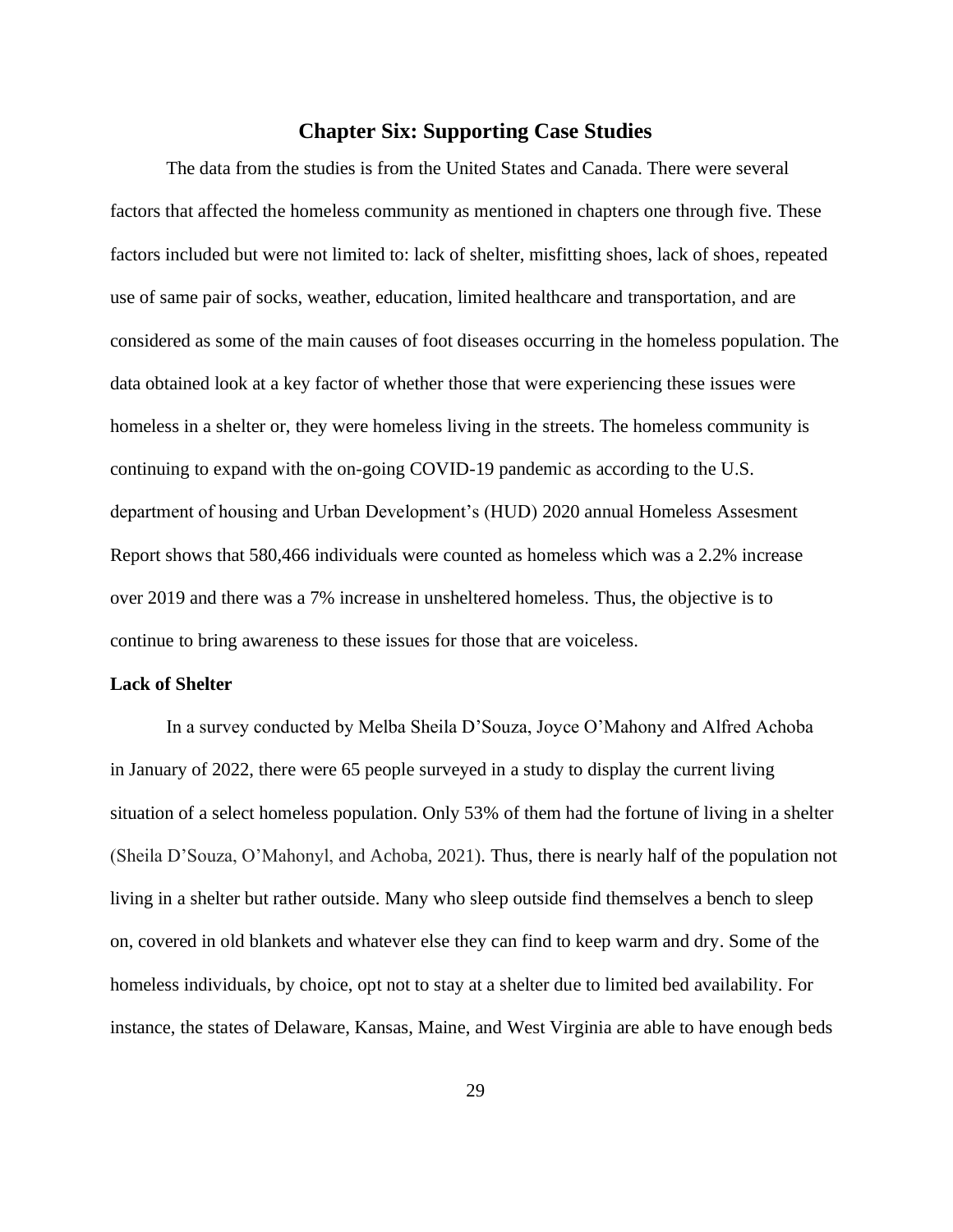for roughly 90% of their individual homeless population. However, in 1988 it was reported that the West Coast only has less than half the bed availability for their individual homeless population. Thus Therefore, it will lead to select individuals getting arrested on purpose to have a place to stay-in (Chappel, 2015). The 53% of homeless individuals living at a shelter will be informed of resources that are available to them compared to those living outside typically will have limited access to resources as shelters will tend to help individuals out by having volunteers.

#### **Lack of Shoes and Weather**

Researchers found that those in the homeless population who wear flip-flops for a majority of the time are at a much greater risk to develop a foot disease like athlete's foot (tinea pedis), or trench foot especially, if they live outside (Chen, Wong, Xu, Tan, Wang, Luximon, Zhang, 2018). Flip-flops typically feature a thin, flat, and flexible sole attached with few straps in the forefoot region (Chen, Wong, Xu, Tan, Wang, Luximon, Zhang, 2018). Without the protection of heel contour that is commonly seen in the closed-toe shoes, flip-flops wearers largely expose their hindfoot and receive no supports to the heel and ankle due to the limited foot/shoes contacts. This minimalist structure was speculated to cause many foot problems associated with mechanical instability (Chen, Wong, Xu, Tan, Wang, Luximon, Zhang, 2018). With flip-flops, wearers also normally do not have socks on, allowing direct contact between the skin and environment, making them more prone to coming in contact with a contagious agent such as Candida albicans. The easiest disease to develop due to lack of shoe wearing is athlete's foot. Athlete's foot is a disease that is ordinary found in the homeless community. There are homeless individuals who do not bother wearing shoes because they do not fit them. It is estimated that around 40% of the males that are homeless do not wear shoes that properly fit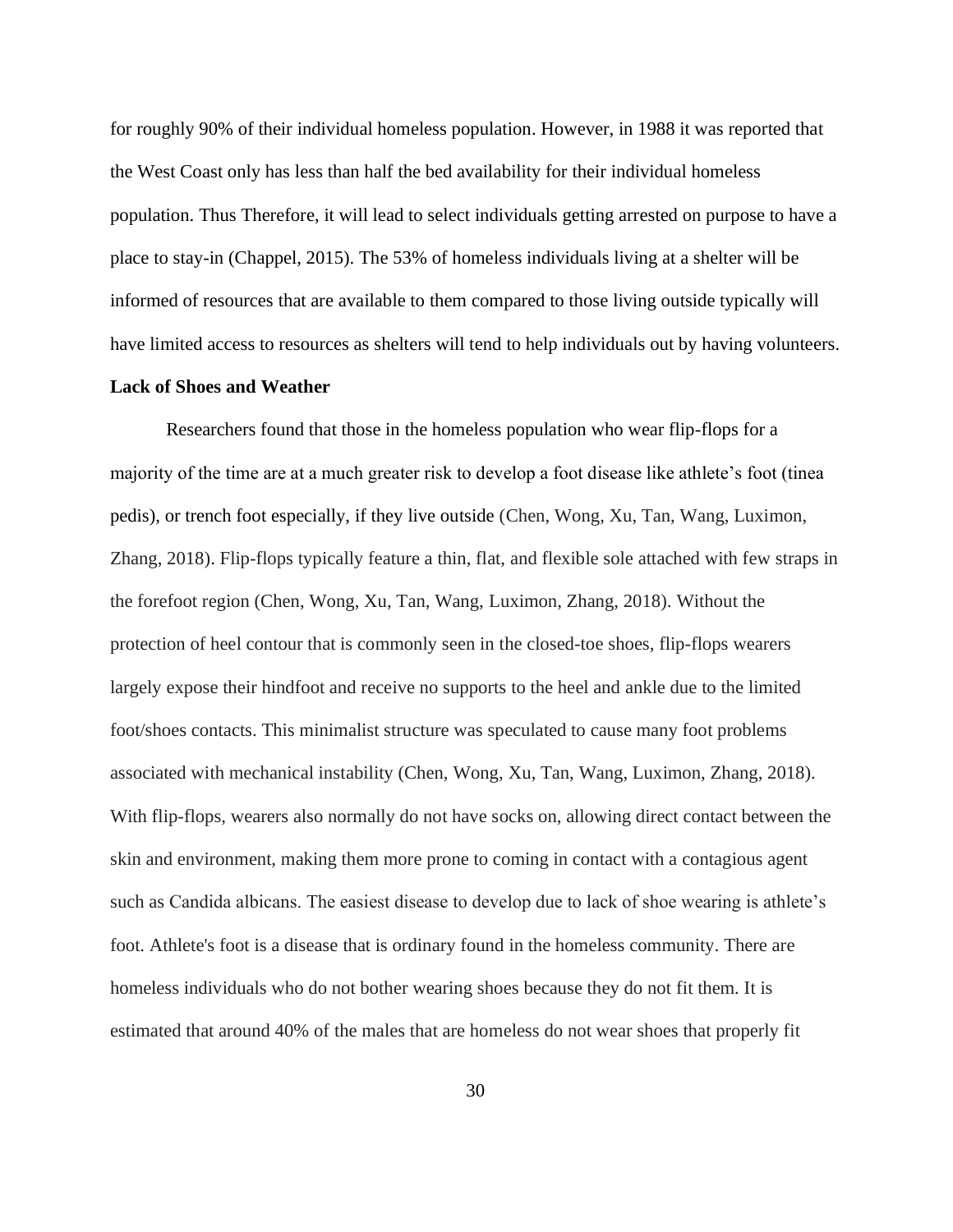them as they are either too big or too small (To and Brothers, 2002). The homeless individuals walking as a common way of transportation takes a toll on the feet when not wearing appropriate fitting shoes. Ingrown toenail is a common problem resulting from various etiologies including improperly trimmed nails, hyperhidrosis, and poorly fitting shoes. Patients commonly present with pain in the affected nail but with progression, drainage, infection, and difficulty walking occur (Zuber, 2002). A study conducted in Boston showed that out of 142 homeless men that stayed overnight at a well-known Boston shelter for roughly three months, 38% obtained tinea pedis, 20.4% obtained pitted keratolysis and 15.4% obtained ingrown toenails (Stratigos and Katsambas, 2022).

Ingrown toenail shall be defined as a common condition in which the corner or side of a toenail grows into the soft flesh (MayoClinic.org). The result is pain, redness, swelling, and sometimes an infection. Ingrown toenails usually affect the big toe. Another disease that homeless individuals often develop from a lack of shoes is pitted keratolysis, which is a noninflammatory bacterial infection caused by cutaneous infection with *Micrococcus sedentarious*. The lesions consist of small, crater-like depressions in the [stratum corneum](https://www.sciencedirect.com/topics/medicine-and-dentistry/stratum-corneum) commonly seen on the soles of the feet and occasionally on the palms of the hands. These small pits that extend about two-thirds of the way into the stratum corneum may coalesce into large craters, rings of craters, or erosions (Zhao, Ma, 2015). Pitted keratolysis has a worldwide distribution, but it is more common among barefooted people living in tropical areas, such as Florida, and can affect patients of any age; however, adult males with sweaty feet are most susceptible, making up 97% of the cases seen (Singh, Nalk, 2004). To avoid these diseases, regular changing of footwear and socks is essential (Makgatho, 2015). This is a challenge for homeless individuals as they are limited on money and supplies, as socks are among the least donated clothing items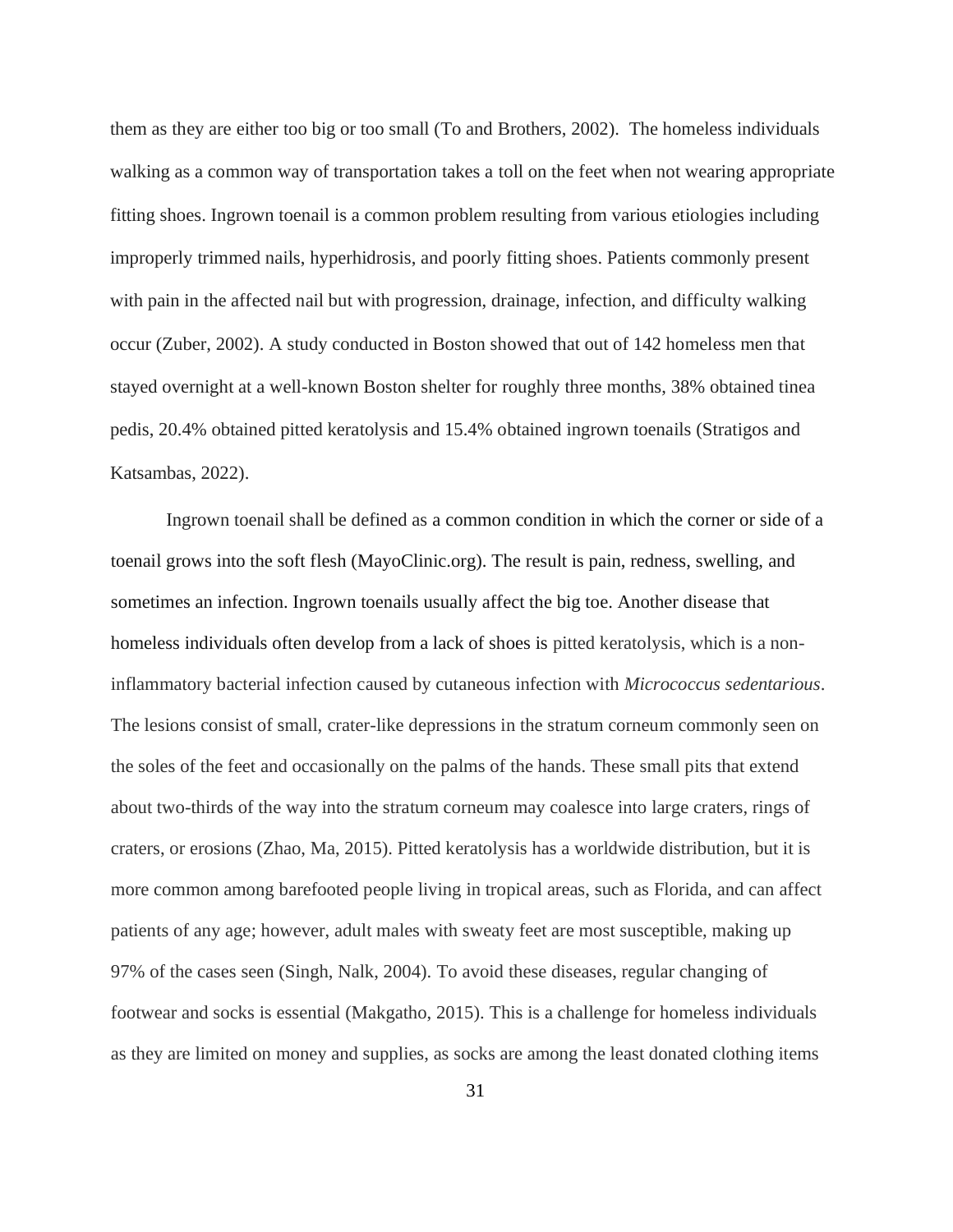if not the least. Thus, a consequence they face is diseases to their feet.

It is very rare for someone to develop frostbite and they are living inside. Frost bite is caused by the heavy exposure to select parts of the body to the temperatures that are below the freezing point. The individuals of the homeless community (roughly 47%) are at a high risk to endure frostbite when it is wintertime. Thus, when it is summertime the homeless are dealing with athlete's foot because it occurs when there are wet and marshy conditions but, in the wintertime, they deal with a potential cause of frostbite because of freezing temperatures.

#### **Transportation and Rewearing the Same Pair of Socks**

Walking is rather common for the homeless as they do not often have access to a car of their own, therefore it leads these individuals to experiencing severe foot problems. The average homeless individual walks a minimum of five or more hours a day (To and Brothers, 2002). As one would imagine, this takes a toll on the feet of the average homeless individual who is most likely not wearing something comfortable on their feet. Due to lack of space in homeless shelters, there are several individuals who find themselves without an indoor place to sleep. Therefore, the park is a rather common and ordinary place for homeless individuals to spend their night as they are attempting to find a bench or a safe place on the ground to get some sleep (Chappell, 2015). Unfortunately, there are police officers who will force these individuals to leave the park bench they are sleeping on. There is currently a battle ongoing about the law stating that "No person shall sit, lie or sleep in or upon any street, sidewalk, or other public way." There have been ongoing talks about the town officials trying to close the park at the Ocean City Inlet overnight (Chappell, 2015). This was going to jeopardize the place that the homeless sleep. There are several parks that are discussing doing this and it forces the homeless to get back on their feet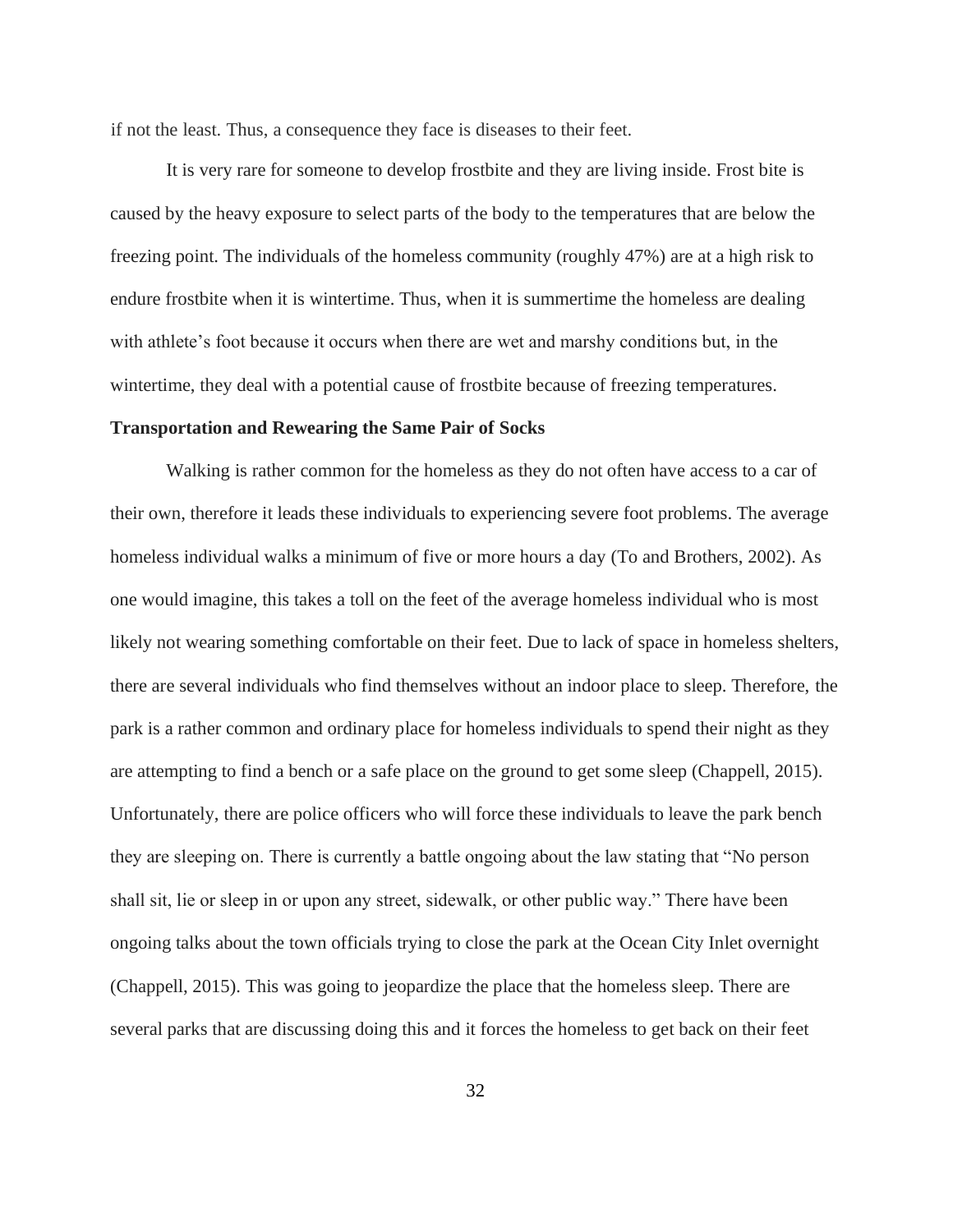and continue to walk some more on their aching feet. This repeated search for a place to sleep while wearing no shoes or flip-flops, will take a toll on the individual's feet. Only 16% out of the 65 individuals surveyed in the study conducted in Portland, Oregon have a car to use to sleep in (Sheila D'Souza, O'Mahonyl, and Achoba, 2021). This means that there are at least 75% of individuals who are constantly walking. In the same study, one homeless individual said "I have to walk for my daily needs, but the cold or heat is exhausting and tiring" (Sheila D'Souza, O'Mahonyl, and Achoba, 2021). There is another individual who expressed frustrations they endure on a day-to-day basis before having to be in a constant move, but at least have a tent where they were able to settle into. However, they said "here in Portland, having to move from camp to camp, I have to keep my shoes on because people make off with them. Then your feet can't get air. My feet are constantly in pain," (Hill, 2019). This individual developed athlete's foot due to the constant pressure put on their feet and lack of proper shoe attire. Those who are living in shelters do not have to experience the pain of constant moving around at night because they are in "legal" place to sleep. Another instance of constant movement is there was a 48 year old African American female who was walking roughly 10 hours a day trying to find places new places to stay after becoming homeless. She was wearing the same pair of socks for an extended period of time and one time she got caught in the freezing rain and her socks became drenched. She was diagnosed with trench foot/immersion foot where the foot's soles on both feet were completely swollen, grey and wrinkled (Carpenter, 2007). The rewearing of the same pair of socks will eventually lead to severely high levels of bacteria that grow on the feet. The bacteria that is on the dirty feet will have a great chance of enzymes being formed and nutrients in the body to degenerate which will lead to infections (Gupta, 2019). There was a study conducted that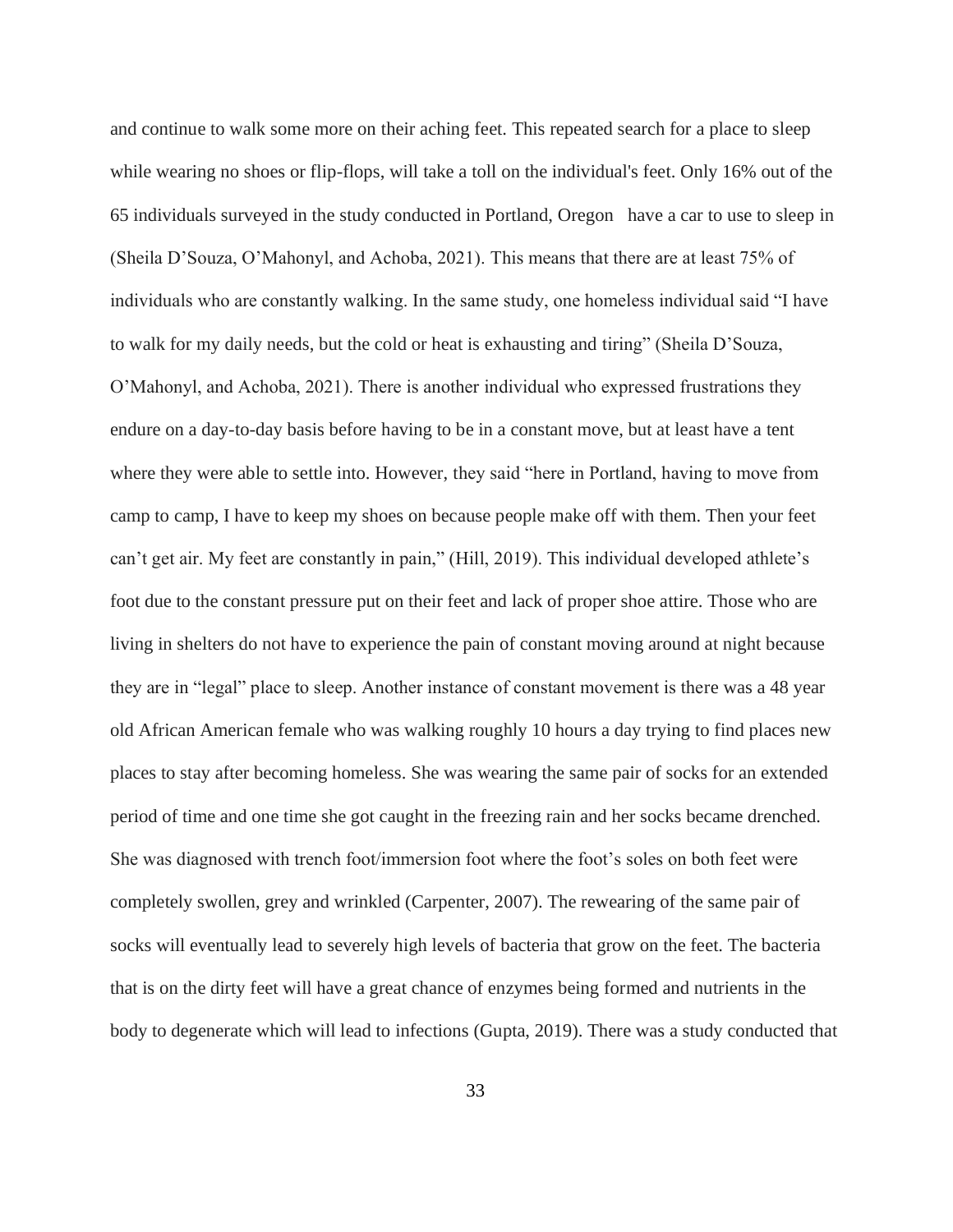showed the importance of wearing a clean pair of socks. There are several individuals in the world who do not view socks as something that is a necessity. However, one would be surprised to know that wearing socks will lead to less bacteria that builds up. (Nash, 2018). The low-top Converse are very common to not wear with socks but by doing this it will generate three times more bacteria (Nash, 2018). Gym shoes create less bacteria than shoes that are used every day, as daily beaters as they do not touch the outdoor ground as often as the daily beaters. Thus, those who are homeless and living outside will develop the bacteria at a much greater rate than those who are not outside as often.

After going through all the data, the hypothesis was proven that the homeless individuals will suffer from foot disease due to footwear and weather. However, it should be noted that socks were not mentioned heavily in the literature reviews. They only played a minor factor according to the articles that were found.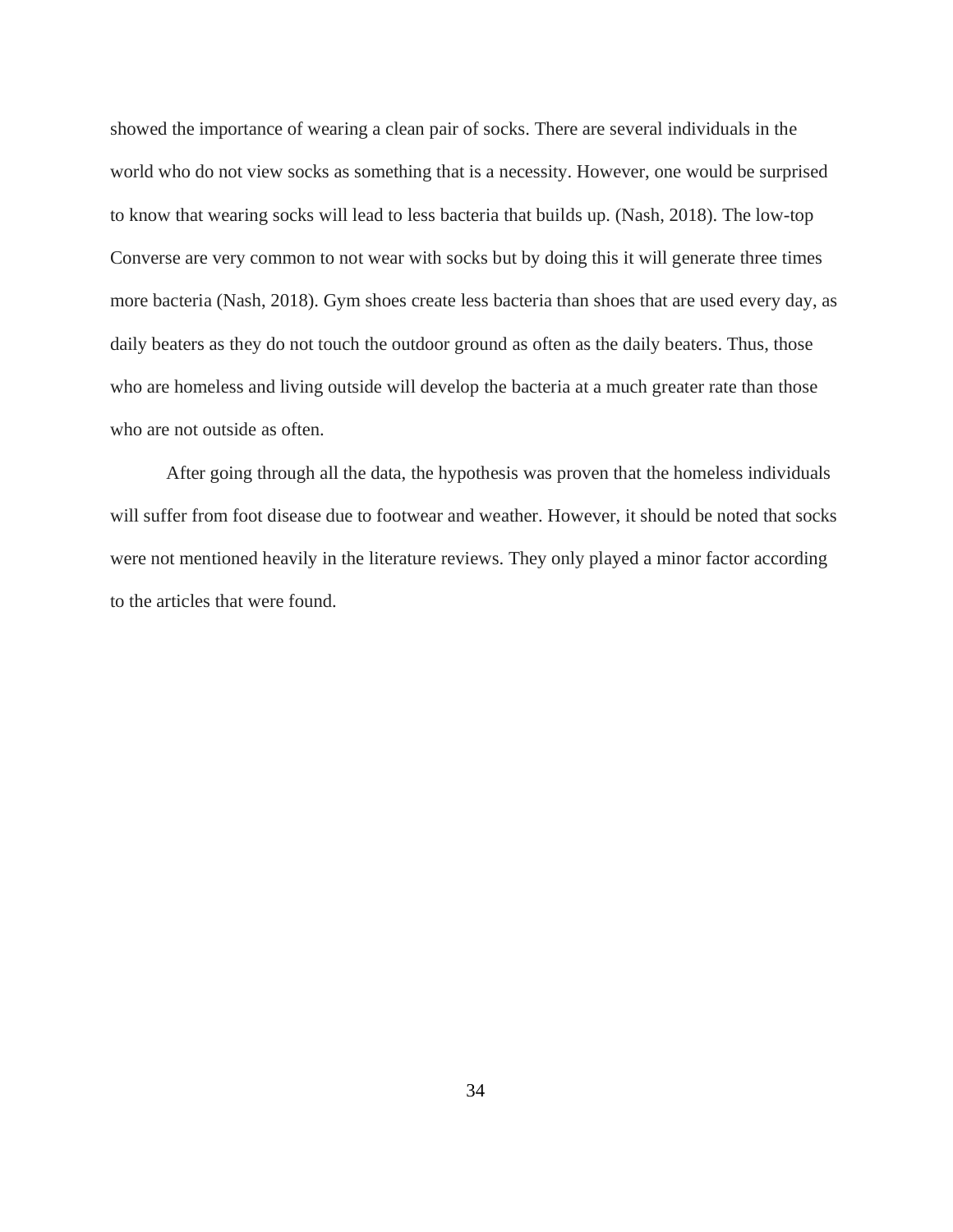# **Chapter Seven: Discussion**

Given the ongoing COVID-19 pandemic, the homeless population is not going to be diminishing relatively soon. As seen in figure 6, the trend is increasing for the homeless individuals dealing with foot issues. Thus, everyone in their respective communities is going to need to be a team player for the future years and help give back to those that are in need. It will be a challenge to give every homeless individual multiple clean pairs of socks and shoes as they will not have easy access to affordable washers and dryers. However, after the discovery of seeing that those who are homeless and living in shelters develop foot diseases at a far less rate than those living outside, it is essential each community tries to create more room in shelters. The diseases discussed in this research are preventable but that will only happen if there is more awareness brought to this manner. For instance, for those living outside they are at extreme risk of frostbite which can occur in 30 minutes or less according to the Mayo Clinic (Costello Jr, 2017). By figuring out ways to create more room in shelters, this will allow for the struggling homeless individuals to not be suffering alone but be provided help. Unfortunately, this issue is completely flying under the radar and needs to be addressed.

As shown on this paper, homelessness has been linked to increased foot disease. The homeless community tends to be altered significantly by the living situation and the gender. Those who are homeless and live outside develop foot infections/diseases at a greater rate than those who are living in a shelter. The weather plays a vital role in what type of foot diseases the homeless will likely obtain. Since females wear flip flops more often than men, they put themselves at a severe risk to develop foot diseases when walking several miles, a day. Since a heavy majority of the homeless community do not have cars, they walk to every location they go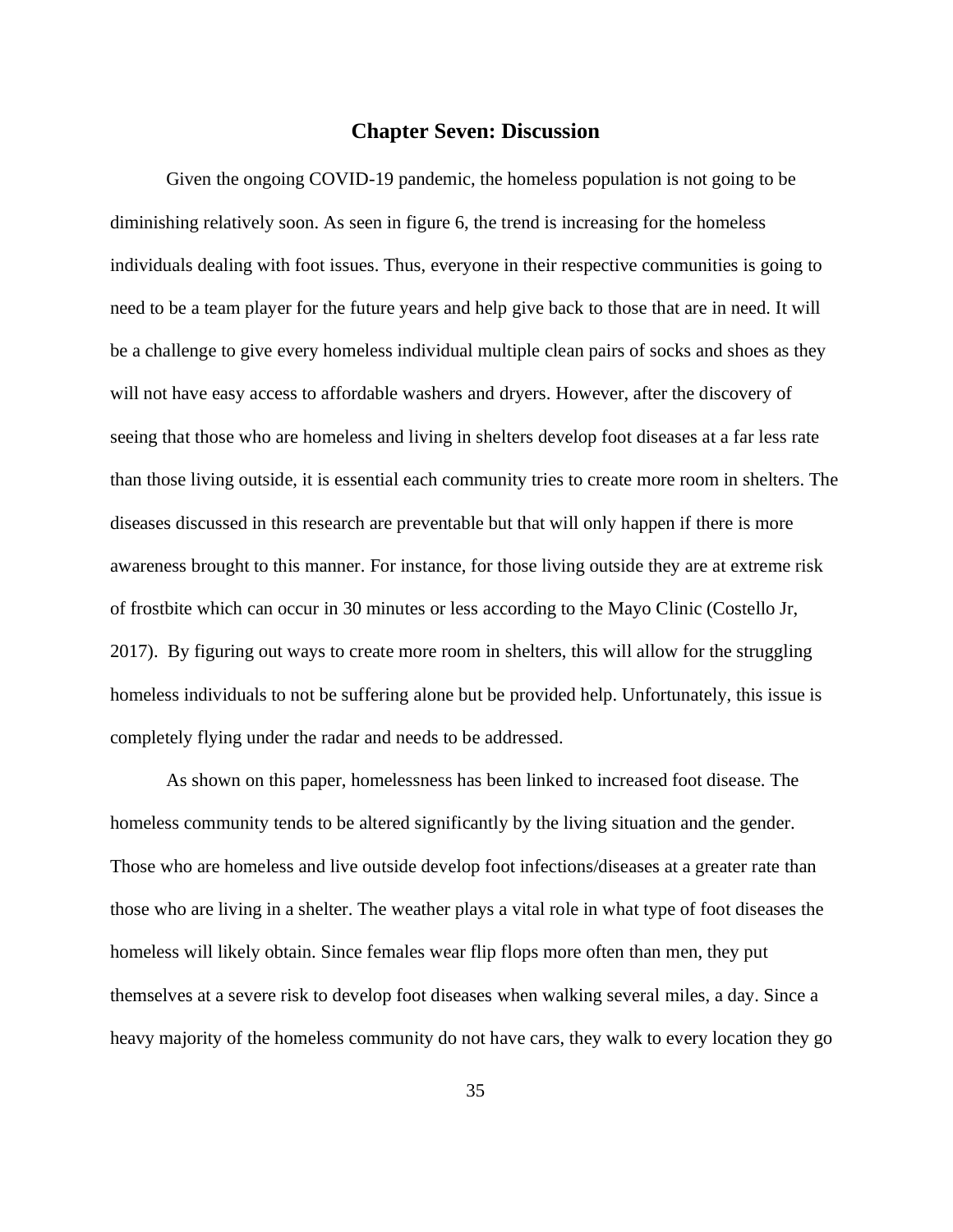to. This will create extreme tension in the feet that are constantly suffering from improper footwear. With the on-going pandemic the homeless population will continue to increase, and the United States and Canada are not equipped to deal with more homeless individuals as they are currently struggling to help the current population at hand.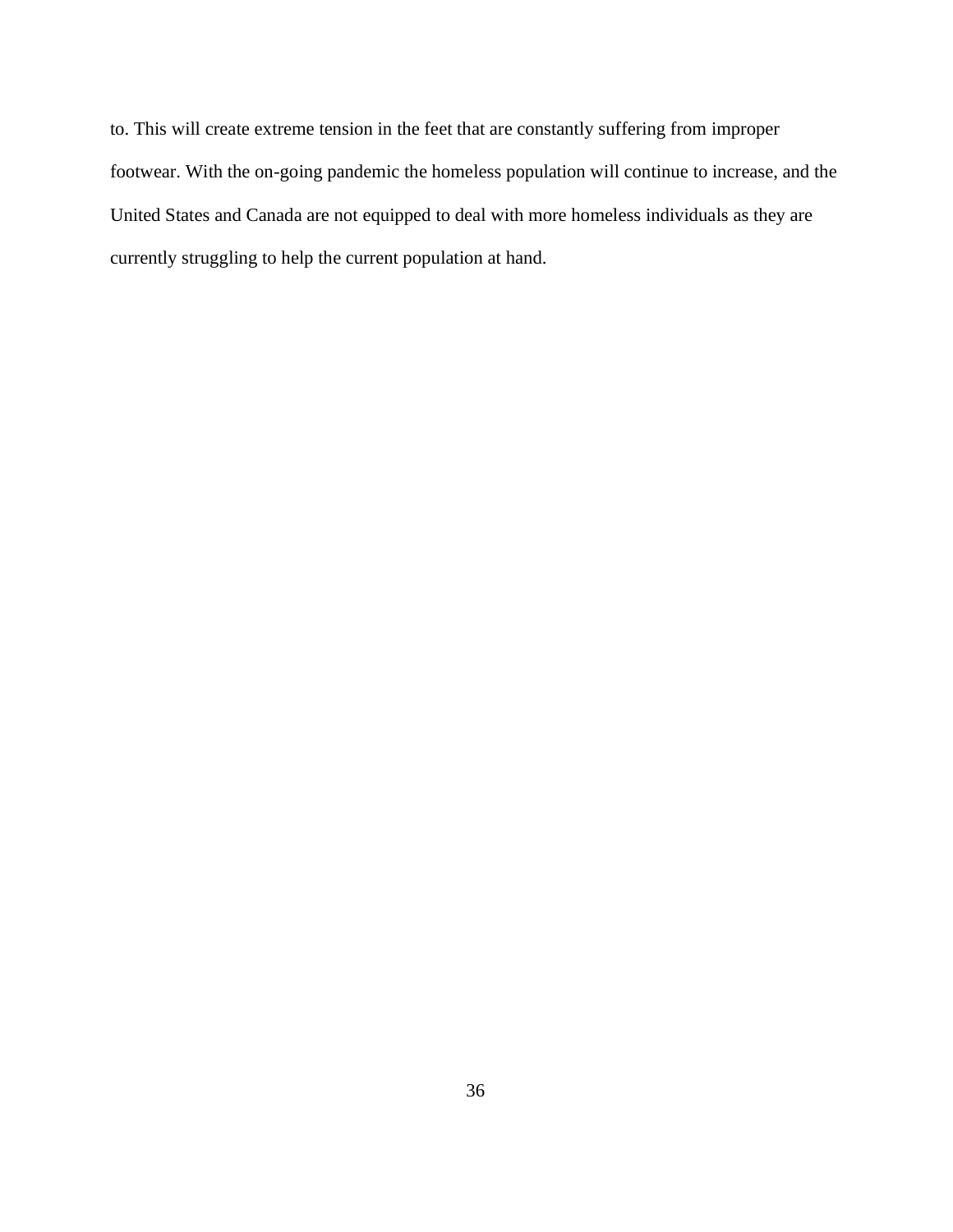# **Addendum Appendix A:**

**[Athlete's foot](https://www.medicinenet.com/athletes_foot/article.htm) (tinea pedis):** A [skin infection](https://www.medicinenet.com/impetigo/article.htm) caused by a fungus called Trichophyton that thrives within the upper layer of the skin when it is moist, warm, and irritated.

**Foot ulcers:** are open sores or lesions that will not heal or that return over a long period of time. These sores result from the breakdown of the skin and tissues of the feet and ankles and can get infected. Symptoms of foot ulcers can include swelling, burning, and pain.

**Frost bite:** is tissue damage as a result to cold exposure, occurring at temperatures below 0 degrees C.

**Immersion foot**: is an injury of the feet resulting from prolonged exposure to wet and cold conditions.

**Ingrown toenail:** A common disorder, particularly on the big (great) toe, in which the corner of the nail curves down into the skin due to mis trimming of the nail or due to shoes being too high. **Pitted keratolysis:** is a skin disorder characterized by crateriform pitting that primarily affects the pressure-bearing aspects of the plantar surface of the feet and, occasionally, the palms of the hand as collarettes of scale.

**Onychomycosis:** is a fungal infection of the nails that causes discoloration, thickening, and separation from the nail bed.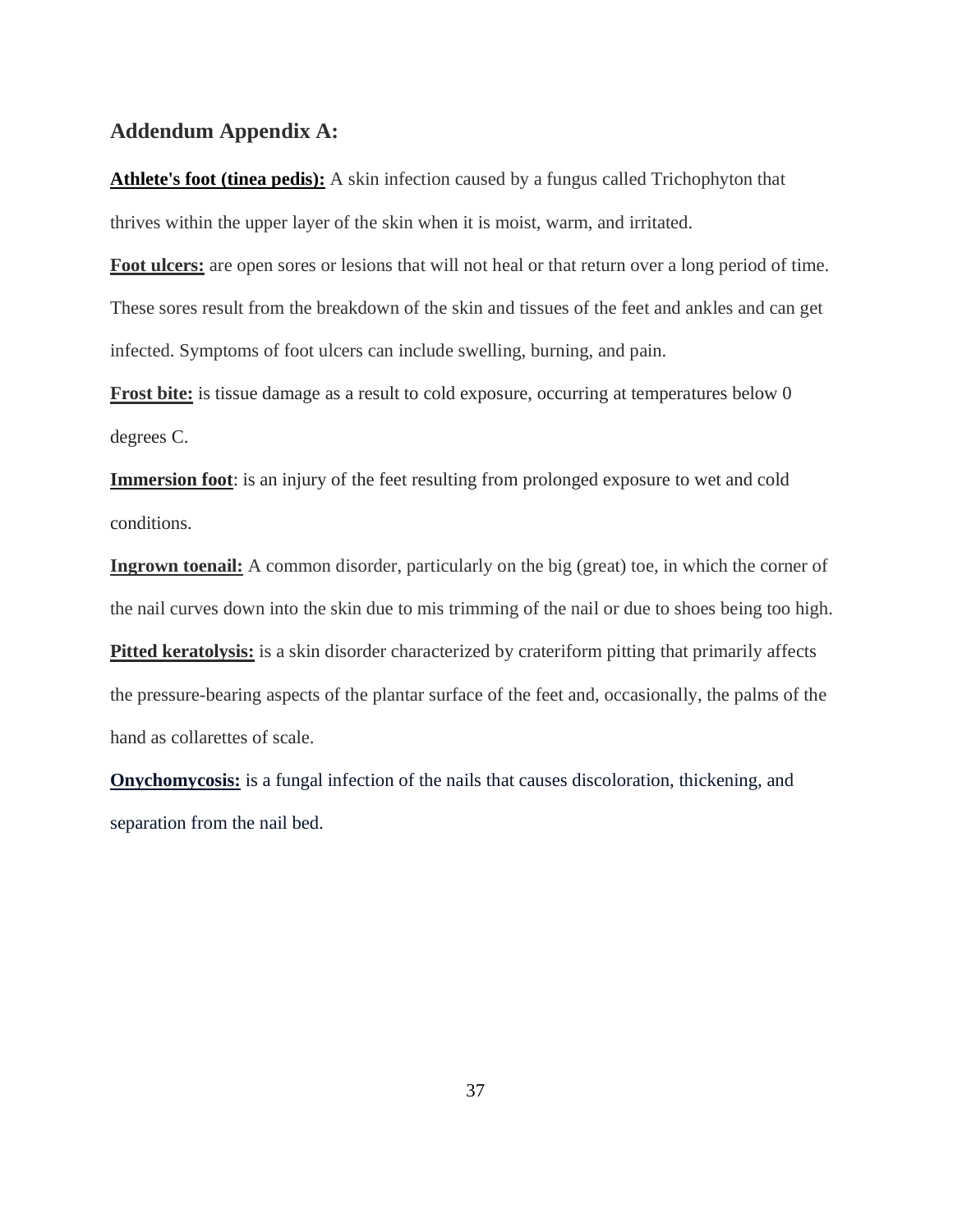## **References:**

- 1. Athlete's foot. Retrieved October 29, 2021 fro[m](https://www.mayoclinic.org/diseases-conditions/athletes-foot/symptoms-causes/syc-20353841) [https://www.mayoclinic.org/diseases](https://www.mayoclinic.org/diseases-conditions/athletes-foot/symptoms-causes/syc-2035381)[conditions/athletes-foot/symptoms-causes/syc-2035381](https://www.mayoclinic.org/diseases-conditions/athletes-foot/symptoms-causes/syc-2035381)
- 2. Ayanda, M. (2021). A capability approach to examining the experiences and perceptions of Menstrual Hygiene Management (MHM) among homeless women in Cape Town. Retrieved September 27, 2021 from [https://explore.openaire.eu/search/publication?articleId=od\\_\\_\\_\\_\\_\\_3158::cb771ae153de7c](https://explore.openaire.eu/search/publication?articleId=od______3158::cb771ae153de7cbf39180dcdd7fb9cdf) [bf39180dcdd7fb9cdf](https://explore.openaire.eu/search/publication?articleId=od______3158::cb771ae153de7cbf39180dcdd7fb9cdf)
- 3. Basit H, Wallen TJ, Dudley C. Frostbite. 2021 Nov 5. In: StatPearls [Internet]. Treasure Island (FL): StatPearls Publishing; 2022 Jan–. PMID: 30725599.
- 4. Barshes NR, Mindru C, Ashong C, Rodriguez-Barradas M, Trautner BW. Treatment Failure and Leg Amputation Among Patients With Foot Osteomyelitis. Int J Low Extrem Wounds. 2016 Dec;15(4):303-312. doi: 10.1177/1534734616661058. Epub 2016 Sep 20. PMID: 27581112.
- 5. Buldt, A., Menz H. (2018). Incorrectly fitted footwear, foot pain and foot disorders: a systematic search and narrative review of the literature[.](https://jfootankleres.biomedcentral.com/) [Journal of Foot and Ankle](https://jfootankleres.biomedcentral.com/)  [Research.](https://jfootankleres.biomedcentral.com/) [doi.org/10.1186/s13047-018-0284-z.](https://doi.org/10.1186/s13047-018-0284-z) [Google Scholar]
- 6. Carpenter, D (2007). Homeless Health Care Case Report: Sharing Practice-Based Experience June 2007 Vol 3 Number 2, 1-6 [NHCHC]
- 7. Chappell, E. (2015, November 5). *Living without a home in Ocean City*. The Daily Times. Retrieved April 10, 2022, from https://www.delmarvanow.com/story/news/local/maryland/2015/11/05/homeless-inocean-city/75099316/
- 8. Chang P, Meaux T. Onychogryphosis: A Report of Ten Cases. Skinmed. 2015 Oct 1;13(5):355-9. PMID: 26790505. [PubMed]
- 9. Chen B, Mitchell A, Tran D. "Step up for foot care": addressing podiatric care needs in a sample homeless population. J Am Podiatr Med Assoc. 2014 May;104(3):269-76. doi: 10.7547/0003-0538-104.3.269. PMID: 24901586. [PubMed]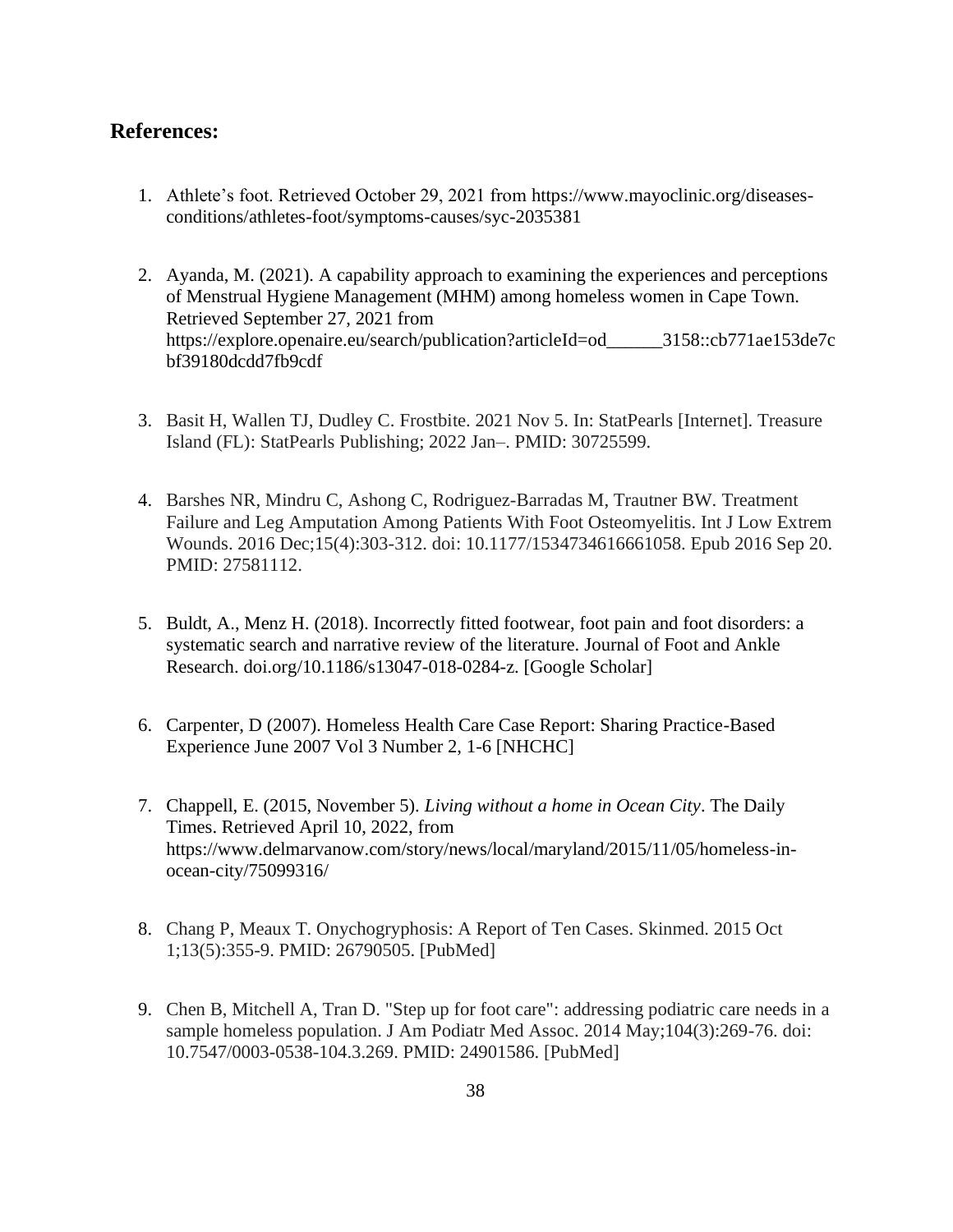- 10. Commentary, G. (2019, September 15). *California's homeless crisis all too often is a health crisis*. CalMatters. Retrieved April 10, 2022, from https://calmatters.org/health/2019/09/homeless-health-crisis/
- 11. Cox, H. (2019). Socks Are a Critical Component of Our Health. Retrieved October 12, 2021 fro[m](https://www.bu.edu/sph/news/articles/2019/harold-cox-day-sock-drive/) <https://www.bu.edu/sph/news/articles/2019/harold-cox-day-sock-drive/>
- 12. DeNavas-Walt, C., Proctor, B.D., and Smith, J. (2008) United States Census Bureau. "Income, Poverty, and Health Insurance Coverage in the United States: 2007." p. 60- 233. [Google Scholar]
- 13. D'Souza, M. S., O'Mahony, J., & Achoba, A. (2022). Exploring foot care conditions for people experiencing homelessness: A community participatory approach. *Journal of Primary Care & Community Health*, *13*, 215013192110652. https://doi.org/10.1177/21501319211065247 [PubMed]
- 14. Endorf FW, Nygaard RM. Socioeconomic and comorbid factors associated with frostbite injury in the United States. J Burn Care Res. 2021 Aug 25:irab162. doi: 10.1093/jbcr/irab162. Epub ahead of print. PMID: 34432022. [PubMed]
- 15. Grill EK. Cold Feet. Acad Med. 2017 Feb;92(2):184. doi: 10.1097/ACM.0000000000001513. PMID: 28118252. [PubMed]
- 16. Gqdotcoza. (2018, November 16). *A new study has shown that yes, you should wear socks in your shoes you goddamn savage*. GQ South Africa. Retrieved April 10, 2022, from https://www.gq.co.za/style/style101/a-new-study-has-shown-that-yes-you-should-wearsocks-in-your-shoes-you-goddamn-savage-18143394
- 17. *Homelessness, health, and human needs - NCBI bookshelf*. (n.d.). Retrieved April 11, 2022, from https://www.ncbi.nlm.nih.gov/books/NBK218232/
- 18. Hill, H. (2019, December 26). *Life on the streets: Foot health, a never-ending struggle*. Street Roots. Retrieved April 10, 2022, from https://www.streetroots.org/news/2019/06/14/life-streets-foot-health-never-endingstruggle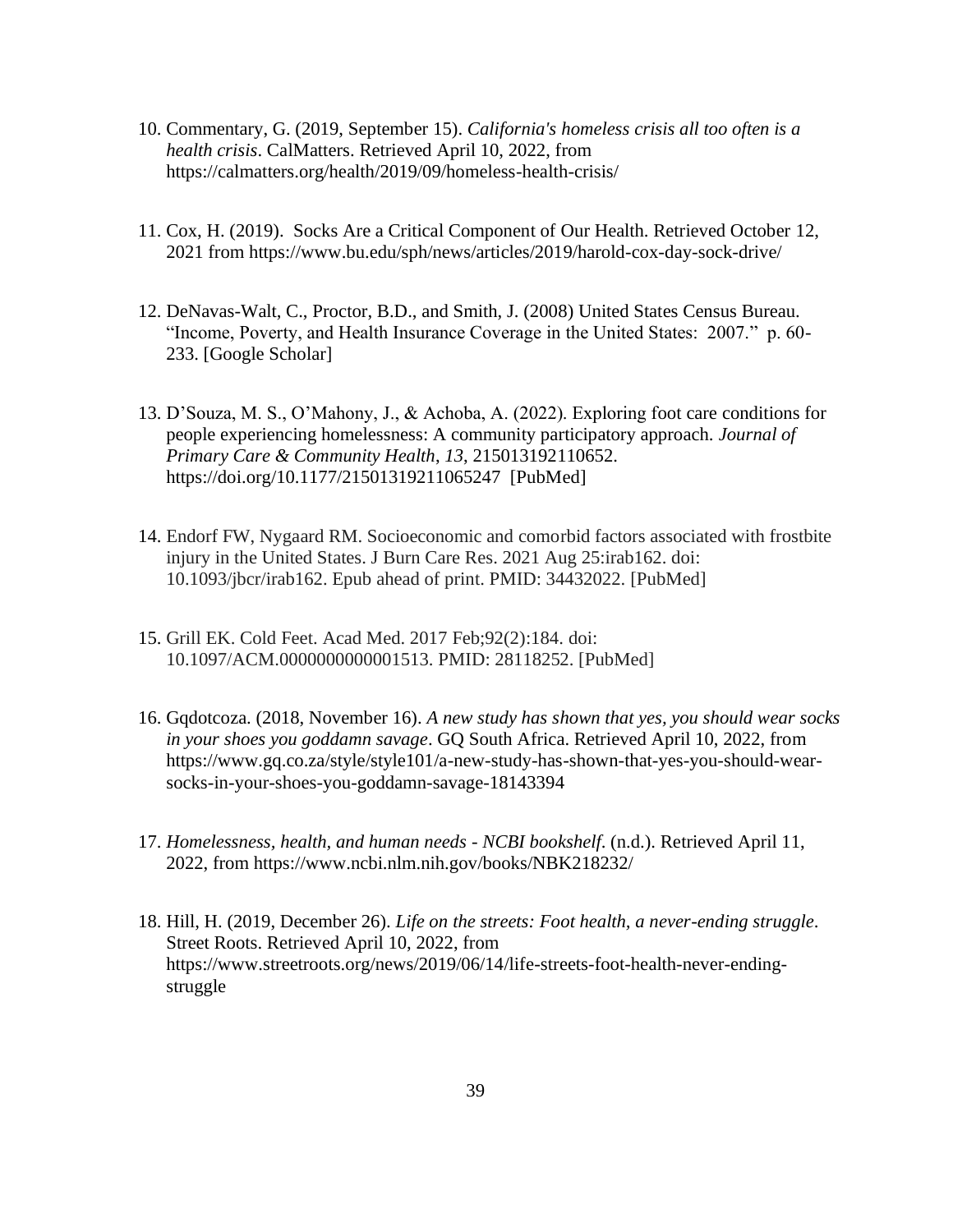- 19. Huffer D, Hing W, Newton R, Clair M. Strength training for plantar fasciitis and the intrinsic foot musculature: A systematic review. Phys Ther Sport. 2017 Mar;24:44-52. doi: 10.1016/j.ptsp.2016.08.008. Epub 2016 Aug 18. PMID: 27692740.
- 20. Hwang SW. Homelessness and health. CMAJ. 2001 Jan 23;164(2):229-33. PMID: 11332321; PMCID: PMC80688. [PubMed]
- 21. Institute of Medicine (US) Committee on Health Care for Homeless People. Homelessness, Health, and Human Needs. Washington (DC): National Academies Press (US); 1988. Committee on Health Care for Homeless People. Available from: <https://www.ncbi.nlm.nih.gov/books/NBK218238/>
- 22. Jain, S. (2021). Homelessness Is A Healthcare Issue. Why Don't We Treat It As One? Retrieved September 15, 2021 fro[m](https://www.forbes.com/sites/sachinjain/2021/04/17/homelessness-is-a-healthcare-issue-why-dont-we-treat-it-as-one/?sh=4173a50077e3) [https://www.forbes.com/sites/sachinjain/2021/04/17/homelessness-is-a-healthcare-issue](https://www.forbes.com/sites/sachinjain/2021/04/17/homelessness-is-a-healthcare-issue-why-dont-we-treat-it-as-one/?sh=4173a50077e3)[why-dont-we-treat-it-as-one/?sh=4173a50077e3](https://www.forbes.com/sites/sachinjain/2021/04/17/homelessness-is-a-healthcare-issue-why-dont-we-treat-it-as-one/?sh=4173a50077e3)
- 23. Kale NN, Marsh J, Kale NK, Miskimin C, Mulcahey MK. Musculoskeletal Injuries and Conditions Among Homeless Patients. J Am Acad Orthop Surg Glob Res Rev. 2021 Nov 18;5(11):e21.00241. doi: 10.5435/JAAOSGlobal-D-21-00241. PMID: 34807874; PMCID: PMC8604007.
- 24. Keegan R. Washing the feet of the homeless: The service project that changed me. Nursing. 2017 Jun;47(6):46-48. doi: 10.1097/01.NURSE.0000516221.31896.d4. PMID: 28538352. [PubMed]
- 25. K. Wen. C., L. Hudak, P., W. Hwang., S. (2007). Homeless people's Perceptions of Welcomness and Unwelcomeness in Healthcare Encounters. 2007 Jul; 22(7): 1011–1017. Published online 2007 Apr 6. doi: [10.1007/s11606-007-0183-7](https://dx.doi.org/10.1007%2Fs11606-007-0183-7) [PubMed]
- 26. Lin-Wei Chen, T., Wai-Chi Wong, D., Xu, Zhi., Tan, Q., Wang, Y., Luximon, A., Zhang, Ming (2018). Lower limb muscle co-contraction and joint loading of flip-flops walking in male wearers. [https://doi.org/10.1371/journal.pone.0193653.](https://doi.org/10.1371/journal.pone.0193653) [Google Scholar]
- 27. Matthew, J., Brothers, T., Zoost, C. (2016) Foot Conditions among Homeless Persons: A Systematic Review, 1-14. [Google Scholars]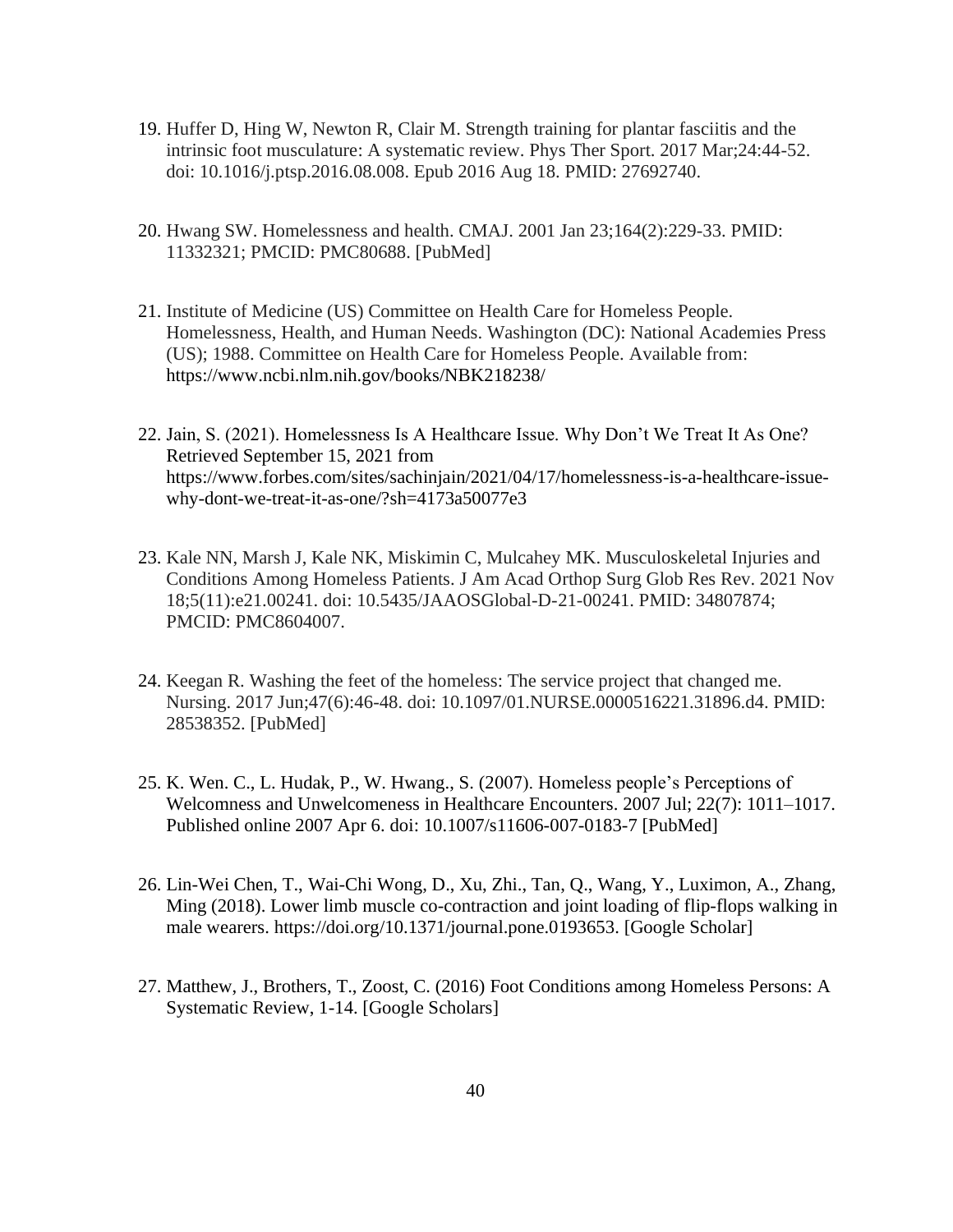- 28. Moes J. Proper fitting shoes: Reducing pain, increasing activity, and improving foot health among adults experiencing homelessness. Public Health Nurs. 2019 May;36(3):321-329. doi: 10.1111/phn.12604. Epub 2019 Mar 18. PMID: 30883866. [PubMed]
- 29. Muirhead, L., Roberson, A., Secrest, J. (2011). Utilization of foot care services among homeless adults: implications for advance practice nurses. Apr;23(4):209-15. doi: 10.1111/j.1745-7599.2011.00598.x. Epub 2011 Mar 28. [Google Scholar]
- 30. Olson Z, Kman N. Immersion Foot: A Case Report. J Emerg Med. 2015 Aug;49(2):e45-8. doi: 10.1016/j.jemermed.2015.02.040. Epub 2015 May 23. PMID: 26004855. [PubMed]
- 31. Raoult, D. Foucault, C. Brouqui, P. (2001). Infections in the homeless. Sep;1(2):77-84. doi: 10.1016/S1473-3099(01)00062-7. [PubMed]
- 32. Rathjen NA, Shahbodaghi SD, Brown JA. Hypothermia and Cold Weather Injuries. Am Fam Physician. 2019 Dec 1;100(11):680-686. PMID: 31790182. [PubMed]
- 33. Romero, L., Broder, K., Natsis, N., Bodor, R. (2018) Homeless Older Populations: A Practical Guide for the Interdisciplinary Care, 247-269. [Google Scholar]
- 34. Savidov, M., Koziel, J., Frick, A. (2021). A Brief Scan of COVID-19 Impacts on People Experiencing Homelessness: System Impacts and Responses [Google Scholar]
- 35. Schwarzkopf R, Perretta DJ, Russell TA, Sheskier SC. Foot and shoe size mismatch in three different New York City populations. J Foot Ankle Surg. 2011 Jul-Aug;50(4):391-4. doi: 10.1053/j.jfas.2011.04.030. Epub 2011 May 26. PMID: 21616688. [PubMed]
- 36. Silva-Neves V, Hugo V, Alves P, Amado JC, Pais-Vieira C, Sousa F, Cerqueira F, Pinto E, Pais-Vieira M. Quality of life and therapeutic regimen management in onychomycosis patients and in vitro study of antiseptic solutions. Sci Rep. 2021 Jun 17;11(1):12789. doi: 10.1038/s41598-021-92111-4. PMID: 34140577; PMCID: PMC8211768. [PubMed]
- 37. Singh, G., Nalk, C. (2005). Pitted keratolysis Indian J Dermatol Venereol Lepro May-June 2005 Vol 71 Issue 3, 213-215 [Google Scholar]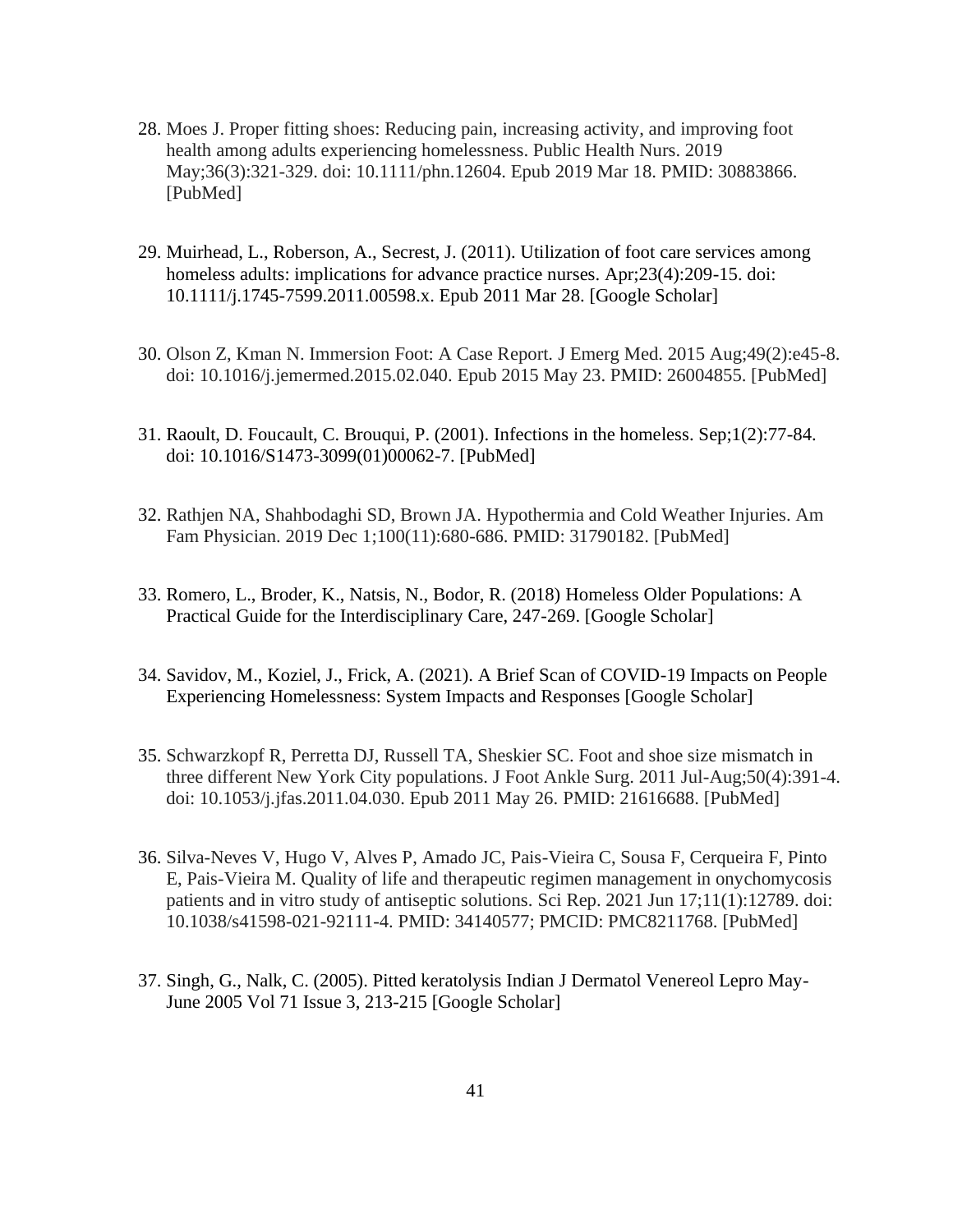- 38. Stratigos AJ, Katsambas AD. Medical and cutaneous disorders associated with homelessness. Skinmed. 2003 May-Jun;2(3):168-72; quiz 173-4. doi: 10.1111/j.1540- 9740.2003.01881.x. PMID: 14673294. [PubMed]
- 39. *The foot health of people experiencing homelessness - queen's nursing institute*. (n.d.). Retrieved April 11, 2022, from https://www.qni.org.uk/wp-content/uploads/2016/09/The-Foot-Health-of-People-Experiencing-Homelessness-2020-1.pdf [PubMed]
- 40. Thomas D. Homeless Hope: a voluntary, nurse-led organisation working to educate and support people sleeping rough. Br J Community Nurs. 2019 Dec 1;24(Sup12):S18-S21. doi: 10.12968/bjcn.2019.24.Sup12.S18. PMID: 31804880. [PubMed]
- 41. To, M. J., Brothers, T. D., & Van Zoost, C. (2016). Foot conditions among homeless persons: A systematic review. *PLOS ONE*, *11*(12). [https://doi.org/10.1371/journal.pone0167463\[PubMed\]](https://doi.org/10.1371/journal.pone0167463%5bPubMed)
- 42. Usatine RP, Gelberg L, Smith MH, Lesser J. Health care for the homeless: a family medicine perspective. Am Fam Physician. 1994 Jan;49(1):139-46. PMID: 8273712. [PubMed]
- 43. *Wearing the same socks as yesterday? here is what is happening inside your shoes right now*. Latest News by Times now News. (n.d.). Retrieved April 10, 2022, from https://www.timesnownews.com/health/article/wearing-the-same-socks-as-yesterdayhere-is-what-is-happening-inside-your-shoe-rightnow/490874#:~:text=The%20high%20levels%20of%20bacteria,degenerate%2C%20causi ng%20irritation%20and%20infections
- 44. Weiss DJ, Nelson A, Vargas-Ruiz CA, Gligorić K, Bavadekar S, Gabrilovich E, Bertozzi-Villa A, Rozier J, Gibson HS, Shekel T, Kamath C, Lieber A, Schulman K, Shao Y, Qarkaxhija V, Nandi AK, Keddie SH, Rumisha S, Amratia P, Arambepola R, Chestnutt EG, Millar JJ, Symons TL, Cameron E, Battle KE, Bhatt S, Gething PW. Global maps of travel time to healthcare facilities. Nat Med. 2020 Dec;26(12):1835-1838. doi: 10.1038/s41591-020-1059-1. Epub 2020 Sep 28. PMID: 32989313. [PubMed]
- 45. Wen, C. K., Hudak, P. L., & Hwang, S. W. (2007, July). *Homeless people's perceptions of welcomeness and unwelcomeness in healthcare encounters*. Journal of general internal medicine. Retrieved April 10, 2022, from https://www.ncbi.nlm.nih.gov/pmc/articles/PMC2219712/